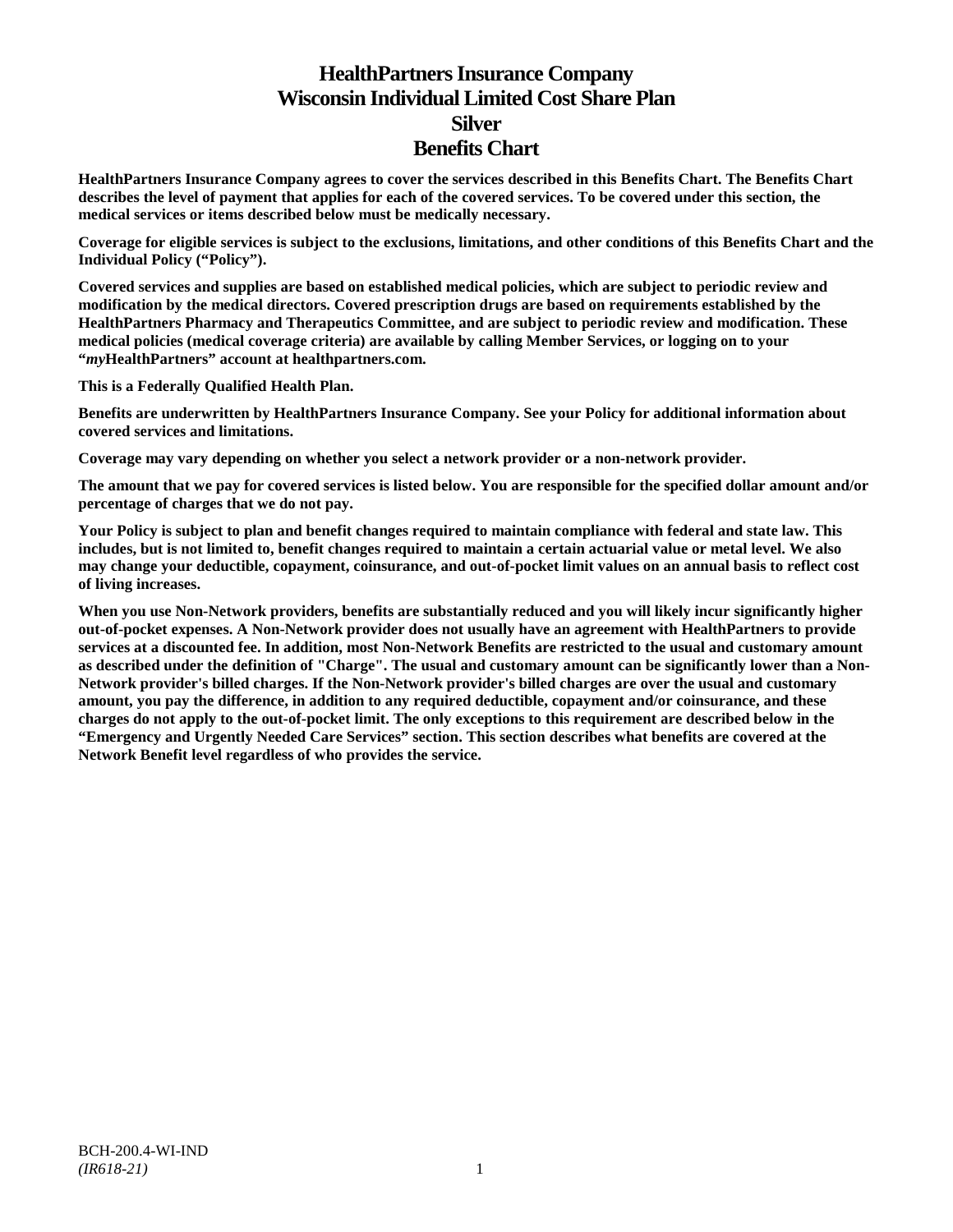## **These definitions apply to the Benefits Chart. They also apply to your Policy.**

| <b>Biosimilar Drug:</b> | A prescription drug, approved by the Food and Drug Administration (FDA), that the FDA has<br>determined is biosimilar to and interchangeable with a biological brand name drug. Biosimilar                                                                                                                                                                                                                                                                                                                                                                                                                                                                                                                                 |
|-------------------------|----------------------------------------------------------------------------------------------------------------------------------------------------------------------------------------------------------------------------------------------------------------------------------------------------------------------------------------------------------------------------------------------------------------------------------------------------------------------------------------------------------------------------------------------------------------------------------------------------------------------------------------------------------------------------------------------------------------------------|
| <b>Brand Name Drug:</b> | drugs are not considered generic drugs and are not covered under the generic drug benefit.<br>A prescription drug, approved by the Food and Drug Administration (FDA), that is manufactured,<br>sold or licensed for sale under a trademark by the pharmaceutical company that originally<br>researched and developed the drug. Brand name drugs have the same active-ingredient formula as<br>the generic version of the drug. However, generic drugs are manufactured and sold by other drug<br>manufacturers and are generally not available until after the patent on the brand name drug has<br>expired. A few brand name drugs may be covered at the generic benefit level if this is indicated on<br>the formulary. |
| <b>Calendar Year:</b>   | This is the 12-month period beginning 12:01 A.M. Central Time, on January 1, and ending 12:00<br>A.M. Central Time of the next following December 31.                                                                                                                                                                                                                                                                                                                                                                                                                                                                                                                                                                      |
| Charge:                 | For covered services delivered by a network provider, this is the provider's discounted fee for a<br>given medical/surgical service, procedure or item.                                                                                                                                                                                                                                                                                                                                                                                                                                                                                                                                                                    |
|                         | For covered services delivered by non-network providers, a contracted rate may apply if such<br>arrangement is available to HealthPartners.                                                                                                                                                                                                                                                                                                                                                                                                                                                                                                                                                                                |
|                         | For the Usual and Customary Charge for covered services delivered by non-network providers,<br>our payment is calculated using one of the following options to be determined at HealthPartners'<br>discretion: 1) a percentage of the Medicare fee schedule; 2) a comparable schedule if the service is<br>not on the Medicare fee schedule; or 3) a commercially reasonable rate for such service.                                                                                                                                                                                                                                                                                                                        |
|                         | The Usual and Customary Charge is the maximum amount allowed that we consider in the<br>calculation of the payment of charges incurred for certain covered services. You must pay for any<br>charges above the usual and customary charge, and they do not apply to the out-of-pocket limit.                                                                                                                                                                                                                                                                                                                                                                                                                               |
|                         | A charge is incurred for covered ambulatory medical and surgical services, on the date the service<br>or item is provided. A charge is incurred for covered inpatient services, on the date of admission to<br>a hospital. To be covered, a charge must be incurred on or after your effective date and on or<br>before the termination date.                                                                                                                                                                                                                                                                                                                                                                              |
| Copayment/Coinsurance:  | The specified dollar amount, or percentage, of charges incurred for covered services, which we do<br>not pay, but which you must pay, each time you receive certain medical services, procedures or<br>items. Our payment for those covered services or items begins after the copayment or coinsurance<br>is satisfied. Covered services or items requiring a copayment or coinsurance are specified in this<br>Benefits Chart.                                                                                                                                                                                                                                                                                           |
|                         | For services provided by a network provider:                                                                                                                                                                                                                                                                                                                                                                                                                                                                                                                                                                                                                                                                               |
|                         | An amount which is listed as a flat dollar copayment is applied to a network provider's discounted<br>charges for a given service. However, if the network provider's discounted charges for a service or<br>item is less than the flat dollar copayment, you will pay the network provider's discounted charge.<br>An amount which is listed as a percentage of charges or coinsurance is based on the network<br>provider's discounted charges, calculated at the time the claim is processed, which may include an<br>agreed upon fee schedule rate for case rate or withhold arrangements.                                                                                                                             |
|                         | For services provided by a Non-Network provider:                                                                                                                                                                                                                                                                                                                                                                                                                                                                                                                                                                                                                                                                           |
|                         | Any copayment or coinsurance is applied to the lesser of the provider's charges or the usual and<br>customary charge for a service.                                                                                                                                                                                                                                                                                                                                                                                                                                                                                                                                                                                        |
|                         | A copayment or coinsurance is due at the time a service is provided, or when billed by the<br>provider. The copayment or coinsurance applicable for a scheduled visit with a network provider<br>will be collected for each visit, late cancellation and failed appointment.                                                                                                                                                                                                                                                                                                                                                                                                                                               |
|                         |                                                                                                                                                                                                                                                                                                                                                                                                                                                                                                                                                                                                                                                                                                                            |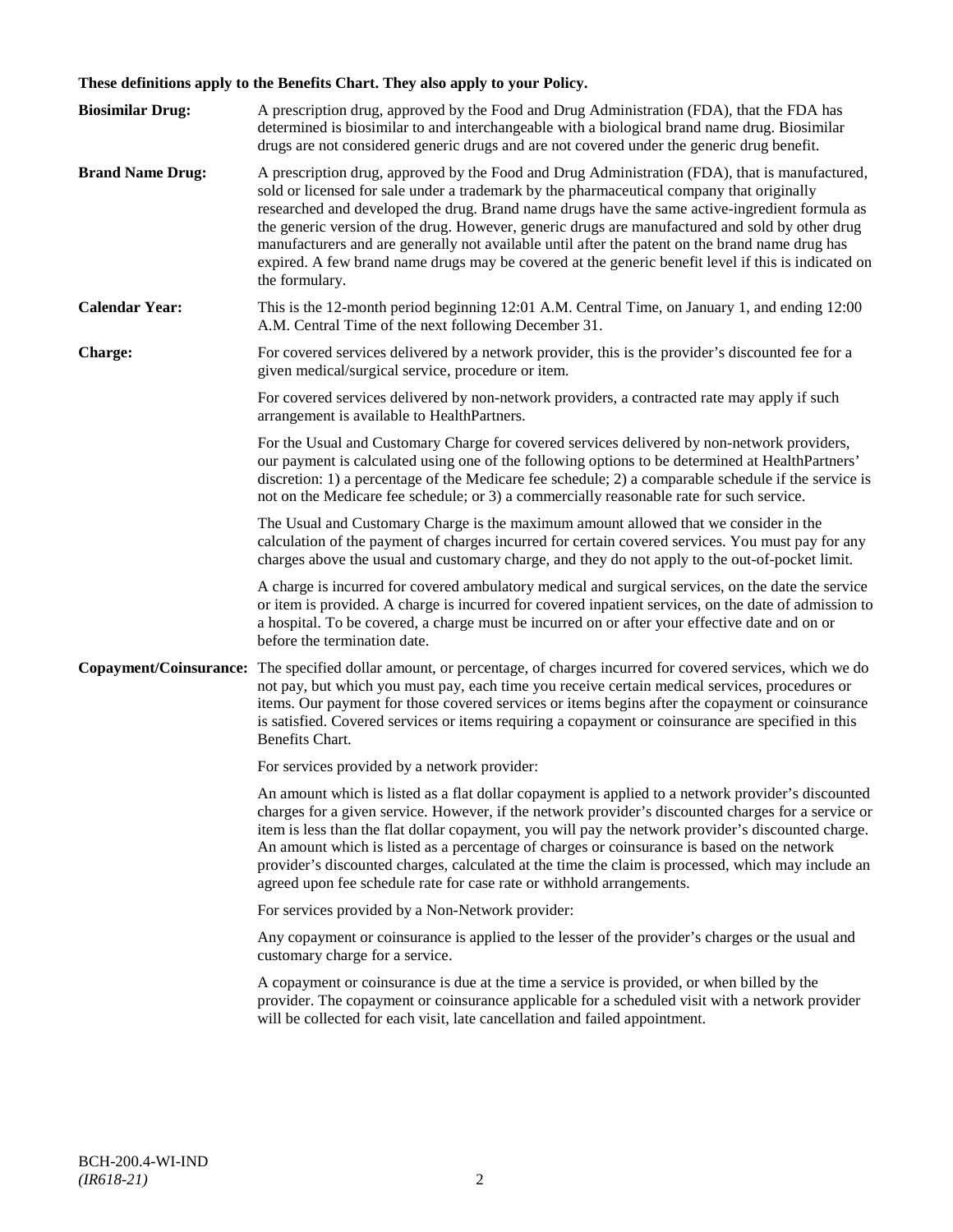| Deductible:                     | The specified dollar amount of charges incurred for covered services, which we do not pay, but an<br>enrollee or a family has to pay first in a calendar year. Our payment for those services or items<br>begins after the deductible is satisfied. For network providers, the amount of the charges that apply<br>to the deductible are based on the network provider's discounted charges, calculated at the time<br>the claim is processed, which may include an agreed upon fee schedule rate for case rate or<br>withhold arrangements. For non-network providers, the amount of charges that apply to the<br>deductible are the lesser of the provider's charges or the usual and customary charge for a service. |
|---------------------------------|-------------------------------------------------------------------------------------------------------------------------------------------------------------------------------------------------------------------------------------------------------------------------------------------------------------------------------------------------------------------------------------------------------------------------------------------------------------------------------------------------------------------------------------------------------------------------------------------------------------------------------------------------------------------------------------------------------------------------|
|                                 | Any amounts paid or reimbursed by a third party, including, but not limited to: point of service<br>rebates, manufacturer coupons, manufacturer debit cards or other forms of direct reimbursement to<br>an Insured for a product or service, will not apply toward your deductible, to the extent permitted<br>under state and federal law.                                                                                                                                                                                                                                                                                                                                                                            |
|                                 | Your plan has an embedded deductible. This means once a member meets the individual<br>deductible, the plan begins paying benefits for that person. If two or more members of the family<br>meet the family deductible, the plan begins paying benefits for all members of the family,<br>regardless of whether each member has met the individual deductible. However, a member may<br>not contribute more than the individual deductible toward the family deductible.                                                                                                                                                                                                                                                |
|                                 | All services are subject to the deductible unless otherwise indicated below in this Benefits Chart.                                                                                                                                                                                                                                                                                                                                                                                                                                                                                                                                                                                                                     |
| Formulary:                      | This is a current list, which may be revised from time to time, of prescription drugs, medications,<br>equipment and supplies covered by us as indicated in this Benefits Chart which are covered at the<br>highest benefit level. Some drugs on the formulary may require prior authorization to be covered<br>as formulary drugs. The formulary, and information on drugs that require prior authorization, are<br>available by calling Member Services, or logging on to your "myHealthPartners" account at<br>healthpartners.com.                                                                                                                                                                                   |
| <b>Generic Drug:</b>            | A prescription drug, approved by the Food and Drug Administration (FDA), that the FDA has<br>determined is comparable to a brand name drug product in dosage form, strength, route of<br>administration, quality, intended use and documented bioequivalence. Generally, generic drugs<br>cost less than brand name drugs. Some brand name drugs may be covered at the generic drug<br>benefit level if this is indicated on the formulary.                                                                                                                                                                                                                                                                             |
| <b>Indian Health Providers:</b> | These are health care centers operated by Indian Health Service, an Indian Tribe, tribal<br>organization, or an urban Indian organization or through referral under contract health services.                                                                                                                                                                                                                                                                                                                                                                                                                                                                                                                           |
| <b>Non-Formulary Drug:</b>      | This is a prescription drug, approved by the Food and Drug Administration (FDA), that is not on<br>the formulary, is medically necessary and is not investigative or experimental or otherwise<br>excluded under your Policy.                                                                                                                                                                                                                                                                                                                                                                                                                                                                                           |
| <b>Out-of-Pocket Expenses:</b>  | You pay the specified copayments/coinsurance and deductibles applicable for particular services,<br>subject to the out-of-pocket limit described below. These amounts are in addition to the monthly<br>premium payments.                                                                                                                                                                                                                                                                                                                                                                                                                                                                                               |
| <b>Out-of-Pocket Limit:</b>     | You pay the copayments/coinsurance and deductibles for covered services, to the individual or<br>family out-of-pocket limit. Thereafter we cover 100% of charges incurred for all other covered<br>services, for the rest of the calendar year. You pay amounts greater than the out-of-pocket limit if<br>you exceed any lifetime maximum benefit or any visit or day limits.                                                                                                                                                                                                                                                                                                                                          |
|                                 | Non-Network Benefits above the usual and customary charge (see definition of charge above) do<br>not apply to the out-of-pocket limit.                                                                                                                                                                                                                                                                                                                                                                                                                                                                                                                                                                                  |
|                                 | Any amounts paid or reimbursed by a third party, including, but not limited to: point of service<br>rebates, manufacturer coupons, debit cards or other forms of direct reimbursement to an Insured<br>for a product or service, will not apply as an out-of-pocket expense, to the extent permitted under<br>state and federal law.                                                                                                                                                                                                                                                                                                                                                                                    |
|                                 | You are responsible to keep track of the out-of-pocket expenses. Contact our Member Services<br>Department for assistance in determining the amount paid by the enrollee for specific eligible<br>services received. Claims for reimbursement under the Out-of-Pocket Limit provisions are subject<br>to the same time limits and provisions described under the "Claims Provisions" section of your<br>Policy.                                                                                                                                                                                                                                                                                                         |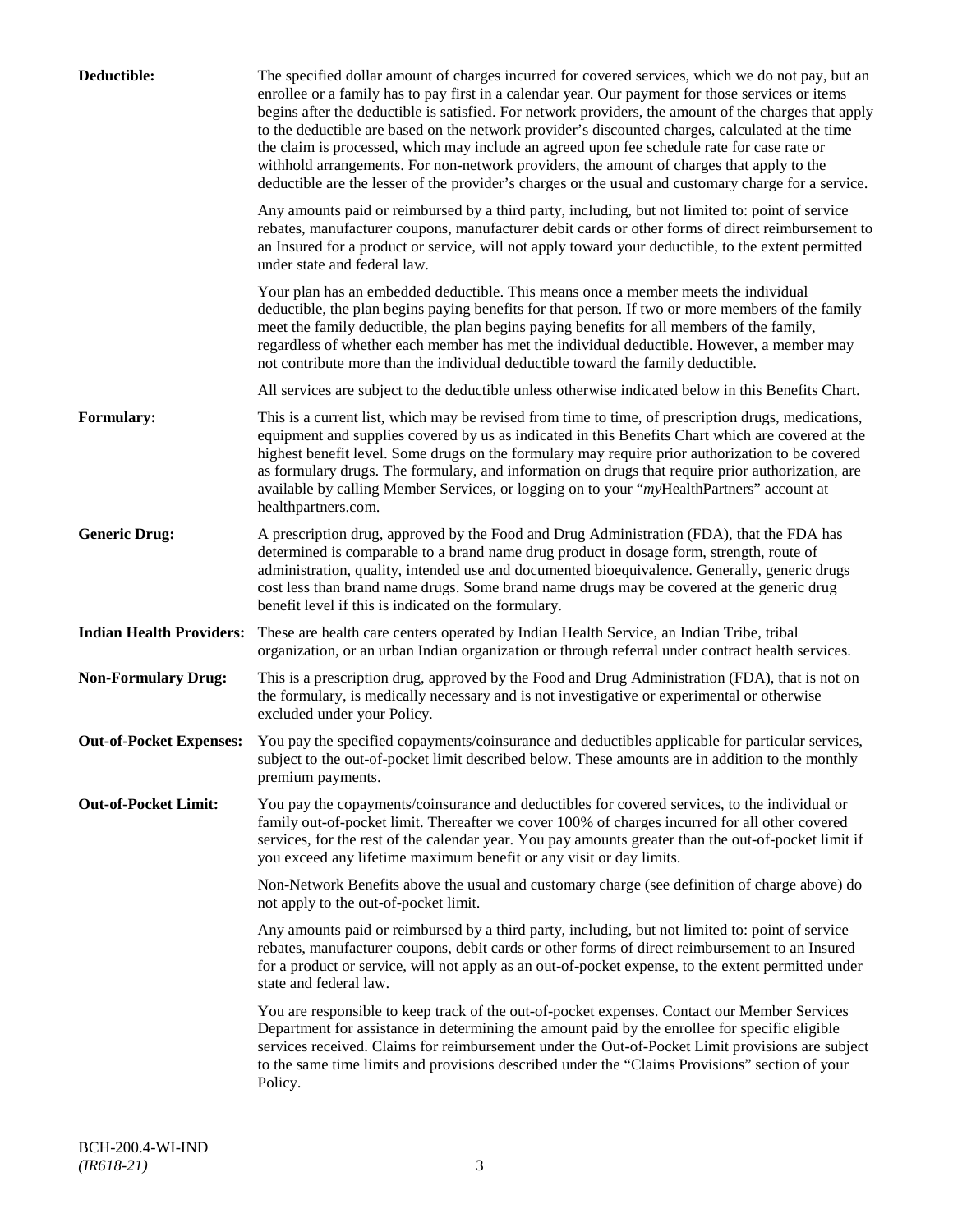**Specialty Drug List:** This is a current list, which may be revised from time to time, of prescription drugs, medications, equipment and supplies, which are typically bio-pharmaceuticals. The purpose of a specialty drug list is to facilitate enhanced monitoring of complex therapies used to treat specific conditions. Specialty drugs are covered by us as indicated in this Benefits Chart. The specialty drug list is available by calling Member Services, or logging on to your "*my*HealthPartners" account at [healthpartners.com.](http://www.healthpartners.com/) **virtuwell:** This is an online service that you may use to receive a diagnosis and treatment for certain routine conditions, such as a cold and flu, ear pain and sinus infections. You may access the virtuwell web

site a[t virtuwell.com.](http://www.virtuwell.com/)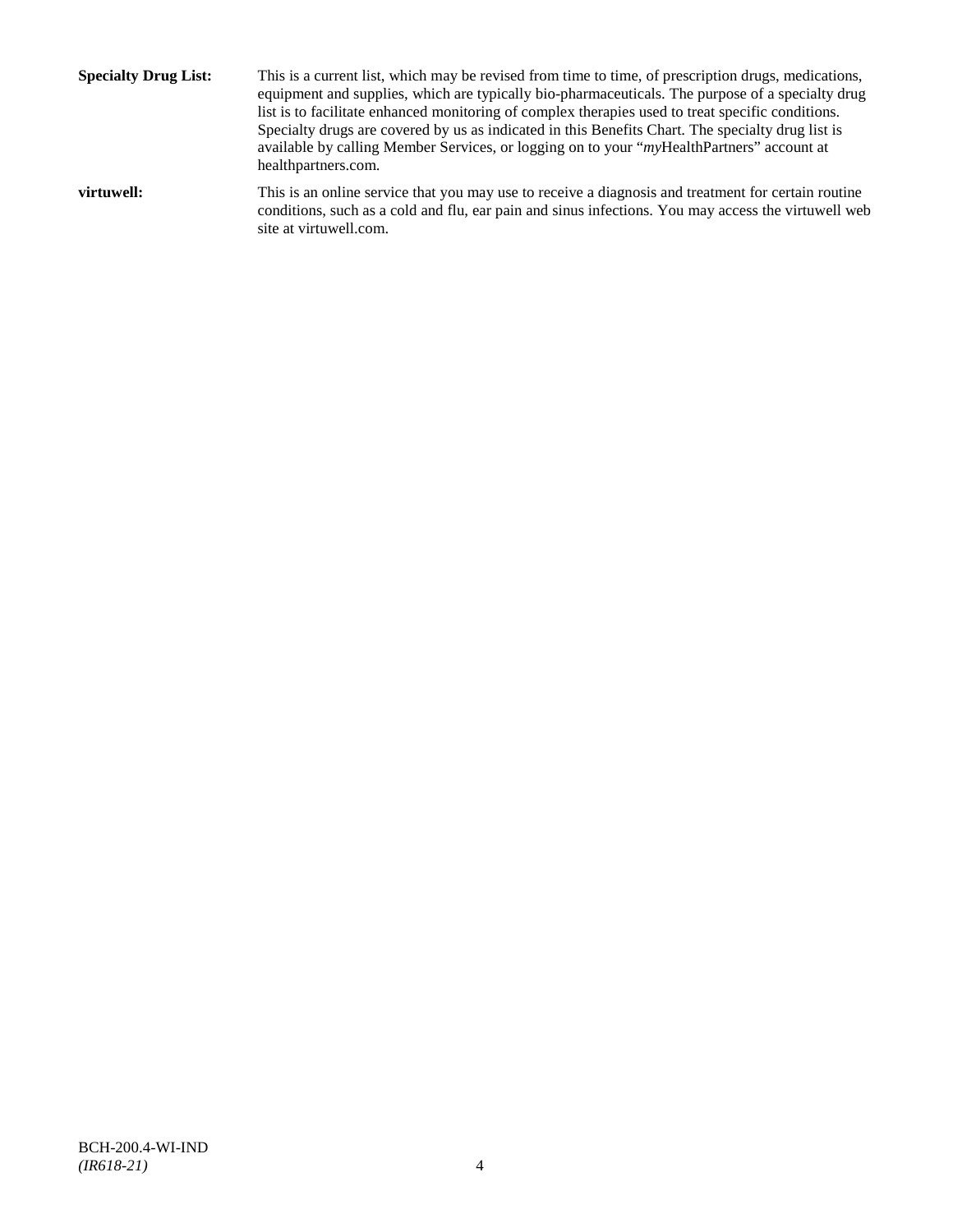## **DEDUCTIBLES AND OUT-OF-POCKET LIMITS**

#### **Individual Calendar Year Deductible**

| <b>Network Benefits</b> | <b>Non-Network Benefits</b> |
|-------------------------|-----------------------------|
| \$5,000                 | \$20,000                    |

## **Family Calendar Year Deductible**

| <b>Network Benefits</b> | <b>Non-Network Benefits</b> |
|-------------------------|-----------------------------|
| \$10,000                | \$40,000                    |

Your individual and family deductible amounts may be indexed to allow for changes under Federal rules.

Your plan has an embedded deductible. This means once a member meets the individual deductible, the plan begins paying benefits for that person. If two or more members of the family meet the family deductible, the plan begins paying benefits for all members of the family, regardless of whether each member has met the individual deductible. However, a member may not contribute more than the individual deductible toward the family deductible.

Separate deductibles must be satisfied under the Network Benefits and Non-Network Benefits.

Any amounts paid or reimbursed by a third party, including but not limited to: point of service rebates, manufacturer coupons, manufacturer debit cards or other forms of direct reimbursement to an Insured for a product or service, will not apply toward your deductible, to the extent permitted under state and federal law.

## **Individual Calendar Year Out-of-Pocket Limit**

| Network Benefits | <b>Non-Network Benefits</b> |
|------------------|-----------------------------|
| \$8,150          | None.                       |

#### **Family Calendar Year Out-of-Pocket Limit**

| <b>Network Benefits</b> | <b>Non-Network Benefits</b> |
|-------------------------|-----------------------------|
| \$16,300                | None.                       |

Your individual and family out-of-pocket amounts may be indexed to allow for changes under Federal rules.

Separate Out-of-Pocket Limits must be satisfied under Network Benefits and Non-Network Benefits.

Non-Network Benefits above the usual and customary charge will not apply to the individual or family Out-of-Pocket.

Any amounts paid or reimbursed by a third party, including but not limited to: point of service rebates, manufacturer coupons, manufacturer debit cards or other forms of direct reimbursement to an Insured for a product or service, will not apply as an outof-pocket expense, to the extent permitted under state and federal law.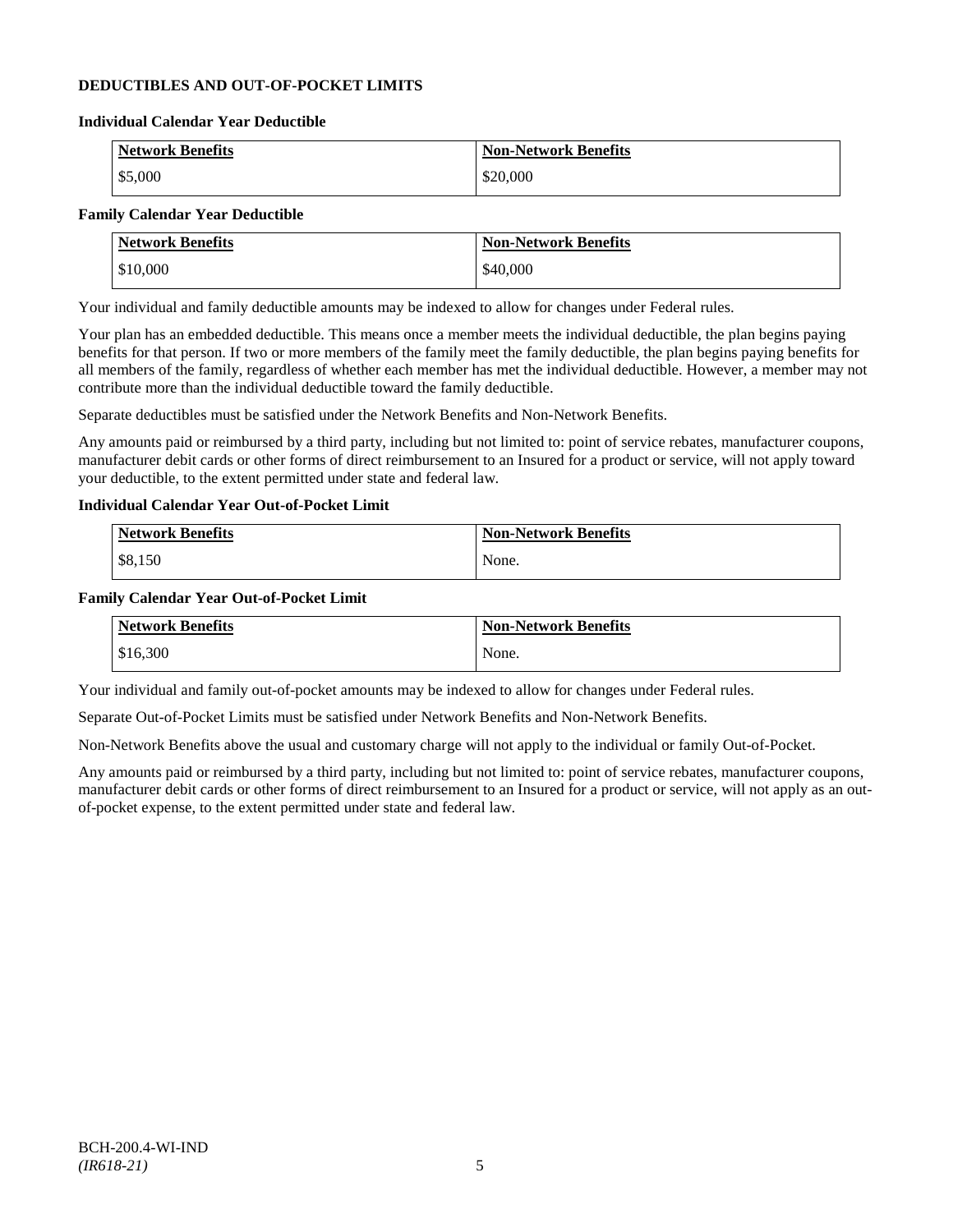## **AMBULANCE AND MEDICAL TRANSPORTATION**

## **Covered Services:**

We cover ambulance and medical transportation for medical emergencies and as shown below.

We also cover medically necessary, non-emergency transportation if it meets our medical coverage criteria.

Covered services are based on established medical policies, which are subject to periodic review and modification by the medical directors. These medical policies (medical coverage criteria) and applicable prior authorization requirements are available by calling Member Services, or logging on to your "*my*HealthPartners" account a[t healthpartners.com.](http://www.healthpartners.com/)

#### **Ambulance and Medical Transportation (other than non-emergency fixed wing air ambulance transportation)**

| <b>Network Benefits</b>                                                                                                          | <b>Non-Network Benefits</b> |
|----------------------------------------------------------------------------------------------------------------------------------|-----------------------------|
| 75% of the charges incurred.                                                                                                     | See Network Benefits.       |
| Services received from Indian Health Providers will be<br>covered at 100% of the charges incurred.<br>Deductible does not apply. |                             |

## **Non-Emergency Fixed Wing Air Ambulance Transportation**

| <b>Network Benefits</b>                                                                                                          | <b>Non-Network Benefits</b>                                                                                                      |
|----------------------------------------------------------------------------------------------------------------------------------|----------------------------------------------------------------------------------------------------------------------------------|
| 75% of the charges incurred.                                                                                                     | 50% of the charges incurred.                                                                                                     |
| Services received from Indian Health Providers will be<br>covered at 100% of the charges incurred.<br>Deductible does not apply. | Services received from Indian Health Providers will be<br>covered at 100% of the charges incurred.<br>Deductible does not apply. |

### **Not Covered:**

See "Services Not Covered" in your Policy.

## **AUTISM TREATMENT**

#### **Covered Services:**

Your network provider will coordinate the prior authorization process for any autism treatment services. You may call Member Services at 952-967-7540 or toll-free at 1-888-360-0622 if you have any questions or concerns regarding the authorization process.

Please call Member Services at 952-967-7540 or toll-free at 1-888-360-0622 to request authorization for autism treatment services from a Non-Network provider.

We cover prior authorized evidence-based intensive-level and non-intensive-level treatment of autism spectrum disorders (autism disorder, Asperger's syndrome or pervasive development disorder not otherwise specified).

Covered services are based on established medical policies, which are subject to periodic review and modification by the medical directors. These medical policies (medical coverage criteria) are available by calling Member Services, or logging on to your "*my*HealthPartners" account at [healthpartners.com.](http://www.healthpartners.com/)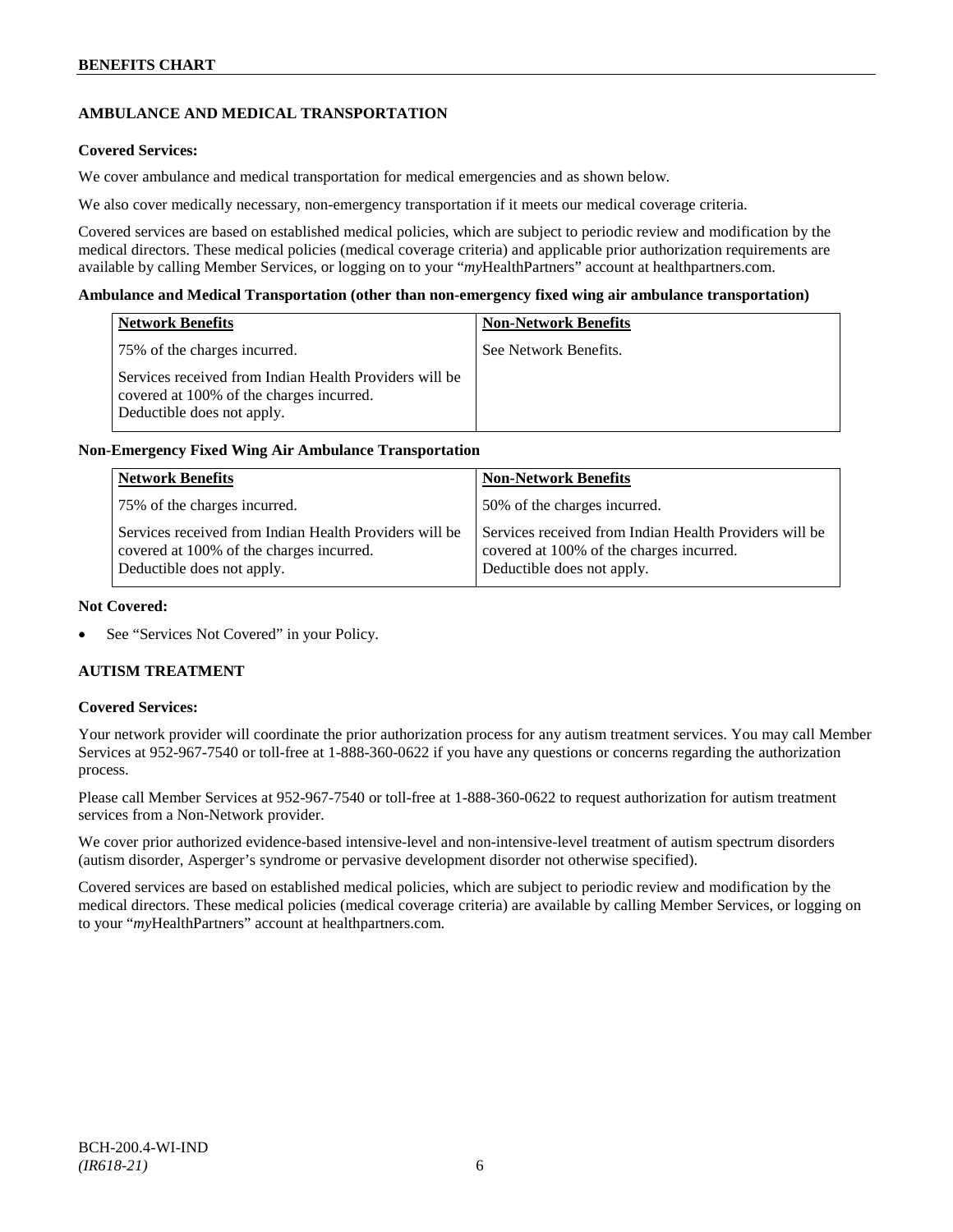**Intensive-Level Services for children diagnosed with autism spectrum disorders.** Intensive-level services must begin on or after two years of age and end before nine years of age. Intensive-level services, on average, are services provided for more than 20 hours of treatment per week. (The average number of hours a week is calculated over a 6-month period.)

| <b>Network Benefits</b>                                                                                                          | <b>Non-Network Benefits</b>                                                                                                      |
|----------------------------------------------------------------------------------------------------------------------------------|----------------------------------------------------------------------------------------------------------------------------------|
| 75% of the charges incurred.                                                                                                     | 50% of the charges incurred.                                                                                                     |
| Services received from Indian Health Providers will be<br>covered at 100% of the charges incurred.<br>Deductible does not apply. | Services received from Indian Health Providers will be<br>covered at 100% of the charges incurred.<br>Deductible does not apply. |
| Limited to 235 visits per calendar year.                                                                                         | Limited to 235 visits per calendar year.                                                                                         |

The maximum number of visits is combined for Network Benefits and Non-Network Benefits.

#### **Intensive-Level Services Lifetime Maximum Benefit**

| <b>Network Benefits</b>                                              | <b>Non-Network Benefits</b>                                          |
|----------------------------------------------------------------------|----------------------------------------------------------------------|
| 4 years of cumulative services under this plan or any<br>other plan. | 4 years of cumulative services under this plan or any<br>other plan. |

#### **Non-intensive-Level Services for Insureds diagnosed with autism spectrum disorders**

| <b>Network Benefits</b>                                                                                                          | <b>Non-Network Benefits</b>                                                                                                      |
|----------------------------------------------------------------------------------------------------------------------------------|----------------------------------------------------------------------------------------------------------------------------------|
| 75% of the charges incurred.                                                                                                     | 50% of the charges incurred.                                                                                                     |
| Services received from Indian Health Providers will be<br>covered at 100% of the charges incurred.<br>Deductible does not apply. | Services received from Indian Health Providers will be<br>covered at 100% of the charges incurred.<br>Deductible does not apply. |
| Limited to 120 visits per calendar year.                                                                                         | Limited to 120 visits per calendar year.                                                                                         |

The maximum number of visits is combined for Network Benefits and Non-Network Benefits.

## **Not Covered:**

See "Services Not Covered" in your Policy.

## **BEHAVIORAL HEALTH SERVICES**

## **Covered Services:**

Covered services are based on established medical policies, which are subject to periodic review and modification by the medical directors. These medical policies (medical coverage criteria) are available by calling Member Services, or logging on to your "*my*HealthPartners" account at [healthpartners.com.](http://www.healthpartners.com/)

**Transitional Treatment Services.** These are services for the treatment of nervous or mental disorders, alcoholism or other drug abuse problems which are provided to an Insured in a less restrictive manner than are inpatient hospital services but in a more intensive manner than are outpatient services. Transitional treatment services are services offered by a provider, and certified by the Wisconsin Department of Health Services for each of the following (except the last bulleted item):

- Mental health services for covered adults in a day treatment program.
- Mental health services for covered children in a day hospital treatment program.
- Services for persons with chronic mental illness provided through a community support program.
- Residential treatment programs for alcohol and/or drug dependent covered persons.
- Alcohol and Other Drug Abuse (AODA) services in, a day treatment program.
- Services for persons who are experiencing a mental health crisis or who are in a situation likely to turn into a mental health crisis if support is not provided.
- Intensive outpatient programs for the treatment of psychoactive substance use disorders provided in accordance with the patient placement criteria of the American Society of Addiction Medicine.

BCH-200.4-WI-IND *(IR618-21)* 7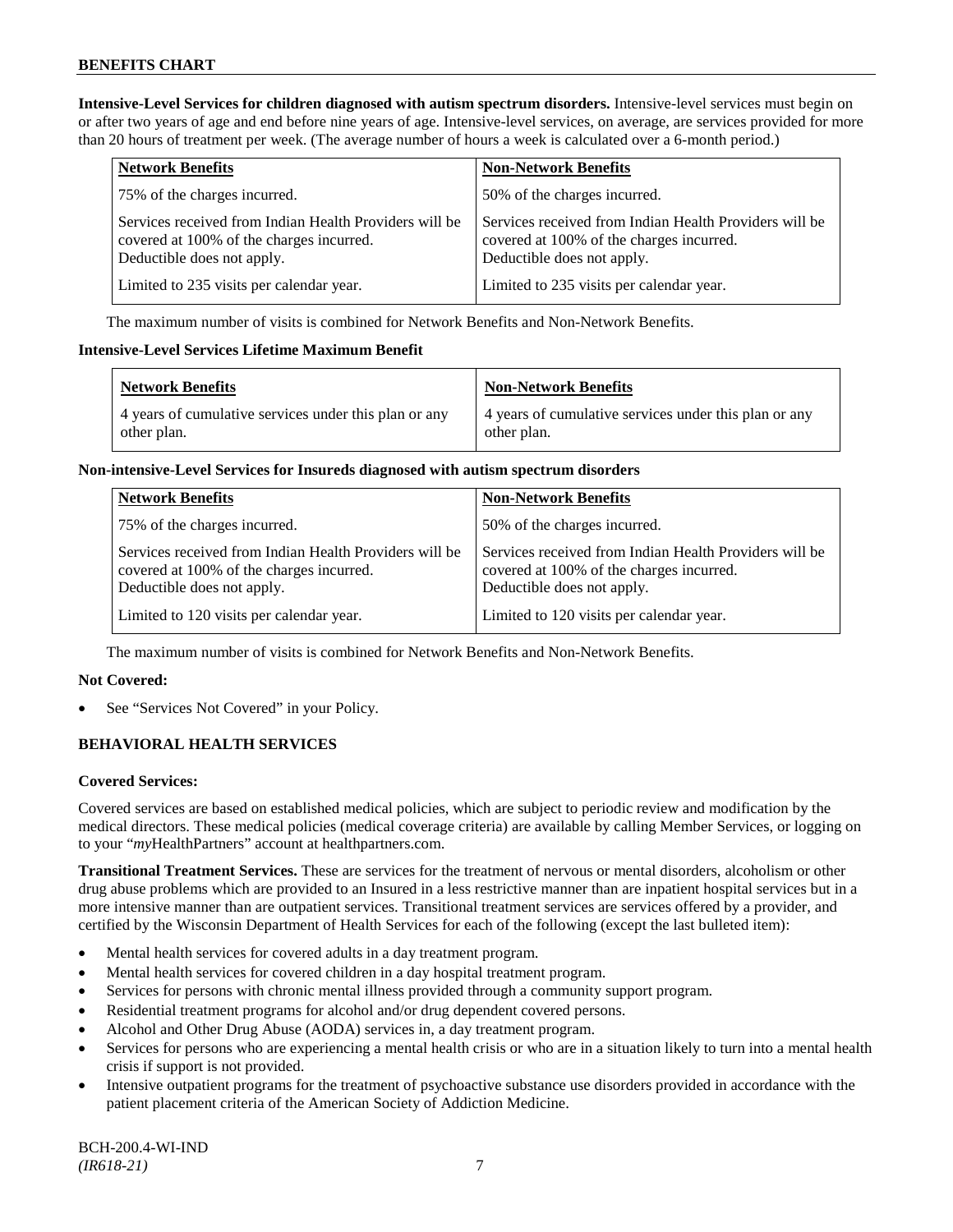## **Mental Health Services**

We cover services for mental health diagnoses as described in the Diagnostic and Statistical Manual of Mental Disorders – Fifth Edition (DSM 5) (most recent edition) that lead to significant disruption of function in your life.

We provide coverage for mental health treatment ordered by a Wisconsin court under a valid court order that is issued on the basis of a behavioral care evaluation performed by a licensed psychiatrist or doctoral level licensed psychologist, which includes a diagnosis and an individual treatment plan for care in the most appropriate, least restrictive environment. We must be given a copy of the court order and the behavioral care evaluation, and the service must be a covered benefit under your Policy, and the service must be provided by a network provider, or other provider as required by law.

**Outpatient Services:** We cover medically necessary outpatient professional mental health services for evaluation, crisis intervention, and treatment of mental health disorders.

A comprehensive diagnostic assessment will be made of each patient as the basis for a determination by a mental health professional, concerning the appropriate treatment and the extent of services required.

Outpatient services we cover for a diagnosed mental health condition include the following:

- Individual, group, family and multi-family therapy;
- Medication management provided by a physician, certified nurse practitioner, or physician's assistant;
- Psychological testing services for the purposes of determining the differential diagnoses and treatment planning for patients currently receiving behavioral health services;
- Partial hospitalization services in a licensed hospital or community mental health center;
- Psychotherapy and nursing services provided in the home if authorized by us; and
- Treatment for gender dysphoria that meets medical coverage criteria.

| <b>Network Benefits</b>                                                                                                          | <b>Non-Network Benefits</b>                                                                                                      |
|----------------------------------------------------------------------------------------------------------------------------------|----------------------------------------------------------------------------------------------------------------------------------|
| 75% of the charges incurred.                                                                                                     | 50% of the charges incurred.                                                                                                     |
| Services received from Indian Health Providers will be<br>covered at 100% of the charges incurred.<br>Deductible does not apply. | Services received from Indian Health Providers will be<br>covered at 100% of the charges incurred.<br>Deductible does not apply. |

#### **Group Therapy**

| <b>Network Benefits</b>                                                                                                          | <b>Non-Network Benefits</b>                                                                                                      |
|----------------------------------------------------------------------------------------------------------------------------------|----------------------------------------------------------------------------------------------------------------------------------|
| 75% of the charges incurred.                                                                                                     | 50% of the charges incurred.                                                                                                     |
| Services received from Indian Health Providers will be<br>covered at 100% of the charges incurred.<br>Deductible does not apply. | Services received from Indian Health Providers will be<br>covered at 100% of the charges incurred.<br>Deductible does not apply. |

**Inpatient Services:** We cover medically necessary inpatient services in a hospital or licensed residential treatment facility and professional services for treatment of mental health disorders. Medical stabilization is covered under inpatient hospital services in the "Hospital and Skilled Nursing Facility Services" section.

We cover residential care for the treatment of eating disorders in a licensed facility, as an alternative to inpatient care, when it is medically necessary and your physician obtains authorization from us.

| <b>Network Benefits</b>                                                                                                          | <b>Non-Network Benefits</b>                                                                                                      |
|----------------------------------------------------------------------------------------------------------------------------------|----------------------------------------------------------------------------------------------------------------------------------|
| 75% of the charges incurred.                                                                                                     | 50% of the charges incurred.                                                                                                     |
| Services received from Indian Health Providers will be<br>covered at 100% of the charges incurred.<br>Deductible does not apply. | Services received from Indian Health Providers will be<br>covered at 100% of the charges incurred.<br>Deductible does not apply. |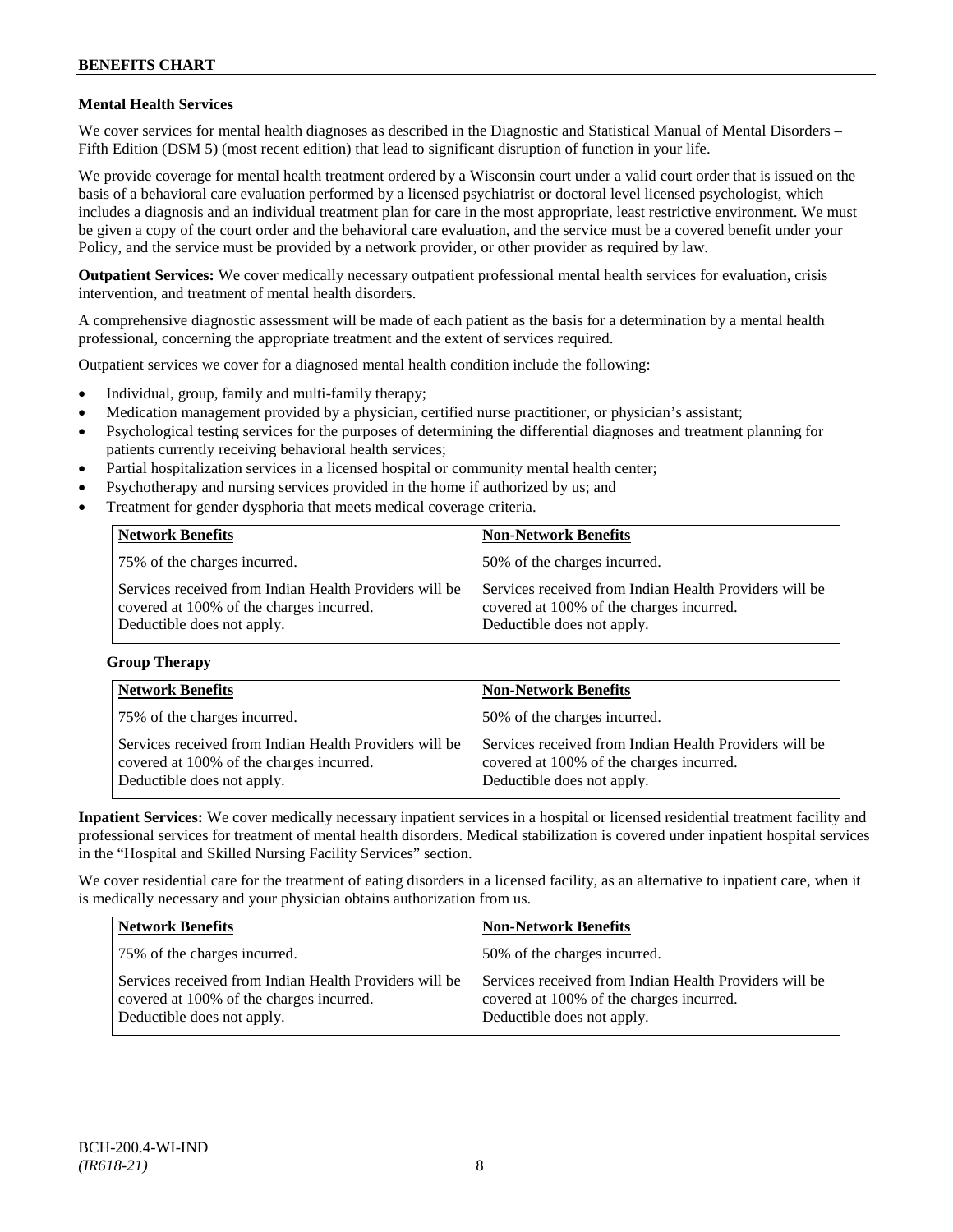**Transitional Treatment Services:** We cover transitional treatment services described above for treatment of mental and nervous disorders**.**

| <b>Network Benefits</b>                                                                                                          | <b>Non-Network Benefits</b>                                                                                                      |
|----------------------------------------------------------------------------------------------------------------------------------|----------------------------------------------------------------------------------------------------------------------------------|
| 75% of the charges incurred.                                                                                                     | 50% of the charges incurred.                                                                                                     |
| Services received from Indian Health Providers will be<br>covered at 100% of the charges incurred.<br>Deductible does not apply. | Services received from Indian Health Providers will be<br>covered at 100% of the charges incurred.<br>Deductible does not apply. |

## **Substance Abuse Treatment Services**

We cover medically necessary services for assessments by a licensed alcohol and drug counselor and treatment of Substance-Related Disorders as defined in the latest edition of the DSM 5.

**Outpatient Services:** We cover medically necessary outpatient professional services for diagnosis and treatment of alcoholism and other drug abuse problems. Chemical dependency treatment services must be provided by a program licensed by the local Department of Health Services.

Outpatient services we cover for a diagnosed substance abuse disorder include the following:

- Individual, group, family, and multi-family therapy provided in an office setting; and
- We cover opiate replacement therapy including methadone and buprenorphine treatment.

| <b>Network Benefits</b>                                                                                                          | <b>Non-Network Benefits</b>                                                                                                      |
|----------------------------------------------------------------------------------------------------------------------------------|----------------------------------------------------------------------------------------------------------------------------------|
| 75% of the charges incurred.                                                                                                     | 50% of the charges incurred.                                                                                                     |
| Services received from Indian Health Providers will be<br>covered at 100% of the charges incurred.<br>Deductible does not apply. | Services received from Indian Health Providers will be<br>covered at 100% of the charges incurred.<br>Deductible does not apply. |

**Inpatient Services:** We cover medically necessary inpatient services in a hospital or a licensed residential primary treatment center.

We cover services provided in a hospital that is licensed by the local state and accredited by Medicare.

Detoxification Services: We cover detoxification services in a hospital or community detoxification facility if it is licensed by the local Department of Health Services.

| <b>Network Benefits</b>                                                                                                          | <b>Non-Network Benefits</b>                                                                                                      |
|----------------------------------------------------------------------------------------------------------------------------------|----------------------------------------------------------------------------------------------------------------------------------|
| 75% of the charges incurred.                                                                                                     | 50% of the charges incurred.                                                                                                     |
| Services received from Indian Health Providers will be<br>covered at 100% of the charges incurred.<br>Deductible does not apply. | Services received from Indian Health Providers will be<br>covered at 100% of the charges incurred.<br>Deductible does not apply. |

**Transitional Treatment Services:** We cover transitional treatment services described above for treatment of alcoholism or other drug abuse problems.

| <b>Network Benefits</b>                                                                                                          | <b>Non-Network Benefits</b>                                                                                                      |
|----------------------------------------------------------------------------------------------------------------------------------|----------------------------------------------------------------------------------------------------------------------------------|
| 75% of the charges incurred.                                                                                                     | 50% of the charges incurred.                                                                                                     |
| Services received from Indian Health Providers will be<br>covered at 100% of the charges incurred.<br>Deductible does not apply. | Services received from Indian Health Providers will be<br>covered at 100% of the charges incurred.<br>Deductible does not apply. |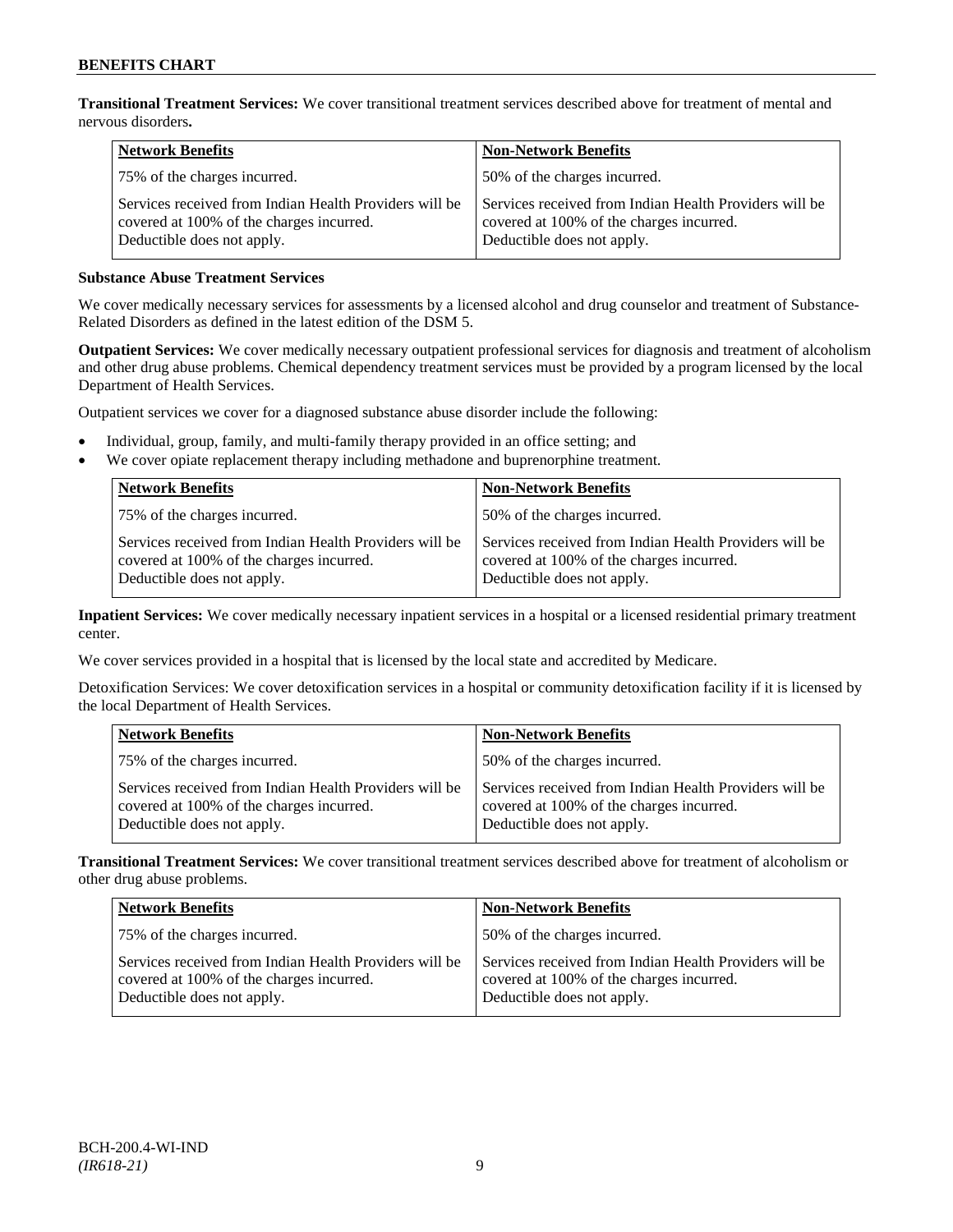## **Additional Mental Health and Substance Abuse Benefits for a Dependent Child Who is a Student**

If a dependent child is a student in a school that is located in Wisconsin, but outside of our service area, we cover services as required under Wisconsin Statute 609.655.

| <b>Network Benefits</b>                                                                                                          | <b>Non-Network Benefits</b>                                                                                                      |
|----------------------------------------------------------------------------------------------------------------------------------|----------------------------------------------------------------------------------------------------------------------------------|
| 75% of the charges incurred.                                                                                                     | 50% of the charges incurred.                                                                                                     |
| Services received from Indian Health Providers will be<br>covered at 100% of the charges incurred.<br>Deductible does not apply. | Services received from Indian Health Providers will be<br>covered at 100% of the charges incurred.<br>Deductible does not apply. |

## **Not Covered:**

See "Services Not Covered" in your Policy.

## **CHIROPRACTIC SERVICES**

## **Covered Services:**

We cover chiropractic services for rehabilitative care. Chiropractic services are adjustments to any abnormal articulations of the human body, especially those of the spinal column, for the purpose of giving freedom of action to impinged nerves that may cause pain or deranged function.

Massage therapy which is performed in conjunction with other treatment/modalities by a chiropractor, is part of a prescribed treatment plan and is not billed separately is covered.

| <b>Network Benefits</b>                                                                                                          | Non-Network Benefits                                                                                                               |
|----------------------------------------------------------------------------------------------------------------------------------|------------------------------------------------------------------------------------------------------------------------------------|
| 75% of the charges incurred.                                                                                                     | 50% of the charges incurred.                                                                                                       |
| Services received from Indian Health Providers will be<br>covered at 100% of the charges incurred.<br>Deductible does not apply. | l Services received from Indian Health Providers will be<br>covered at 100% of the charges incurred.<br>Deductible does not apply. |

- Massage therapy for the purpose of comfort or convenience of the Insured.
- See "Services Not Covered" in your Policy.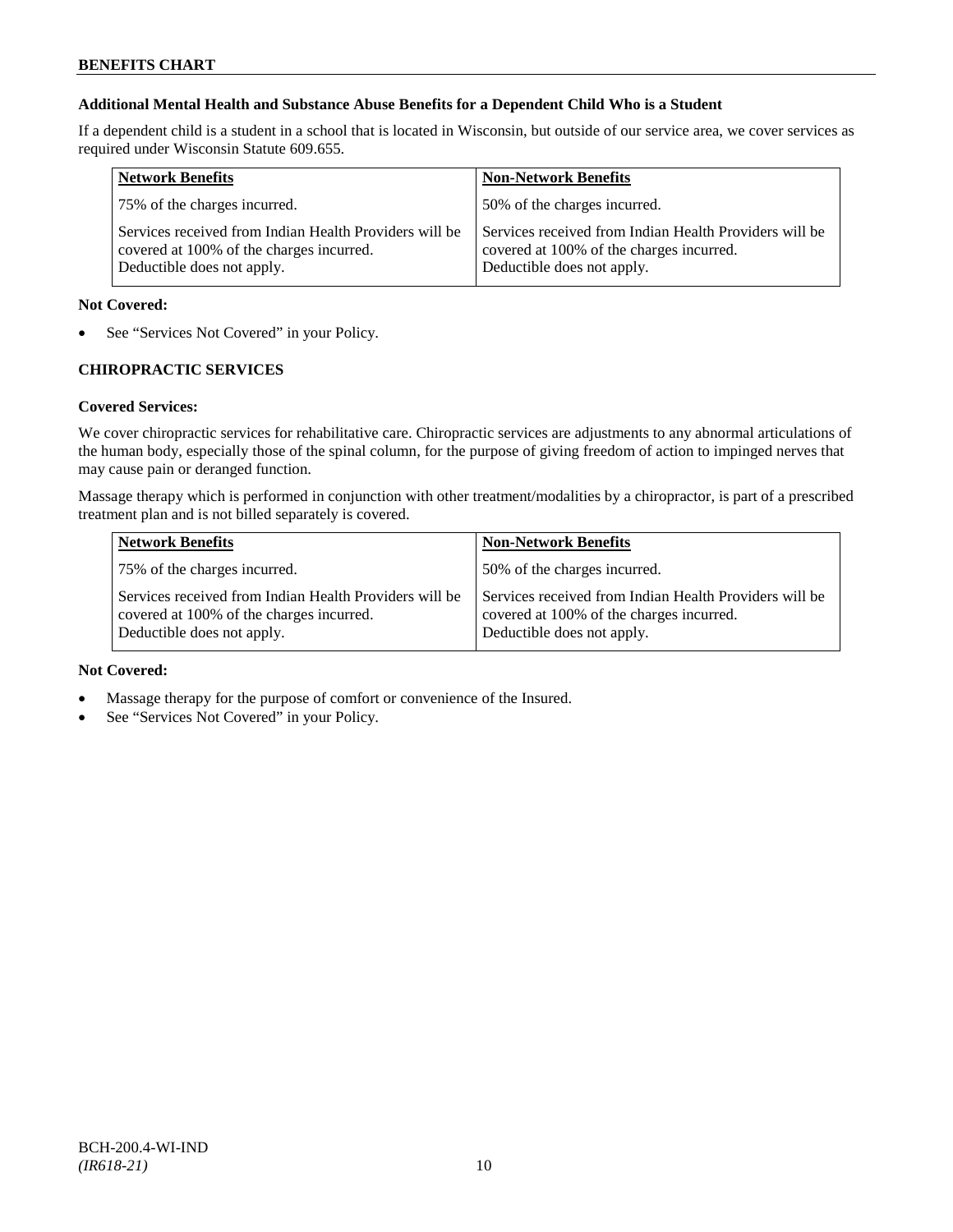## **CLINICAL TRIALS**

## **Covered Services:**

We cover certain routine services if you participate in a Phase I, Phase II, Phase III or Phase IV approved clinical trial that is conducted in relation to the prevention, detection, or treatment of cancer or other life-threatening disease or condition as defined in the Affordable Care Act. Approved clinical trials include (1) federally funded trials when the study or investigation is approved or funded by any of the federal agencies defined in the Public Health Services Act, section 2709 (d) (1) (A); (2) the study or investigation is conducted under an investigational new drug application reviewed by the Food and Drug Administration; and (3) the study or investigation is a drug trial that is exempt from having such an investigational new drug application. We cover routine patient costs for services that would be eligible under the Policy and this Benefits Chart if the service were provided outside of a clinical trial.

| <b>Network Benefits</b>                               | <b>Non-Network Benefits</b>                           |
|-------------------------------------------------------|-------------------------------------------------------|
| Coverage level is same as corresponding Network       | Coverage level is same as corresponding Non-Network   |
| Benefits, depending on type of service provided, such | Benefits, depending on type of service provided, such |
| as Office Visits for Illness or Injury, Inpatient or  | as Office Visits for Illness or Injury, Inpatient or  |
| Outpatient Hospital Services.                         | <b>Outpatient Hospital Services.</b>                  |

#### **Not Covered:**

- The investigative or experimental item, device or service itself.
- Items or services that are provided solely to satisfy data collection and analysis needs and that are not used in the direct clinical management of the patient.
- A service that is clearly inconsistent with widely accepted and established standards of care for a particular diagnosis.
- See "Services Not Covered" in your Policy.

## **DENTAL SERVICES**

#### **Covered Services:**

We cover services as described below.

**Accidental Dental Services:** We cover services dentally necessary to treat and restore damage done to sound, natural, unrestored teeth as a result of an accidental injury. Coverage is for damage caused by external trauma to face and mouth only, not for cracked or broken teeth, which result from biting or chewing. We cover restorations, root canals, crowns and replacement of teeth lost that are directly related to the accident in which the Insured was involved. We cover initial exams, xrays and palliative treatment including extractions, and other oral surgical procedures directly related to the accident. Subsequent treatment must be initiated within the Policy's time-frame and must be directly related to the accident. We do not cover restoration and replacement of teeth that are not "sound and natural" at the time of the accident.

Full mouth rehabilitation to correct occlusion (bite) and malocclusion (misaligned teeth not due to the accident) are not covered.

When an implant-supported dental prosthetic treatment is pursued, benefits are limited to the amount that would be paid toward the placement of a removable dental prosthetic appliance that could be used in the absence of implant treatment.

| <b>Network Benefits</b>                                                                                                          | <b>Non-Network Benefits</b> |
|----------------------------------------------------------------------------------------------------------------------------------|-----------------------------|
| 75% of the charges incurred.                                                                                                     | No coverage.                |
| Services received from Indian Health Providers will be<br>covered at 100% of the charges incurred.<br>Deductible does not apply. |                             |

For all accidental dental services, treatment and/or restoration must be initiated within six months of the date of the injury. Coverage is limited to the initial course of treatment and/or initial restoration. Services must be provided within twentyfour months of the date of injury to be covered.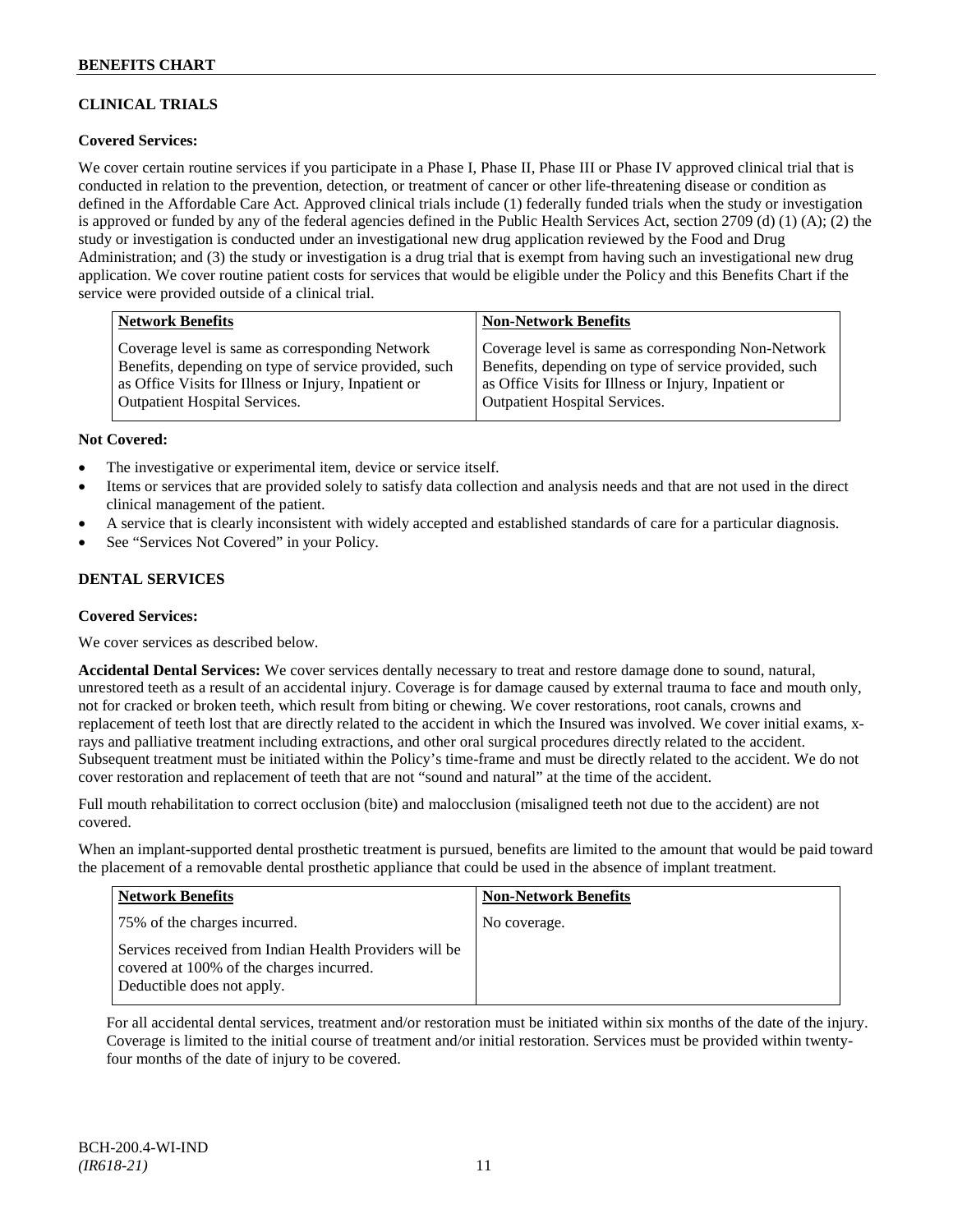## **Medical Referral Dental Services**

**Medically Necessary Outpatient Dental Services:** We cover medically necessary outpatient dental services. Coverage is limited to dental services required for treatment of an underlying medical condition, e.g., removal of teeth to complete radiation treatment for cancer of the jaw, cysts and lesions.

| <b>Network Benefits</b>                                                                                                          | <b>Non-Network Benefits</b>                                                                                                      |
|----------------------------------------------------------------------------------------------------------------------------------|----------------------------------------------------------------------------------------------------------------------------------|
| 75% of the charges incurred.                                                                                                     | 50% of the charges incurred.                                                                                                     |
| Services received from Indian Health Providers will be<br>covered at 100% of the charges incurred.<br>Deductible does not apply. | Services received from Indian Health Providers will be<br>covered at 100% of the charges incurred.<br>Deductible does not apply. |

**Medically Necessary Hospitalization and Anesthesia for Dental Care:** We cover medically necessary hospitalization and anesthesia for dental care. This is limited to charges incurred by an Insured who: (1) is a child under age 5; (2) is severely disabled; (3) has a medical condition, and requires hospitalization or general anesthesia for dental care treatment; or (4) is a child between ages 5 and 12 and care in dental offices has been attempted unsuccessfully and usual methods of behavior modification have not been successful, or when extensive amounts of restorative care, exceeding 4 appointments, are required.

Coverage is limited to facility and anesthesia charges. Oral surgeon/dentist professional fees are not covered. The following are examples, though not all-inclusive, of medical conditions which may require hospitalization for dental services: severe asthma, severe airway obstruction or hemophilia. Hospitalization required due to the behavior of the Insured or due to the extent of the dental procedure is not covered.

| <b>Network Benefits</b>                                                                                                          | <b>Non-Network Benefits</b>                                                                                                      |
|----------------------------------------------------------------------------------------------------------------------------------|----------------------------------------------------------------------------------------------------------------------------------|
| 75% of the charges incurred.                                                                                                     | 50% of the charges incurred.                                                                                                     |
| Services received from Indian Health Providers will be<br>covered at 100% of the charges incurred.<br>Deductible does not apply. | Services received from Indian Health Providers will be<br>covered at 100% of the charges incurred.<br>Deductible does not apply. |

**Medical Complications of Dental Care:** We cover medical complications of dental care. Treatment must be medically necessary care and related to medical complications of non-covered dental care, including complications of the head, neck, or substructures.

| <b>Network Benefits</b>                                                                                                          | <b>Non-Network Benefits</b>                                                                                                      |
|----------------------------------------------------------------------------------------------------------------------------------|----------------------------------------------------------------------------------------------------------------------------------|
| 75% of the charges incurred.                                                                                                     | 50% of the charges incurred.                                                                                                     |
| Services received from Indian Health Providers will be<br>covered at 100% of the charges incurred.<br>Deductible does not apply. | Services received from Indian Health Providers will be<br>covered at 100% of the charges incurred.<br>Deductible does not apply. |

**Oral Surgery:** We cover oral surgery. Coverage is limited to treatment of medical conditions requiring oral surgery, such as treatment of oral neoplasm, non-dental cysts, fracture of the jaw, trauma of the mouth and jaw, and any other oral surgery procedures provided as medically necessary dental services.

| <b>Network Benefits</b>                                                                                                          | <b>Non-Network Benefits</b>                                                                                                      |
|----------------------------------------------------------------------------------------------------------------------------------|----------------------------------------------------------------------------------------------------------------------------------|
| 75% of the charges incurred.                                                                                                     | 50% of the charges incurred.                                                                                                     |
| Services received from Indian Health Providers will be<br>covered at 100% of the charges incurred.<br>Deductible does not apply. | Services received from Indian Health Providers will be<br>covered at 100% of the charges incurred.<br>Deductible does not apply. |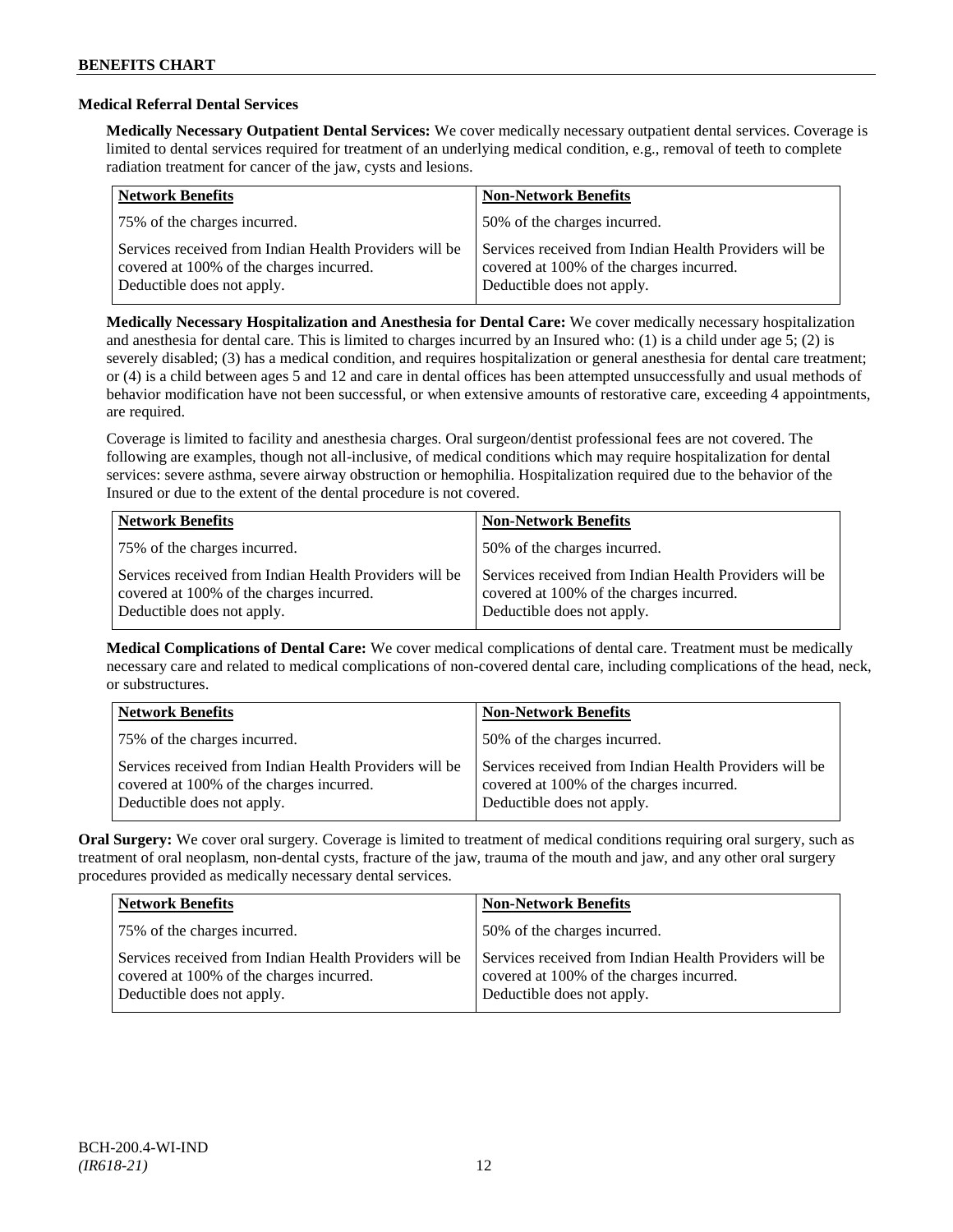**Treatment of Cleft Lip and Cleft Palate:** We cover treatment of cleft lip and cleft palate of a dependent child, including orthodontic treatment and oral surgery directly related to the cleft. Dental services which are not required for the treatment of cleft lip or cleft palate are not covered. If a dependent child covered under your Policy is also covered under a dental plan which includes orthodontic services, that dental plan shall be considered primary for the necessary orthodontic services. Oral appliances are subject to the same copayment, conditions and limitations as durable medical equipment.

| <b>Network Benefits</b>                               | <b>Non-Network Benefits</b>                           |
|-------------------------------------------------------|-------------------------------------------------------|
| Coverage level is same as corresponding Network       | Coverage level is same as corresponding Non-Network   |
| Benefits, depending on type of service provided, such | Benefits, depending on type of service provided, such |
| as Office Visits for Illness or Injury, Inpatient or  | as Office Visits for Illness or Injury, Inpatient or  |
| <b>Outpatient Hospital Services.</b>                  | <b>Outpatient Hospital Services.</b>                  |
|                                                       |                                                       |

**Treatment of Temporomandibular Disorder (TMD) and Craniomandibular Disorder (CMD):** We cover diagnostic procedures, surgical treatment and non-surgical treatment (including intraoral splint therapy devices) for temporomandibular disorder (TMD) and craniomandibular disorder (CMD), which is medically necessary care. Dental services which are not required to directly treat TMD or CMD are not covered.

| <b>Network Benefits</b>                                                                                                          | <b>Non-Network Benefits</b>                                                                                                      |
|----------------------------------------------------------------------------------------------------------------------------------|----------------------------------------------------------------------------------------------------------------------------------|
| 75% of the charges incurred.                                                                                                     | 50% of the charges incurred.                                                                                                     |
| Services received from Indian Health Providers will be<br>covered at 100% of the charges incurred.<br>Deductible does not apply. | Services received from Indian Health Providers will be<br>covered at 100% of the charges incurred.<br>Deductible does not apply. |

## **Not Covered:**

- Dental treatment, procedures or services not listed in this Benefits Chart.
- Accident-related dental services if treatment is: (1) provided to teeth which are not sound and natural; (2) to teeth which have been restored; (3) initiated beyond six months from the date of the injury; (4) received beyond the initial treatment or restoration; or (5) received beyond twenty-four months from the date of injury.
- Accident-related dental services by a Non-Network provider.
- Oral surgery to remove wisdom teeth.
- Orthognathic treatment or procedures and all related services.
- See "Services Not Covered" in your Policy.

## **DIAGNOSTIC IMAGING SERVICES**

## **Covered Services:**

We cover diagnostic imaging, when ordered by a provider and provided in a clinic or outpatient hospital facility.

For Network Benefits, non-emergent, scheduled outpatient Magnetic Resonance Imaging (MRI) and Computed Tomography (CT) must be provided at a designated facility. Your physician or facility will obtain or verify prior authorization for these services, as needed.

We cover services provided in a clinic or outpatient hospital facility. To see the benefit level for inpatient hospital or skilled nursing facility services, see benefits under Inpatient Hospital and Skilled Nursing Facility Services.

## **Outpatient Magnetic Resonance Imaging (MRI) and Computed Tomography (CT)**

| <b>Network Benefits</b>                                                                                                          | <b>Non-Network Benefits</b>                                                                                                      |
|----------------------------------------------------------------------------------------------------------------------------------|----------------------------------------------------------------------------------------------------------------------------------|
| 75% of the charges incurred.                                                                                                     | 50% of the charges incurred.                                                                                                     |
| Services received from Indian Health Providers will be<br>covered at 100% of the charges incurred.<br>Deductible does not apply. | Services received from Indian Health Providers will be<br>covered at 100% of the charges incurred.<br>Deductible does not apply. |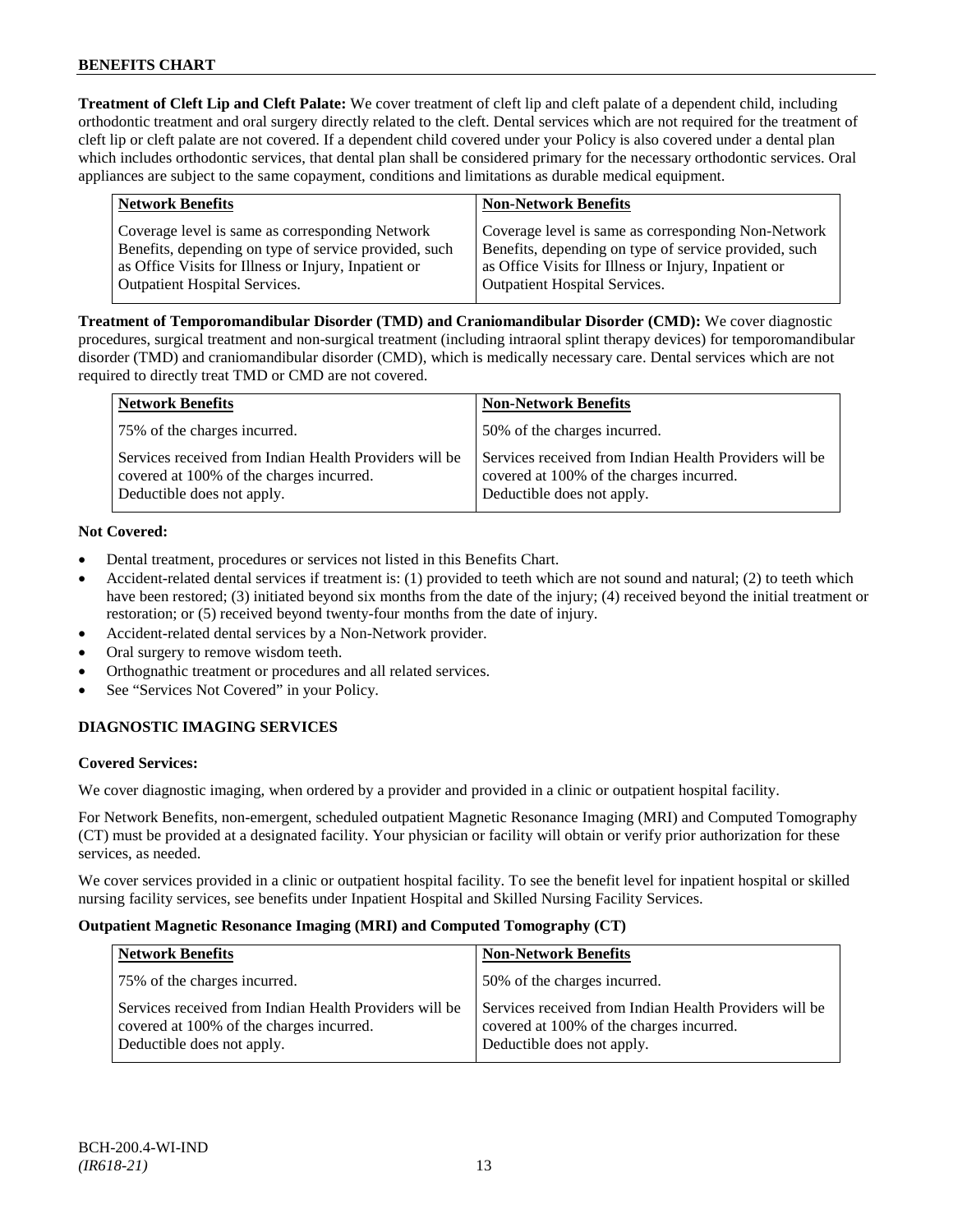## **All Other Outpatient Diagnostic Imaging Services**

## **Services for Illness or Injury**

| <b>Network Benefits</b>                                                                                                          | <b>Non-Network Benefits</b>                                                                                                      |
|----------------------------------------------------------------------------------------------------------------------------------|----------------------------------------------------------------------------------------------------------------------------------|
| 75% of the charges incurred.                                                                                                     | 50% of the charges incurred.                                                                                                     |
| Services received from Indian Health Providers will be<br>covered at 100% of the charges incurred.<br>Deductible does not apply. | Services received from Indian Health Providers will be<br>covered at 100% of the charges incurred.<br>Deductible does not apply. |

## **Preventive Services (MRI/CT procedures are not considered preventive)**

Diagnostic imaging services associated with preventive services are covered at the benefit level shown in the "Preventive Services" section of this Benefits Chart.

## **Not Covered:**

See "Services Not Covered" in your Policy.

## **DURABLE MEDICAL EQUIPMENT, PROSTHETICS, ORTHOTICS AND SUPPLIES**

## **Covered Services:**

We cover equipment and services, as described below.

We cover durable medical equipment and services, prosthetics, orthotics, and supplies, subject to the limitations below, including certain disposable supplies, enteral feedings and the following diabetic supplies and equipment: glucose monitors, insulin pumps limited to the purchase of one pump per year, syringes, blood and urine test strips and other diabetic supplies as deemed medically appropriate and necessary, for Insureds with gestational, Type I or Type II diabetes.

We cover external hearing aids, cochlear implants, and related treatment prescribed by a physician or by a licensed audiologist for Insureds under 18 years of age who have hearing loss.

We also cover basic hearing aids for Insureds age 18 or older for the correction of a hearing impairment.

Osseointegrated or bone-anchored hearing aids are only covered for Insureds who have hearing loss that is not correctable by any other procedure.

Hearing aids are limited to one basic, standard hearing aid for each ear every three years.

A basic hearing aid is defined as a hearing device that consists of a microphone, amplifier, volume control, battery and receiver. It does not include upgrades above and beyond the functionality of a basic hearing aid, including, but not limited to, hearing improvements for group settings, background noise, Bluetooth/remote control functionality, or extended warranties. Charges for upgrades above the cost of a basic, standard hearing aid are not covered.

| <b>Network Benefits</b>                                                                                                          | <b>Non-Network Benefits</b>                                                                                                      |
|----------------------------------------------------------------------------------------------------------------------------------|----------------------------------------------------------------------------------------------------------------------------------|
| 75% of the charges incurred.                                                                                                     | 50% of the charges incurred.                                                                                                     |
| Services received from Indian Health Providers will be<br>covered at 100% of the charges incurred.<br>Deductible does not apply. | Services received from Indian Health Providers will be<br>covered at 100% of the charges incurred.<br>Deductible does not apply. |

## **Special Dietary Treatment for Phenylketonuria (PKU) if it meets our medical coverage criteria**

| <b>Network Benefits</b>                                                                                                          | <b>Non-Network Benefits</b>                                                                                                      |
|----------------------------------------------------------------------------------------------------------------------------------|----------------------------------------------------------------------------------------------------------------------------------|
| 75% of the charges incurred.                                                                                                     | 50% of the charges incurred.                                                                                                     |
| Services received from Indian Health Providers will be<br>covered at 100% of the charges incurred.<br>Deductible does not apply. | Services received from Indian Health Providers will be<br>covered at 100% of the charges incurred.<br>Deductible does not apply. |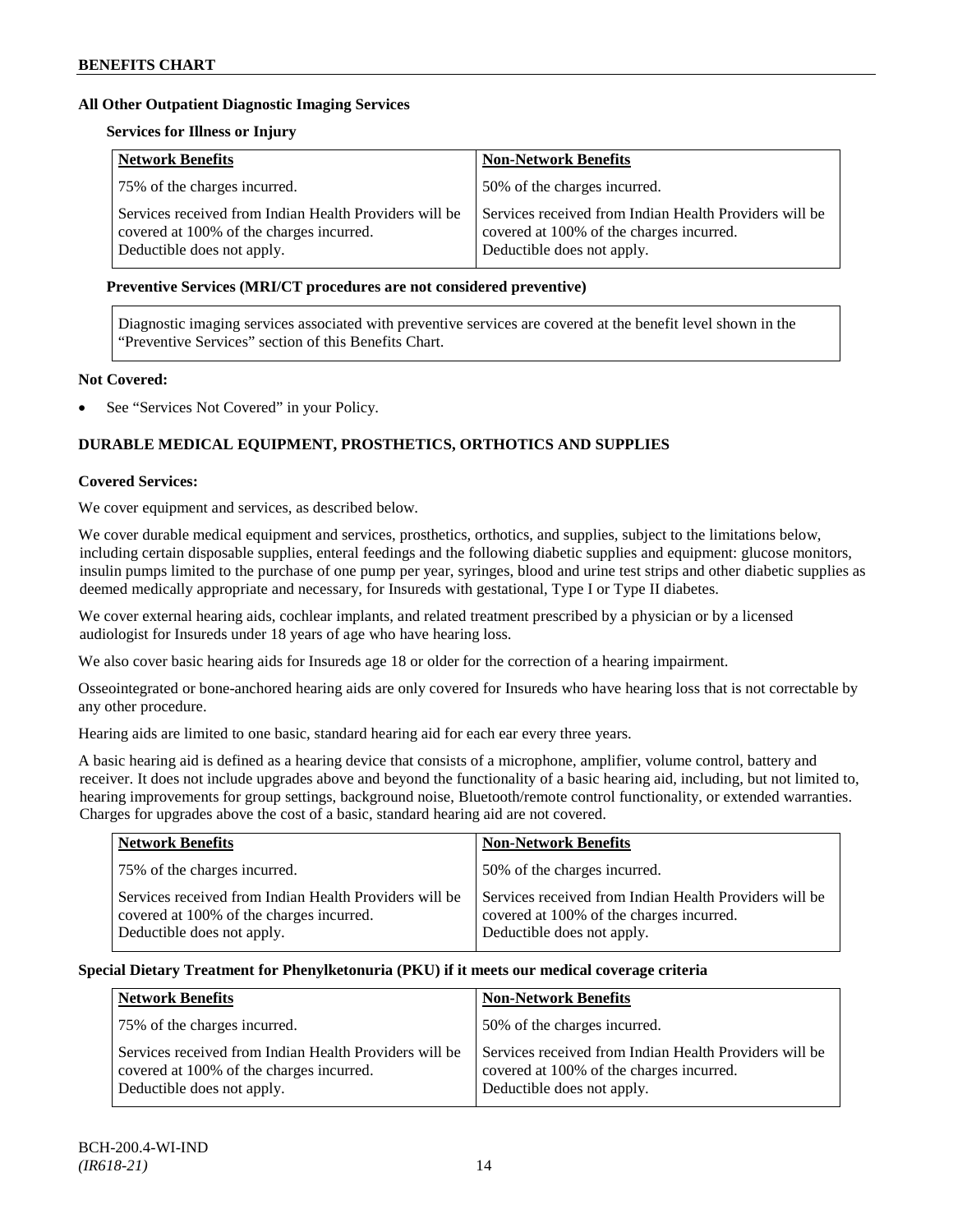## **Oral Amino Acid Based Elemental Formula if it meets our medical coverage criteria**

| <b>Network Benefits</b>                                                                                                          | <b>Non-Network Benefits</b>                                                                                                      |
|----------------------------------------------------------------------------------------------------------------------------------|----------------------------------------------------------------------------------------------------------------------------------|
| 75% of the charges incurred.                                                                                                     | 50% of the charges incurred.                                                                                                     |
| Services received from Indian Health Providers will be<br>covered at 100% of the charges incurred.<br>Deductible does not apply. | Services received from Indian Health Providers will be<br>covered at 100% of the charges incurred.<br>Deductible does not apply. |

## **Limitations:**

Coverage of durable medical equipment is limited by the following.

- No more than a 90-day supply of diabetic supplies are covered and dispensed at a time.
- Payment will not exceed the cost of an alternate piece of equipment or service that is effective and medically necessary.
- For prosthetic benefits, other than oral appliances for cleft lip and cleft palate, payment will not exceed the cost of an alternate piece of equipment or service that is effective, medically necessary and enables Insureds to conduct standard activities of daily living.
- We reserve the right to determine if an item will be approved for rental vs. purchase.
- We require that certain diabetic supplies and equipment be purchased at a pharmacy.
- Diabetic supplies and equipment are limited to certain models and brands.
- Durable medical equipment and supplies must be obtained from or repaired by approved vendors.
- Covered services and supplies are based on established medical policies which are subject to periodic review and modification by the medical directors. Our medical policy for diabetic supplies includes information on our required models and brands. These medical policies (medical coverage criteria) are available by calling Member Services, or logging on to your "*my*HealthPartners" account at [healthpartners.com.](http://www.healthpartners.com/)

## **Not Covered:**

Items which are not eligible for coverage include, but are not limited to:

- Replacement or repair of any covered items, if the items are (i) damaged or destroyed by misuse, abuse or carelessness, (ii) lost; or (iii) stolen.
- Duplicate or similar items.
- Labor and related charges for repair of any covered items which are more than the cost of replacement by an approved vendor.
- Sales tax, mailing, delivery charges, service call charges.
- Items which are primarily educational in nature or for hygiene, vocation, comfort, convenience or recreation.
- Communication aids or devices: equipment to create, replace or augment communication abilities including, but not limited to, speech processors, receivers, communication boards, or computer or electronic assisted communication.
- Implantable and osseointegrated or bone-anchored hearing aids and their fitting, except as specifically described in this Benefits Chart. This exclusion does not apply to cochlear implants.
- Eyeglasses, contact lenses and their fitting, measurement and adjustment, except as specifically described in this Benefits Chart.
- Hair prostheses (wigs).
- Household equipment which primarily has customary uses other than medical, such as, but not limited to, exercise cycles, air purifiers, central or unit air conditioners, water purifiers, non-allergenic pillows, mattresses or waterbeds.
- Household fixtures including, but not limited to, escalators or elevators, ramps, swimming pools and saunas.
- Modifications to the structure of the home including, but not limited to, wiring, plumbing or charges for installation of equipment.
- Vehicle, car or van modifications including, but not limited to, hand brakes, hydraulic lifts and car carrier.
- Rental equipment while owned equipment is being repaired by non-contracted vendors, beyond one month rental of medically necessary equipment.
- Other equipment and supplies, including, but not limited to assistive devices, that we determine are not eligible for coverage.
- See "Services Not Covered" in your Policy.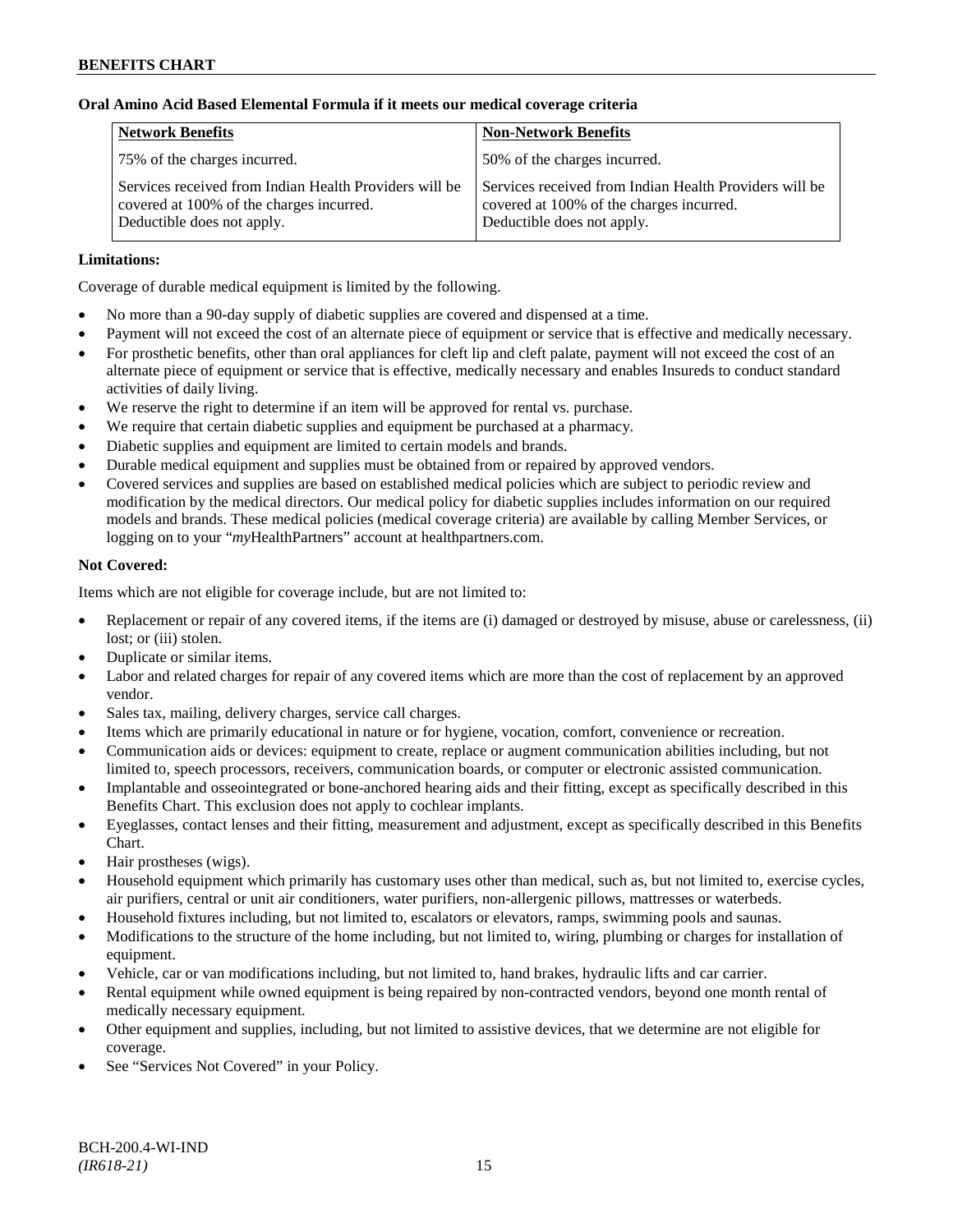## **BENEFITS CHART**

## **EMERGENCY AND URGENTLY NEEDED CARE SERVICES**

## **Covered Services:**

We cover services for emergency care and urgently needed care if the services are otherwise eligible for coverage under your Policy.

**Urgently Needed Care.** These are services to treat an unforeseen illness or injury that:

- are required in order to prevent a serious deterioration in your health, and
- cannot be delayed until the next available clinic or office hours.

| <b>Network Benefits</b>                                                                                                          | <b>Non-Network Benefits</b>                                                                                                      |
|----------------------------------------------------------------------------------------------------------------------------------|----------------------------------------------------------------------------------------------------------------------------------|
| 75% of the charges incurred.                                                                                                     | 50% of the charges incurred.                                                                                                     |
| Services received from Indian Health Providers will be<br>covered at 100% of the charges incurred.<br>Deductible does not apply. | Services received from Indian Health Providers will be<br>covered at 100% of the charges incurred.<br>Deductible does not apply. |

## **First Three Visits**

| If any of the first three visits are urgent care visits or<br>office visits, they are covered at 100%, subject to a<br>copayment of \$30 per visit, not subject to the<br>deductible.                                            |  |
|----------------------------------------------------------------------------------------------------------------------------------------------------------------------------------------------------------------------------------|--|
| If any of the first three visits are convenience clinic<br>visits, telephone visits or e-visits (other than virtuwell),<br>they are covered at 100%, subject to a copayment of<br>\$15 per visit, not subject to the deductible. |  |
| Then services will be covered at the deductible and<br>coinsurance and/or copayment indicated for urgent care<br>visits, office visits, convenience clinic visits, telephone<br>visits and e-visits (other than virtuwell).      |  |
| Physician services are included; however, charges for<br>office procedures, laboratory, radiology and other<br>ancillary services are not included and will be subject<br>to the deductible and coinsurance and/or copayment.    |  |

**Emergency Care.** These are services to treat:

- the sudden, unexpected onset of illness or injury which, if left untreated or unattended until the next available clinic or office hours, would result in hospitalization, or
- a condition requiring professional health services immediately necessary to preserve life or stabilize health.

When reviewing claims for coverage of emergency services, our medical director will take into consideration a reasonable layperson's belief that the circumstances required immediate medical care that could not wait until the next working day or next available clinic appointment.

## **Emergency Care in a Hospital Emergency Room, including Professional Services of a Physician**

| <b>Network Benefits</b>                                                                                                          | <b>Non-Network Benefits</b> |
|----------------------------------------------------------------------------------------------------------------------------------|-----------------------------|
| 75% of the charges incurred.                                                                                                     | See Network Benefits.       |
| Services received from Indian Health Providers will be<br>covered at 100% of the charges incurred.<br>Deductible does not apply. |                             |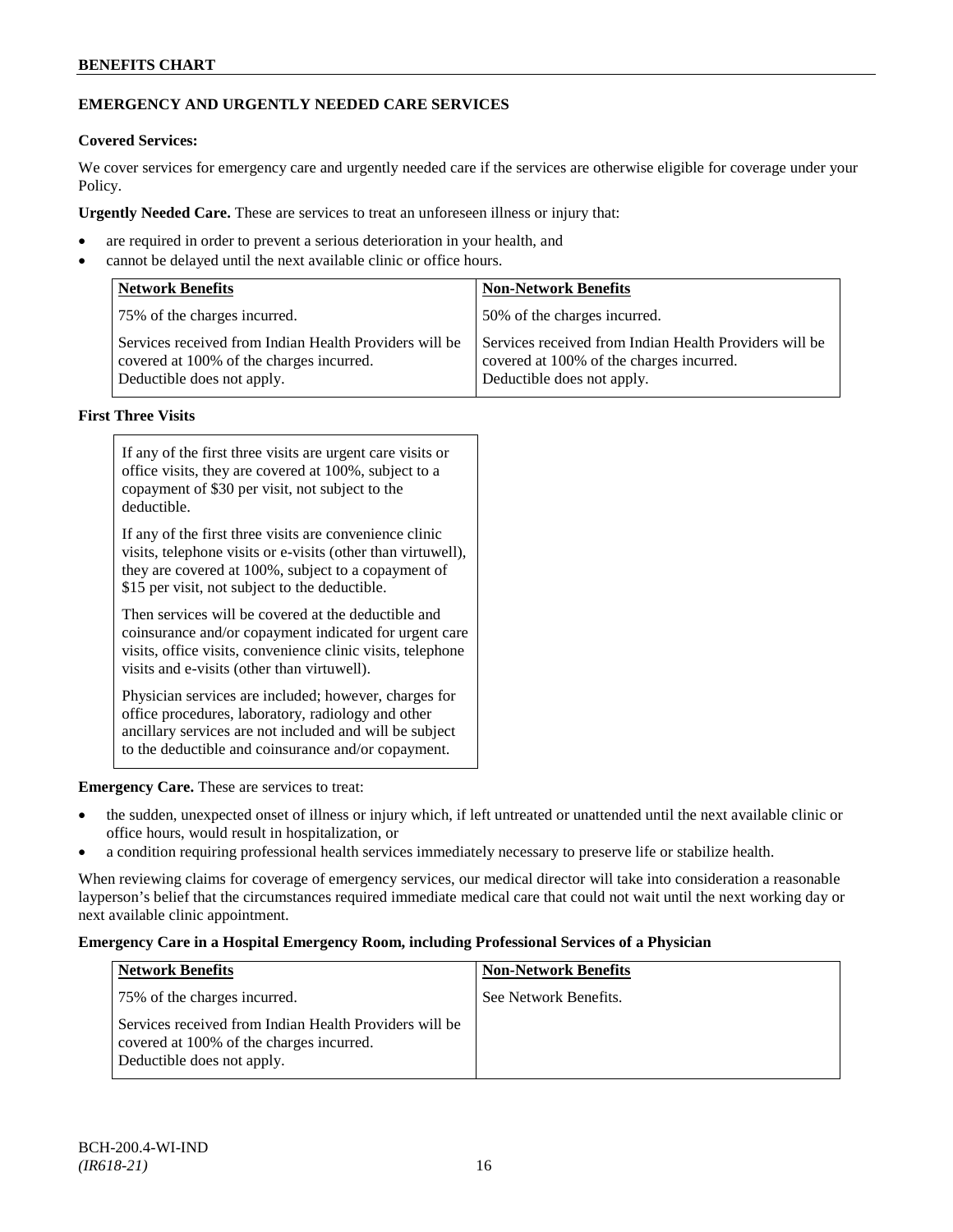#### **Inpatient Emergency Care in a Hospital**

| <b>Network Benefits</b>                                                                                                          | <b>Non-Network Benefits</b> |
|----------------------------------------------------------------------------------------------------------------------------------|-----------------------------|
| 75% of the charges incurred.                                                                                                     | See Network Benefits.       |
| Services received from Indian Health Providers will be<br>covered at 100% of the charges incurred.<br>Deductible does not apply. |                             |

### **Not Covered:**

• See "Services Not Covered" in your Policy.

## **GENE THERAPY**

## **Covered Services:**

We cover gene therapy treatment that meets our current medical coverage criteria.

| <b>Network Benefits</b>                                                                                                                                                                                 | <b>Non-Network Benefits</b> |
|---------------------------------------------------------------------------------------------------------------------------------------------------------------------------------------------------------|-----------------------------|
| Coverage level is same as corresponding Network<br>Benefit, depending on type of service provided, such as<br>Office Visits for Illness or Injury, Inpatient or<br><b>Outpatient Hospital Services.</b> | No coverage.                |

#### **Limitations:**

- Gene therapy must be provided by a designated provider.
- Specific types of gene therapy are limited to therapies and conditions specified in our medical coverage criteria.

## **Not Covered:**

• See "Services Not Covered" in your Policy.

## **HEALTH EDUCATION**

#### **Covered Services:**

We cover education for preventive services and education for the management of chronic health problems (such as diabetes).

| <b>Network Benefits</b>                                     | <b>Non-Network Benefits</b>                                                                                                                                      |
|-------------------------------------------------------------|------------------------------------------------------------------------------------------------------------------------------------------------------------------|
| 100% of the charges incurred.<br>Deductible does not apply. | 50% of the charges incurred.<br>Services received from Indian Health Providers will be<br>covered at 100% of the charges incurred.<br>Deductible does not apply. |

## **Not Covered:**

• See "Services Not Covered" in your Policy.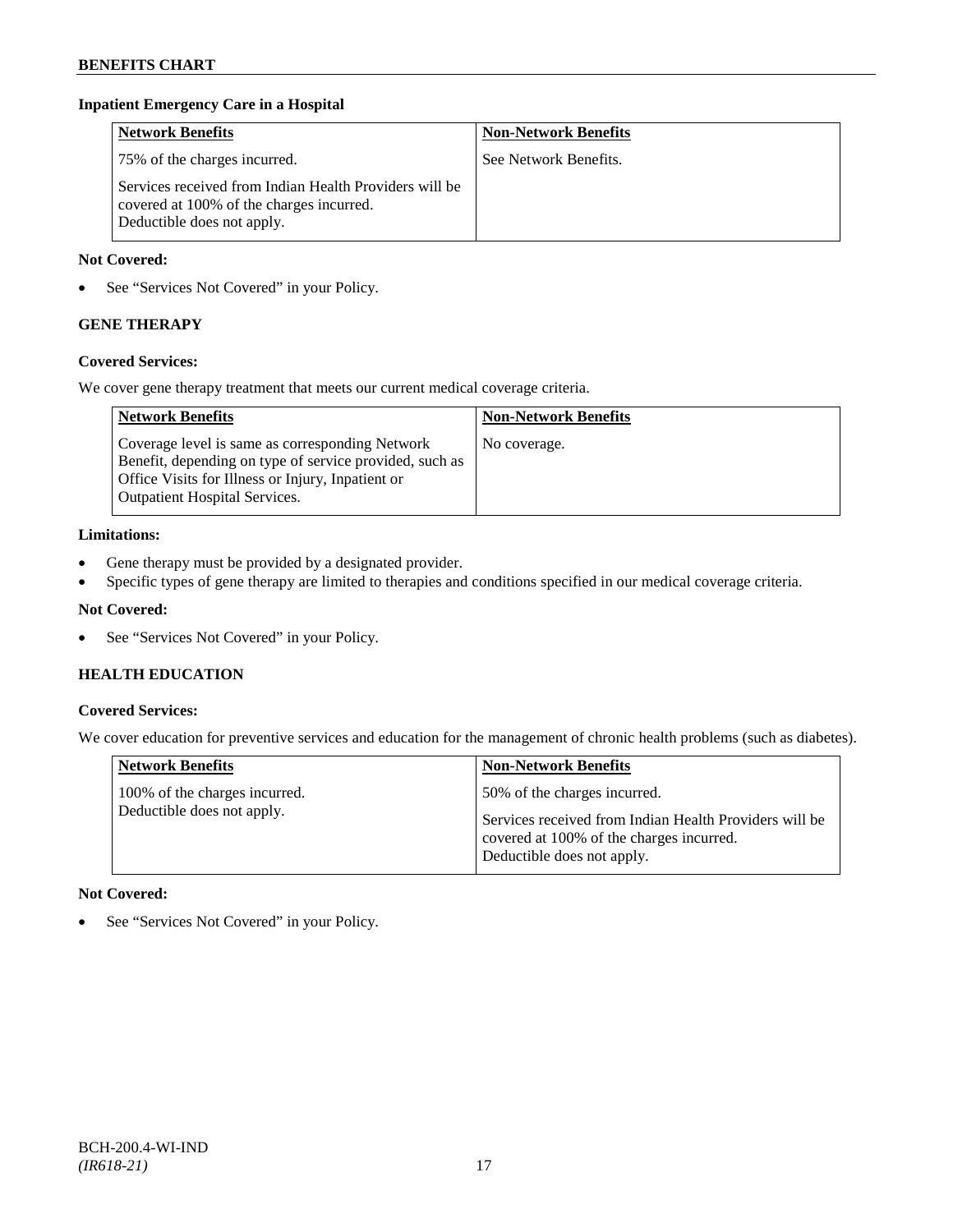## **HOME-BASED HEALTH ASSESSMENT PROGRAM**

## **Covered Services:**

If you meet our criteria for coverage, you may qualify for our home-based comprehensive health risk assessment program. The program covers a health assessment with a designated nurse practitioner.

| Network Benefits                                            | <b>Non-Network Benefits</b> |
|-------------------------------------------------------------|-----------------------------|
| 100% of the charges incurred.<br>Deductible does not apply. | No coverage.                |

## **Not Covered:**

See "Services Not Covered" in your Policy.

## **HOME HEALTH SERVICES**

## **Covered Services:**

We cover skilled nursing services, physical therapy, occupational therapy, speech therapy, respiratory therapy and other therapeutic services, non-routine prenatal and routine postnatal well child visits (as described in our medical coverage criteria), phototherapy services for newborns, home health aide services and other eligible home health services when provided in your home, if you are homebound (i.e., unable to leave home without considerable effort due to a medical condition). Lack of transportation does not constitute homebound status. For phototherapy services for newborns and high risk prenatal services, supplies and equipment are included.

We cover total parenteral nutrition/intravenous ("TPN/IV") therapy, equipment, supplies and drugs in connection with IV therapy. IV line care kits are covered under Durable Medical Equipment.

We cover palliative care benefits. Palliative care includes symptom management, education and establishing goals of care. We waive the requirement that you be homebound for a limited number of home visits for palliative care (as shown in this Benefits Chart), if you have a life-threatening, non-curable condition which has a prognosis of survival of two years or less. Additional palliative care visits are eligible under the home health services benefit if you are homebound and meet all other requirements defined in this section.

You do not need to be homebound to receive total parenteral nutrition/intravenous ("TPN/IV") therapy.

Home health services are eligible and covered only when:

- medically necessary; and
- provided as rehabilitative care, terminal care or maternity care; and
- ordered by a physician, and included in the written home care plan.

## **Physical therapy, occupational therapy, speech therapy, respiratory therapy, home health aide services and palliative Care**

| <b>Network Benefits</b>                                                                                                          | <b>Non-Network Benefits</b> |
|----------------------------------------------------------------------------------------------------------------------------------|-----------------------------|
| 75% of the charges incurred.                                                                                                     | No coverage.                |
| Services received from Indian Health Providers will be<br>covered at 100% of the charges incurred.<br>Deductible does not apply. |                             |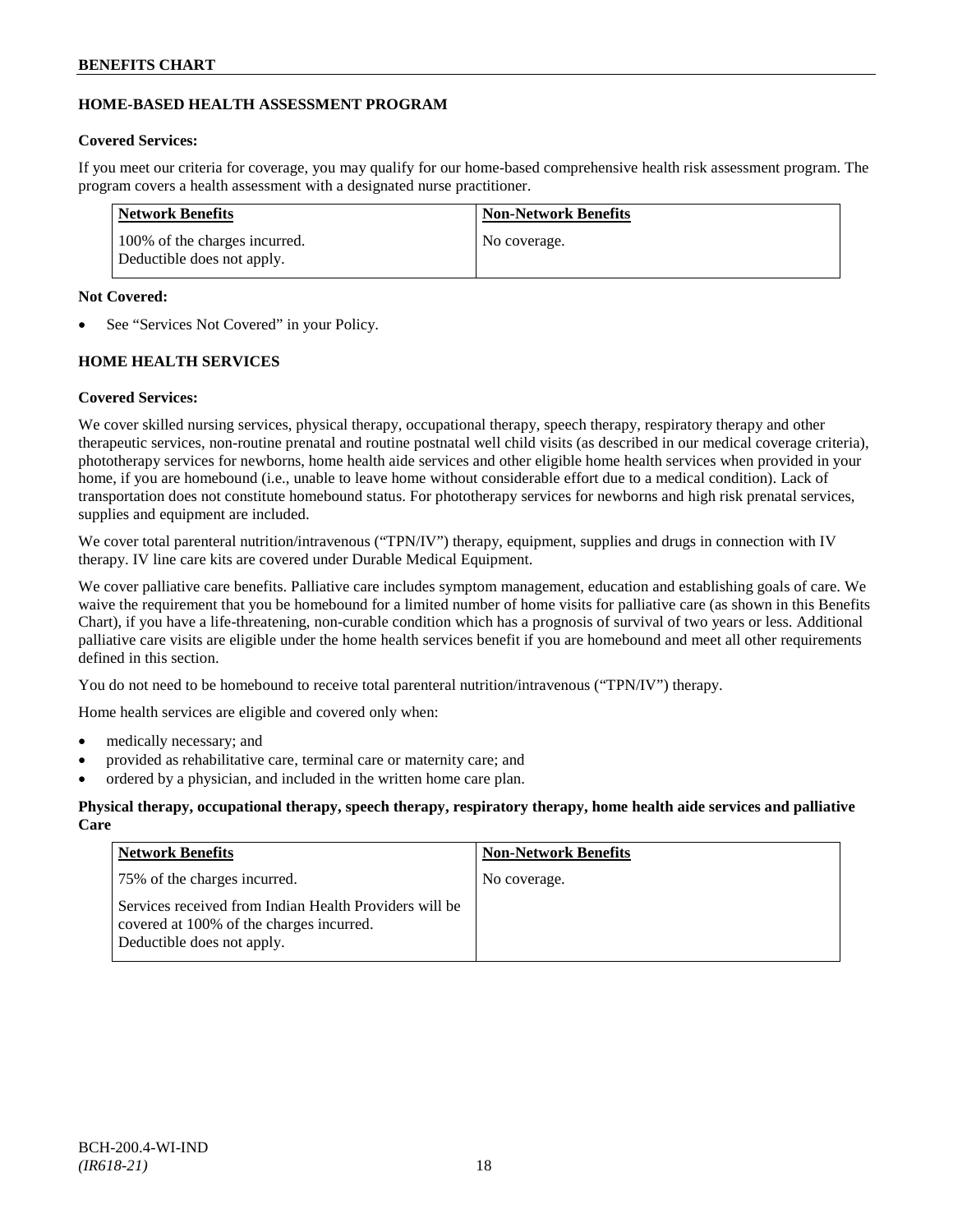### **TPN/IV Therapy, Skilled Nursing Services, Non-Routine Prenatal/Postnatal Services and Phototherapy**

| Network Benefits                                                                                                                 | <b>Non-Network Benefits</b> |
|----------------------------------------------------------------------------------------------------------------------------------|-----------------------------|
| 75% of the charges incurred.                                                                                                     | No coverage.                |
| Services received from Indian Health Providers will be<br>covered at 100% of the charges incurred.<br>Deductible does not apply. |                             |

Each 24-hour visit (or shifts up to 24-hour visits) equals one visit and counts toward the Maximum visits for all other services shown below. Any visit that lasts less than 24 hours regardless of the length of the visit, will count as one visit toward the Maximum visits for all other services shown below. All visits must be medically necessary and benefit eligible.

#### **Routine Prenatal/Postnatal Services and Child Health Supervision Services**

| <b>Network Benefits</b>                                     | <b>Non-Network Benefits</b>                                                                                                                                      |
|-------------------------------------------------------------|------------------------------------------------------------------------------------------------------------------------------------------------------------------|
| 100% of the charges incurred.<br>Deductible does not apply. | 50% of the charges incurred.<br>Services received from Indian Health Providers will be<br>covered at 100% of the charges incurred.<br>Deductible does not apply. |

#### **Maximum Visits for Palliative Care:**

| <b>Network Benefits</b>                                                                                                                        | <b>Non-Network Benefits</b> |
|------------------------------------------------------------------------------------------------------------------------------------------------|-----------------------------|
| If you are eligible to receive palliative care in the home<br>and you are not homebound, there is a maximum of 12<br>visits per calendar year. | No coverage.                |

#### **Maximum Visits for All Services Other Than Palliative Care:**

| Network Benefits             | <b>Non-Network Benefits</b> |
|------------------------------|-----------------------------|
| 60 visits per calendar year. | No coverage.                |

The routine postnatal well child visits do not count toward the visit limit.

## **Limitations:**

- Home health services are not provided as a substitute for a primary caregiver in the home or as relief (respite) for a primary caregiver in the home. We will not reimburse family members or residents in your home for the above services.
- A service shall not be considered a skilled nursing service merely because it is performed by, or under the direct supervision of, a licensed nurse. Where a service (such as tracheotomy suctioning or ventilator monitoring) or like services, can be safely and effectively performed by a non-medical person (or self-administered), without the direct supervision of, a licensed nurse, the service shall not be regarded as a skilled nursing service, whether or not a skilled nurse actually provides the service. The unavailability of a competent person to provide a non-skilled service shall not make it a skilled service when a skilled nurse provides it. Only the skilled nursing component of so-called "blended" services (i.e. services which include skilled and non-skilled components) are covered under this Benefits Chart.

- Home Health Services by a Non-Network provider.
- Financial or legal counseling services.
- Housekeeping or meal services in your home.
- Private duty nursing services.
- Services provided by a family member or enrollee, or a resident in the enrollee's home.
- Vocational rehabilitation and recreational or educational therapy. Recreation therapy is therapy provided solely for the purpose of recreation, including, but not limited to: (a) requests for physical therapy or occupational therapy to improve athletic ability, and (b) braces or guards to prevent sports injuries.
- See "Services Not Covered" in your Policy.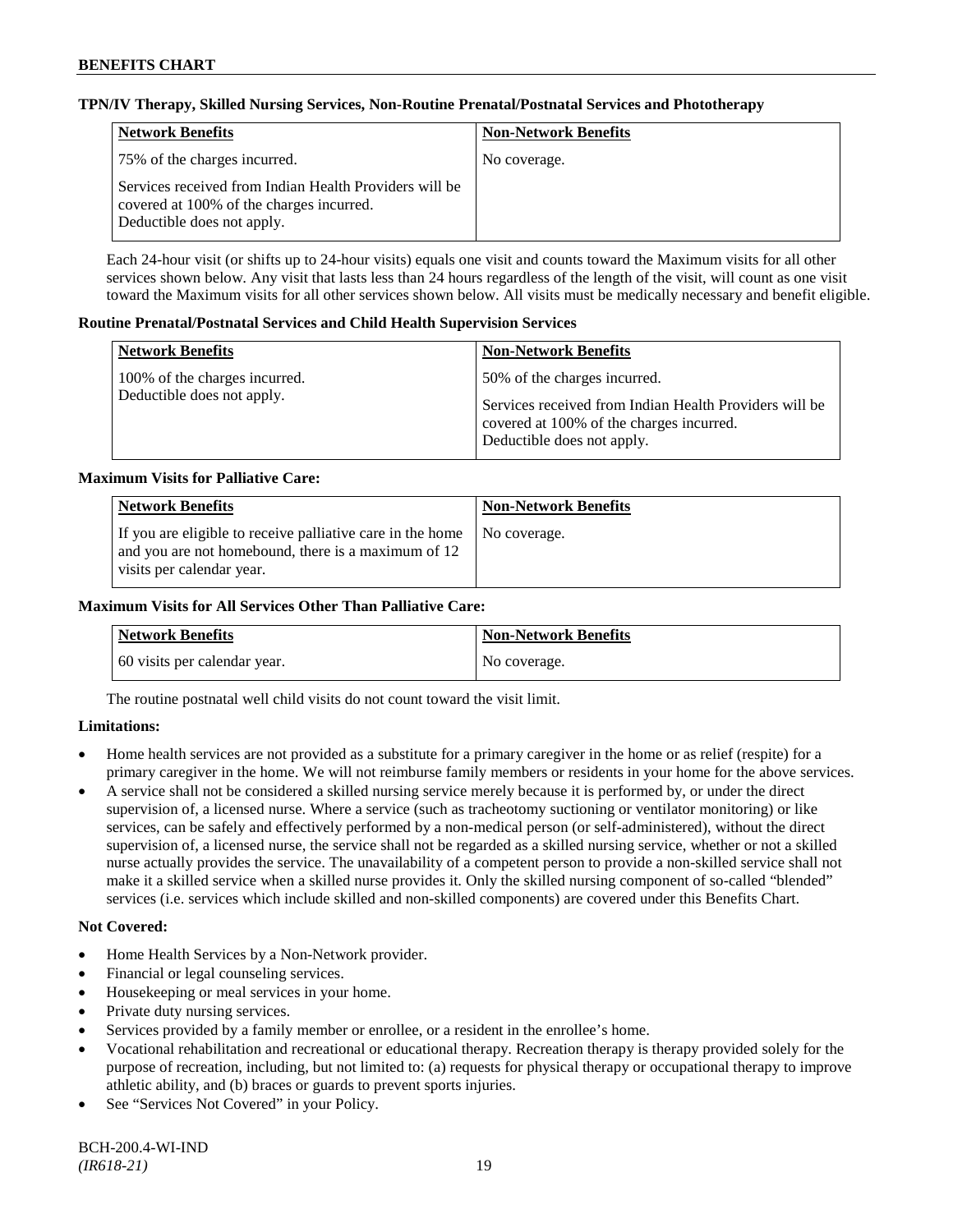## **BENEFITS CHART**

## **HOME HOSPICE SERVICES**

#### **Applicable Definitions:**

**Part-time.** This is up to two hours of service per day, more than two hours is considered continuous care.

**Continuous Care.** This is from two to twelve hours of service per day provided by a registered nurse, licensed practical nurse, or home health aide, during a period of crisis in order to maintain a terminally ill patient at home.

**Appropriate Facility.** This is a nursing home, hospice residence, or other inpatient facility.

**Custodial Care Related to Hospice Services.** This means providing assistance in the activities of daily living and the care needed by a terminally ill patient which can be provided by primary caregiver (i.e., family member or friend) who is responsible for the patient's home care.

## **Covered Services:**

**Home Hospice Program:** We cover the services described below if you are terminally ill and accepted as a home hospice program participant. You must meet the eligibility requirements of the program, and elect to receive services through the home hospice program. The services will be provided in your home, with inpatient care available when medically necessary as described below. If you elect to receive hospice services, you do so in lieu of curative treatment for your terminal illness for the period you are enrolled in the home hospice program.

**Eligibility:** In order to be eligible to be enrolled in the home hospice program, you must: (1) be a terminally ill patient (prognosis of six months or less); (2) have chosen a palliative treatment focus (i.e., emphasizing comfort and supportive services rather than treatment attempting to cure the disease or condition); and (3) continue to meet the terminally ill prognosis as reviewed by our medical director or his or her designee over the course of care. You may withdraw from the home hospice program at any time.

**Eligible Services:** Hospice services include the following services provided in accordance with an approved hospice treatment plan:

- Home Health Services:
	- o Part-time care provided in your home by an interdisciplinary hospice team (which may include a physician, nurse, social worker, and spiritual counselor) and medically necessary home health services are covered.
	- o One or more periods of continuous care in your home or in a setting which provides day care for pain or symptom management, when medically necessary, will be covered.
- Inpatient Services: We cover medically necessary inpatient services.
- Other Services:
	- o Respite care is covered for care in your home or in an appropriate facility, to give your primary caregivers (i.e., family members or friends) rest and/or relief when necessary in order to maintain a terminally ill patient at home*.*
	- o Medically necessary medications for pain and symptom management.
	- o Semi-electric hospital beds and other durable medical equipment are covered.
	- o Emergency and non-emergency care is covered.

| <b>Network Benefits</b>                                                                                                          | <b>Non-Network Benefits</b> |
|----------------------------------------------------------------------------------------------------------------------------------|-----------------------------|
| 75% of the charges incurred.                                                                                                     | No coverage.                |
| Services received from Indian Health Providers will be<br>covered at 100% of the charges incurred.<br>Deductible does not apply. |                             |

Respite care is limited to 5 days per episode, and respite care and continuous care combined are limited to 30 days.

- Home Hospice Services by a Non-Network provider.
- Financial or legal counseling services.
- Housekeeping or meal services in your home.
- Custodial or maintenance care related to hospice services, whether provided in the home or in a nursing home.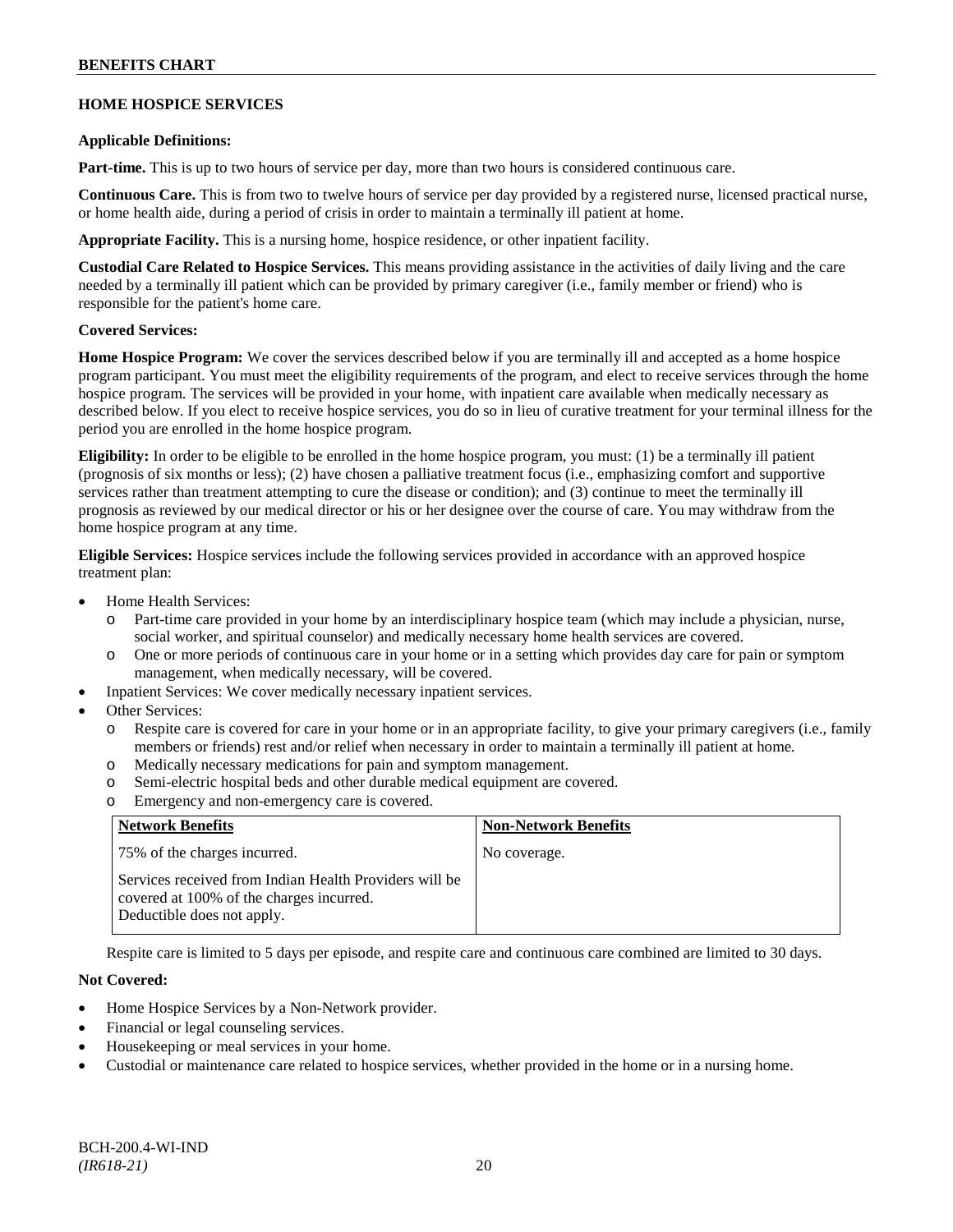## **BENEFITS CHART**

- Any service not specifically described as covered services under this home hospice services benefits.
- Any services provided by members of your family or residents in your home.
- See "Services Not Covered" in your Policy.

## **HOSPITAL AND SKILLED NURSING FACILITY SERVICES**

#### **Covered Services:**

We cover services as described below.

#### **Medical or Surgical Hospital Services**

**Inpatient Hospital Services:** We cover the following medical or surgical services, for the treatment of acute illness or injury, which require the level of care only provided in an acute care facility. These services must be authorized by a physician.

Inpatient hospital services include: room and board; the use of operating or maternity delivery rooms; intensive care facilities; newborn nursery facilities; general nursing care, anesthesia, laboratory and diagnostic imaging services, radiation therapy, physical therapy, prescription drugs or other medications administered during treatment, blood and blood products (unless replaced), and blood derivatives, and other diagnostic or treatment related hospital services; physician and other professional medical and surgical services provided while in the hospital, including gender reassignment surgery that meets medical coverage criteria.

We cover, following a vaginal delivery, a minimum of 48 hours of inpatient care for the mother and newborn child. We cover, following a caesarean section delivery, a minimum of 96 hours of inpatient care for the mother and newborn child.

Health insurance issuers generally may not, under Federal law, restrict benefits for any hospital length of stay in connection with childbirth for the mother of newborn child to less than 48 hours following a vaginal delivery, or less than 96 hours following a caesarean section. However, Federal law generally does not prohibit the mother's or newborn's attending provider, after consulting with the mother, from discharging the mother or her newborn earlier than 48 hours (or 96 hours as applicable). In any case plans and issuers may not, under Federal law, require that a provider obtain authorization from the plan or the insurance issuer for prescribing a length of stay not in excess of 48 hours (or 96 hours).

| <b>Network Benefits</b>                                                                                                          | <b>Non-Network Benefits</b>                                                                                                      |
|----------------------------------------------------------------------------------------------------------------------------------|----------------------------------------------------------------------------------------------------------------------------------|
| 75% of the charges incurred.                                                                                                     | 50% of the charges incurred.                                                                                                     |
| Services received from Indian Health Providers will be<br>covered at 100% of the charges incurred.<br>Deductible does not apply. | Services received from Indian Health Providers will be<br>covered at 100% of the charges incurred.<br>Deductible does not apply. |

Each Insured's admission or confinement, including that of a newborn child, is separate and distinct from the admission or confinement of any other Insured.

**Outpatient Hospital, Ambulatory Care or Surgical Facility Services:** We cover the following medical and surgical services, for diagnosis or treatment of illness or injury on an outpatient basis. These services must be authorized by a physician.

Outpatient services include: use of operating rooms, maternity delivery rooms or other outpatient departments, rooms or facilities; and the following outpatient services: general nursing care, anesthesia, laboratory and diagnostic imaging services, radiation therapy, physical therapy, drugs administered during treatment, blood and blood products (unless replaced), and blood derivatives, and other diagnostic or treatment related outpatient services; physician and other professional medical and surgical services provided while an outpatient, including colonoscopies (starting at age 50, or under age 50 for people at high risk of colorectal cancer), and gender reassignment surgery that meets medical coverage criteria.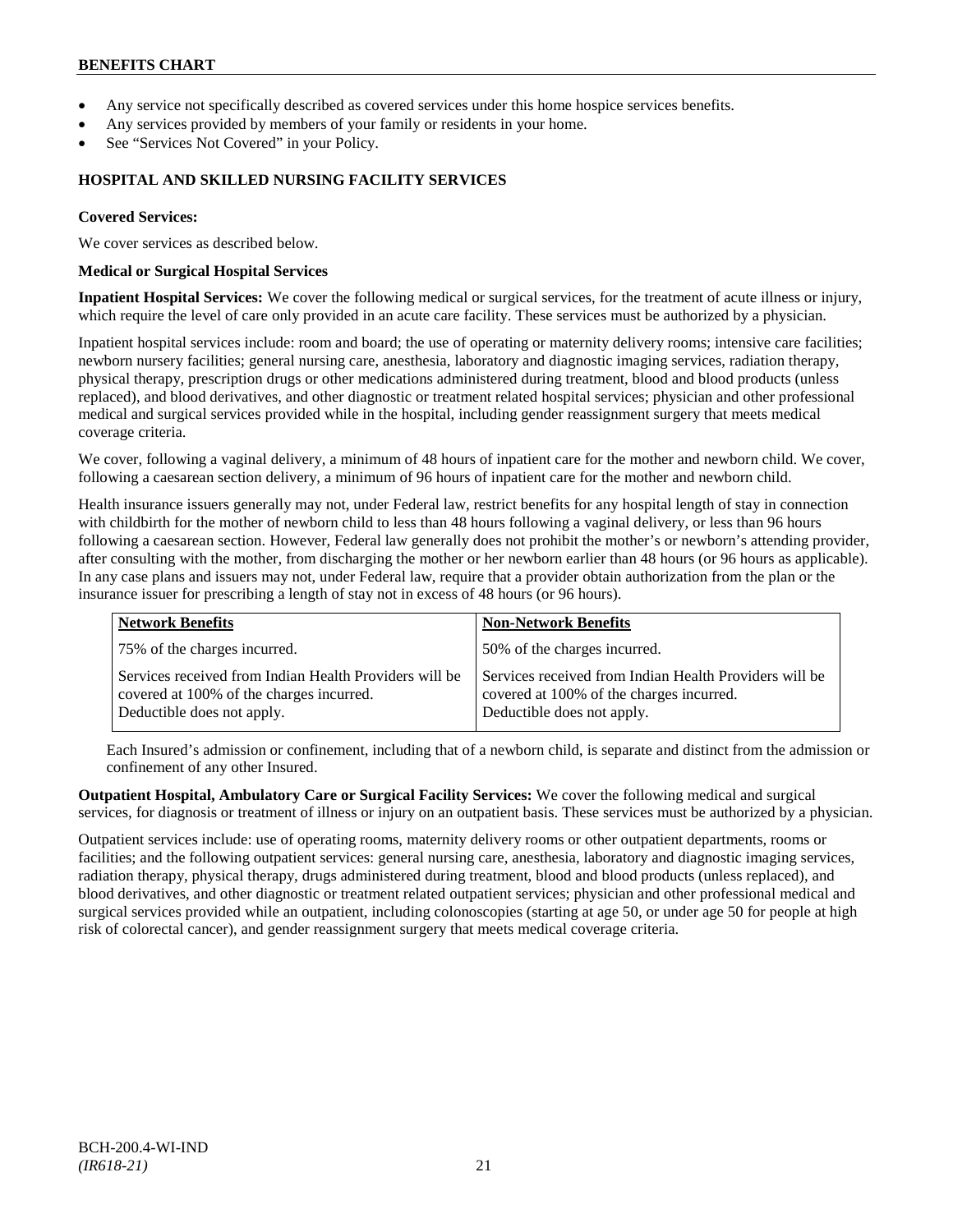For Network Benefits, non-emergent, scheduled outpatient Magnetic Resonance Imaging (MRI) and Computed Tomography (CT) must be provided at a designated facility. Your physician or facility will obtain or verify prior authorization for these services, as needed.

To see the benefit level for diagnostic imaging services, laboratory services and physical therapy, see benefits under Diagnostic Imaging Services, Laboratory Services and Physical Therapy in this Benefits Chart.

| <b>Network Benefits</b>                                                                                                          | <b>Non-Network Benefits</b>                                                                                                      |
|----------------------------------------------------------------------------------------------------------------------------------|----------------------------------------------------------------------------------------------------------------------------------|
| 75% of the charges incurred.                                                                                                     | 50% of the charges incurred.                                                                                                     |
| Services received from Indian Health Providers will be<br>covered at 100% of the charges incurred.<br>Deductible does not apply. | Services received from Indian Health Providers will be<br>covered at 100% of the charges incurred.<br>Deductible does not apply. |

**Skilled Nursing Facility Care:** We cover room and board, daily skilled nursing and related ancillary services for post-acute treatment and rehabilitative care of illness or injury that meets medical coverage criteria.

| <b>Non-Network Benefits</b><br><b>Network Benefits</b>                                                                           |                                                                                                                                  |
|----------------------------------------------------------------------------------------------------------------------------------|----------------------------------------------------------------------------------------------------------------------------------|
| 75% of the charges incurred.                                                                                                     | 50% of the charges incurred.                                                                                                     |
| Services received from Indian Health Providers will be<br>covered at 100% of the charges incurred.<br>Deductible does not apply. | Services received from Indian Health Providers will be<br>covered at 100% of the charges incurred.<br>Deductible does not apply. |
| Limited to a 30 day maximum per confinement.<br>Limited to a 30 day maximum per confinement.                                     |                                                                                                                                  |

Each day of services provided under the Network Benefits and Non-Network Benefits, combined, applies toward the maximum shown above.

## **Not Covered:**

- Services for items for personal convenience, such as television rental, are not covered.
- See "Services Not Covered" in your Policy.

## **INFERTILITY SERVICES**

## **Covered Services:**

We cover the diagnosis of infertility. These services include diagnostic procedures and tests provided in connection with an infertility evaluation, office visits and consultations to diagnose infertility.

| <b>Network Benefits</b>                                                                                                          | <b>Non-Network Benefits</b>                                                                                                      |
|----------------------------------------------------------------------------------------------------------------------------------|----------------------------------------------------------------------------------------------------------------------------------|
| 75% of the charges incurred.                                                                                                     | 50% of the charges incurred.                                                                                                     |
| Services received from Indian Health Providers will be<br>covered at 100% of the charges incurred.<br>Deductible does not apply. | Services received from Indian Health Providers will be<br>covered at 100% of the charges incurred.<br>Deductible does not apply. |

Coverage is limited to office visits and consultations to diagnose infertility. Treatment is not covered.

- Treatment of infertility, including, but not limited to, office visits, laboratory, diagnostic imaging services, and drugs for the treatment of infertility; assisted reproduction, including, but not limited to gamete intrafallopian tube transfer (GIFT), zygote intrafallopian tube transfer (ZIFT), intracytoplasmic sperm injection (ICSI), and/or in-vitro fertilization (IVF), and all charges associated with such procedures; reversal of sterilization; artificial insemination; and sperm, ova or embryo acquisition, retrieval or storage; however, we do cover office visits and consultations to diagnose infertility.
- Services related to the establishment of surrogate pregnancy and fees for a surrogate.
- See "Services Not Covered" in your Policy.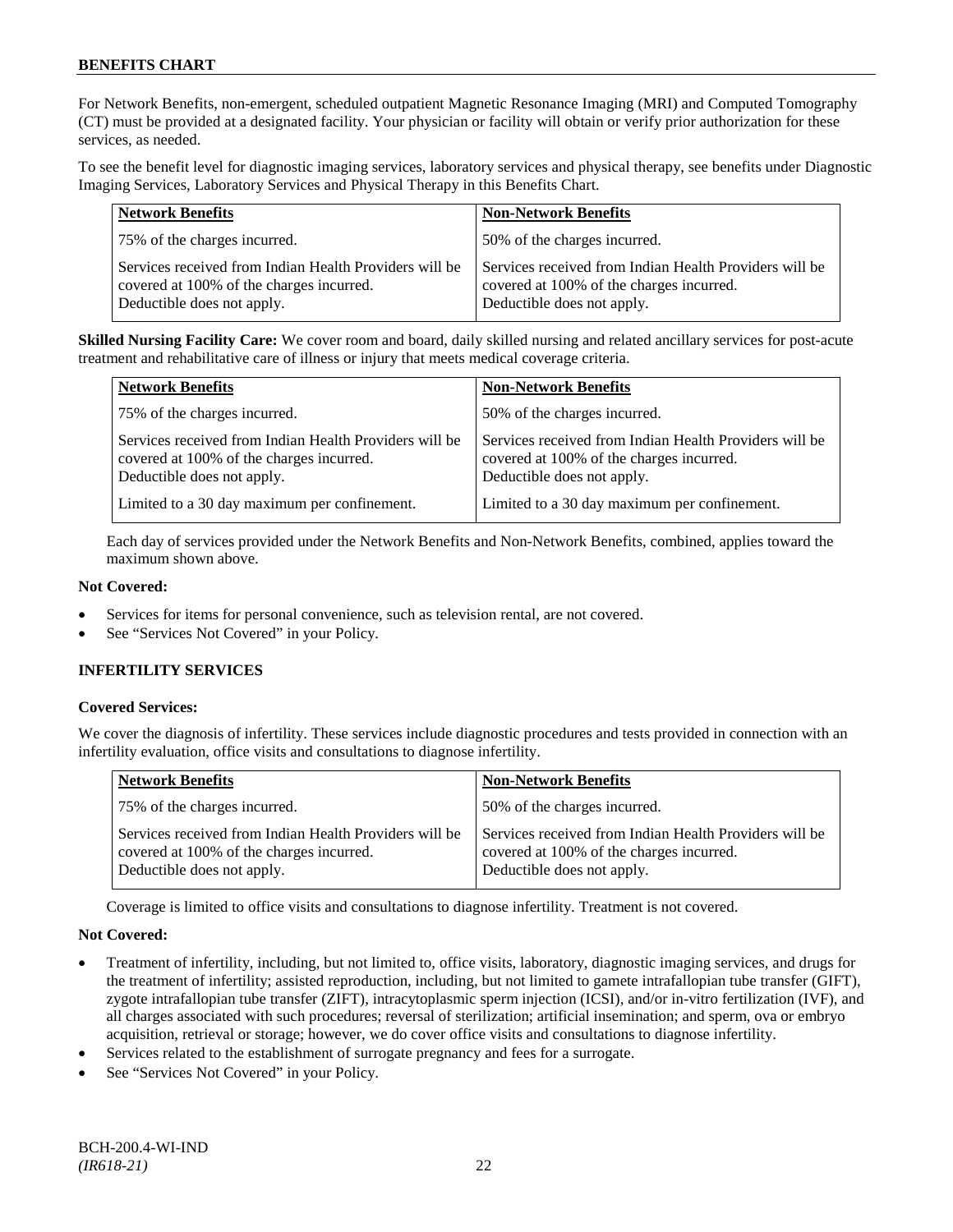## **LABORATORY SERVICES**

### **Covered Services:**

We cover laboratory tests when ordered by a provider and provided in a clinic or outpatient hospital facility. This includes blood tests to detect lead exposure in children between the ages of 6 months and 72 months.

To see the benefit level for inpatient hospital or skilled nursing facility services, see benefits under Inpatient Hospital and Skilled Nursing Facility Services in this Benefits Chart.

**Prostate-Specific Antigen (PSA) Test Coverage.** We cover prostate cancer screening for men 40 years of age or over who are symptomatic or in a high-risk category and for all men 50 years of age or older. Coverage includes prostate-specific antigen blood test and digital rectal examination.

| <b>Network Benefits</b><br><b>Non-Network Benefits</b>                                                                           |                                                                                                                                  |
|----------------------------------------------------------------------------------------------------------------------------------|----------------------------------------------------------------------------------------------------------------------------------|
| 75% of the charges incurred.                                                                                                     | 50% of the charges incurred.                                                                                                     |
| Services received from Indian Health Providers will be<br>covered at 100% of the charges incurred.<br>Deductible does not apply. | Services received from Indian Health Providers will be<br>covered at 100% of the charges incurred.<br>Deductible does not apply. |

#### **All other laboratory services**

#### **Services for Illness or Injury**

| <b>Network Benefits</b>                                                                                                          | <b>Non-Network Benefits</b>                                                                                                      |
|----------------------------------------------------------------------------------------------------------------------------------|----------------------------------------------------------------------------------------------------------------------------------|
| 75% of the charges incurred.                                                                                                     | 50% of the charges incurred.                                                                                                     |
| Services received from Indian Health Providers will be<br>covered at 100% of the charges incurred.<br>Deductible does not apply. | Services received from Indian Health Providers will be<br>covered at 100% of the charges incurred.<br>Deductible does not apply. |

## **Preventive Services**

Laboratory services associated with preventive services are covered at the benefit level shown in the "Preventive Services" section of this Benefits Chart.

#### **Not Covered:**

See "Services Not Covered" in your Policy.

## **MASTECTOMY RECONSTRUCTION BENEFIT**

#### **Covered Services:**

We cover reconstruction of the breast on which the mastectomy has been performed; surgery and reconstruction of the other breast to produce symmetrical appearance, and prostheses and physical complications of all stages of mastectomy, including lymphedemas.

| <b>Network Benefits</b>                               | <b>Non-Network Benefits</b>                           |
|-------------------------------------------------------|-------------------------------------------------------|
| Coverage level is same as corresponding Network       | Coverage level is same as corresponding Non-Network   |
| Benefits, depending on type of service provided, such | Benefits, depending on type of service provided, such |
| as Office Visits for Illness or Injury, Inpatient or  | as Office Visits for Illness or Injury, Inpatient or  |
| <b>Outpatient Hospital Services.</b>                  | <b>Outpatient Hospital Services.</b>                  |

#### **Not Covered:**

See "Services Not Covered" in your Policy.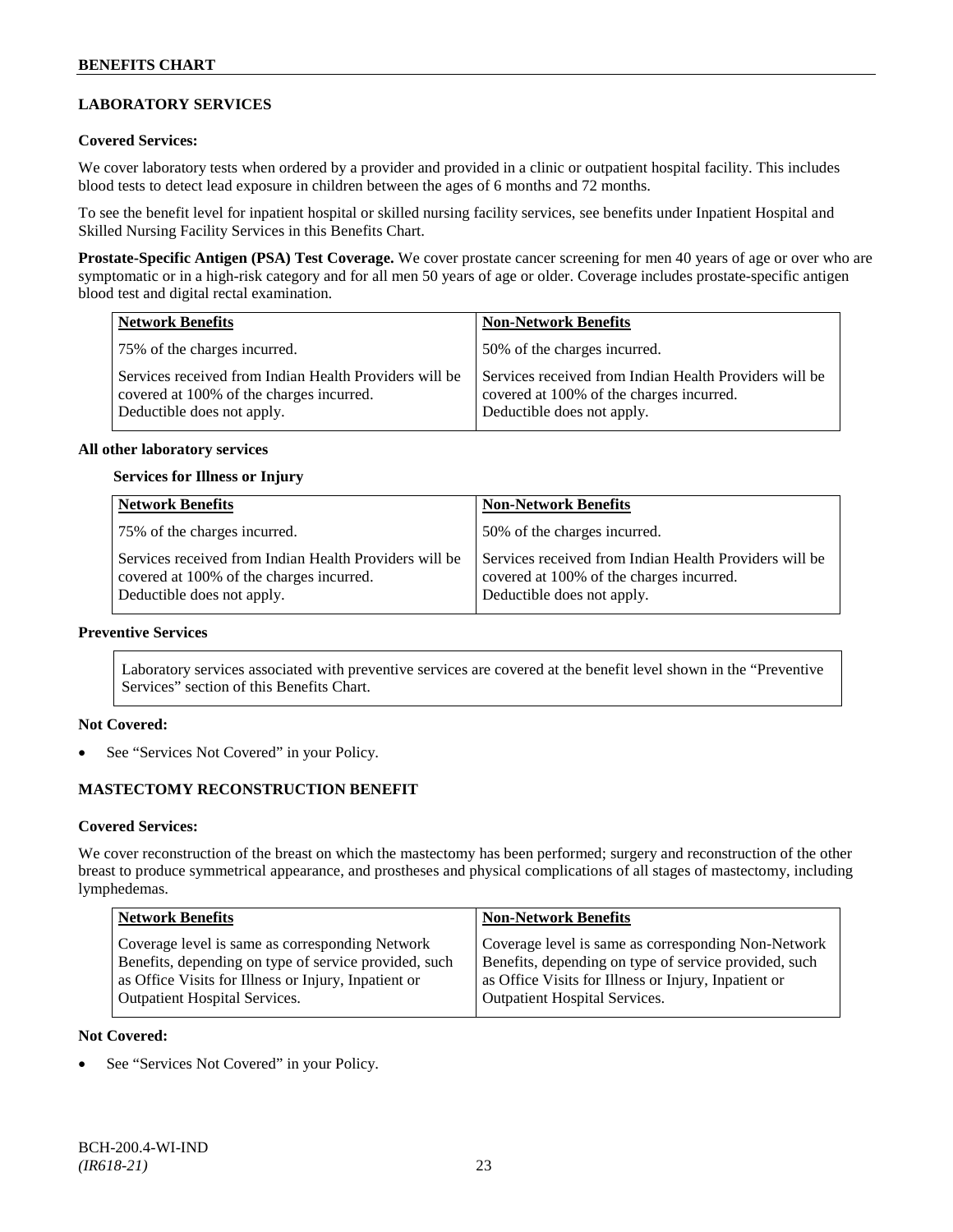## **MEDICATION THERAPY DISEASE MANAGEMENT PROGRAM**

## **Covered Services:**

If you meet our criteria for coverage, you may qualify for our Medication Therapy Disease Management Program.

The program covers consultations with a designated Network pharmacist.

Covered services are based on established medical policies, which are subject to periodic review and modification by the medical directors. These medical policies (medical coverage criteria) are available by calling Member Services, or logging on to your "*my*HealthPartners" account at [healthpartners.com.](http://www.healthpartners.com/)

| <b>Network Benefits</b>                                     | <b>Non-Network Benefits</b> |
|-------------------------------------------------------------|-----------------------------|
| 100% of the charges incurred.<br>Deductible does not apply. | No coverage.                |

#### **Not Covered:**

See "Services Not Covered" in your Policy.

## **OFFICE VISITS FOR ILLNESS OR INJURY**

#### **Covered Services:**

We cover the following when medically necessary: professional medical and surgical services and related supplies, including biofeedback, of physicians and other health care providers; blood and blood products (unless replaced) and blood derivatives.

We cover diagnosis and treatment of illness or injury to the eyes. Where contact or eye glass lenses are prescribed as medically necessary for the post-operative treatment of cataracts or for the treatment of aphakia, or keratoconus, we cover the initial evaluation, lenses and fitting. Insureds must pay for lens replacement beyond the initial pair.

#### **Office visits**

| <b>Network Benefits</b><br><b>Non-Network Benefits</b>                                                                           |                                                                                                                                  |
|----------------------------------------------------------------------------------------------------------------------------------|----------------------------------------------------------------------------------------------------------------------------------|
| 75% of the charges incurred.                                                                                                     | 50% of the charges incurred.                                                                                                     |
| Services received from Indian Health Providers will be<br>covered at 100% of the charges incurred.<br>Deductible does not apply. | Services received from Indian Health Providers will be<br>covered at 100% of the charges incurred.<br>Deductible does not apply. |

## **Convenience Clinics**

| <b>Non-Network Benefits</b><br><b>Network Benefits</b>                                                                           |                                                                                                                                  |
|----------------------------------------------------------------------------------------------------------------------------------|----------------------------------------------------------------------------------------------------------------------------------|
| 50% of the charges incurred.<br>75% of the charges incurred.                                                                     |                                                                                                                                  |
| Services received from Indian Health Providers will be<br>covered at 100% of the charges incurred.<br>Deductible does not apply. | Services received from Indian Health Providers will be<br>covered at 100% of the charges incurred.<br>Deductible does not apply. |

#### **Scheduled Telephone Visits**

| <b>Network Benefits</b><br><b>Non-Network Benefits</b>                                                                           |                                                                                                                                  |
|----------------------------------------------------------------------------------------------------------------------------------|----------------------------------------------------------------------------------------------------------------------------------|
| 75% of the charges incurred.<br>50% of the charges incurred.                                                                     |                                                                                                                                  |
| Services received from Indian Health Providers will be<br>covered at 100% of the charges incurred.<br>Deductible does not apply. | Services received from Indian Health Providers will be<br>covered at 100% of the charges incurred.<br>Deductible does not apply. |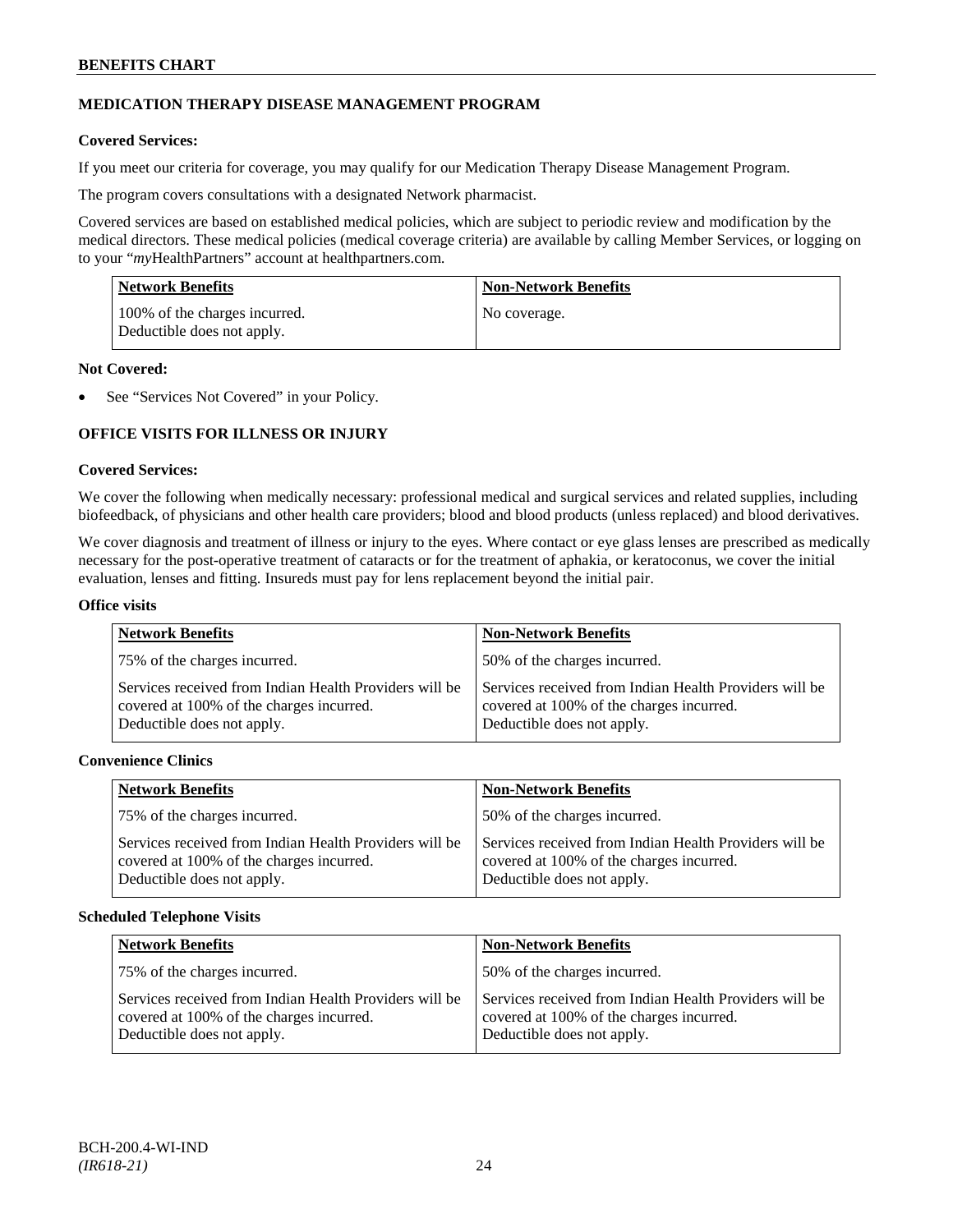## **E-visits**

## **Access to Online Care through virtuwell a[t virtuwell.com](http://www.virtuwell.com/)**

| Network Benefits                                            | <b>Non-Network Benefits</b> |
|-------------------------------------------------------------|-----------------------------|
| 100% of the charges incurred.<br>Deductible does not apply. | No coverage.                |

## **All Other E-visits**

| <b>Network Benefits</b><br><b>Non-Network Benefits</b>                                                                           |                                                                                                                                  |
|----------------------------------------------------------------------------------------------------------------------------------|----------------------------------------------------------------------------------------------------------------------------------|
| 75% of the charges incurred.                                                                                                     | 50% of the charges incurred.                                                                                                     |
| Services received from Indian Health Providers will be<br>covered at 100% of the charges incurred.<br>Deductible does not apply. | Services received from Indian Health Providers will be<br>covered at 100% of the charges incurred.<br>Deductible does not apply. |

## **First Three Visits**

| If any of the first three visits are urgent care visits or<br>office visits, they are covered at 100%, subject to a<br>copayment of \$30 per visit, not subject to the<br>deductible.                                            |
|----------------------------------------------------------------------------------------------------------------------------------------------------------------------------------------------------------------------------------|
| If any of the first three visits are convenience clinic<br>visits, telephone visits or e-visits (other than virtuwell),<br>they are covered at 100%, subject to a copayment of<br>\$15 per visit, not subject to the deductible. |
| Then services will be covered at the deductible and<br>coinsurance and/or copayment indicated for urgent care<br>visits, office visits, convenience clinic visits, telephone<br>visits and e-visits (other than virtuwell).      |
| Physician services are included; however, charges for<br>office procedures, laboratory, radiology and other<br>ancillary services are not included and will be subject<br>to the deductible and coinsurance and/or copayment.    |

## **Injections Administered in a Physician's Office, other than immunizations**

## **Allergy Injections**

| <b>Network Benefits</b>                                                                                                          | <b>Non-Network Benefits</b>                                                                                                      |
|----------------------------------------------------------------------------------------------------------------------------------|----------------------------------------------------------------------------------------------------------------------------------|
| 75% of the charges incurred.                                                                                                     | 50% of the charges incurred.                                                                                                     |
| Services received from Indian Health Providers will be<br>covered at 100% of the charges incurred.<br>Deductible does not apply. | Services received from Indian Health Providers will be<br>covered at 100% of the charges incurred.<br>Deductible does not apply. |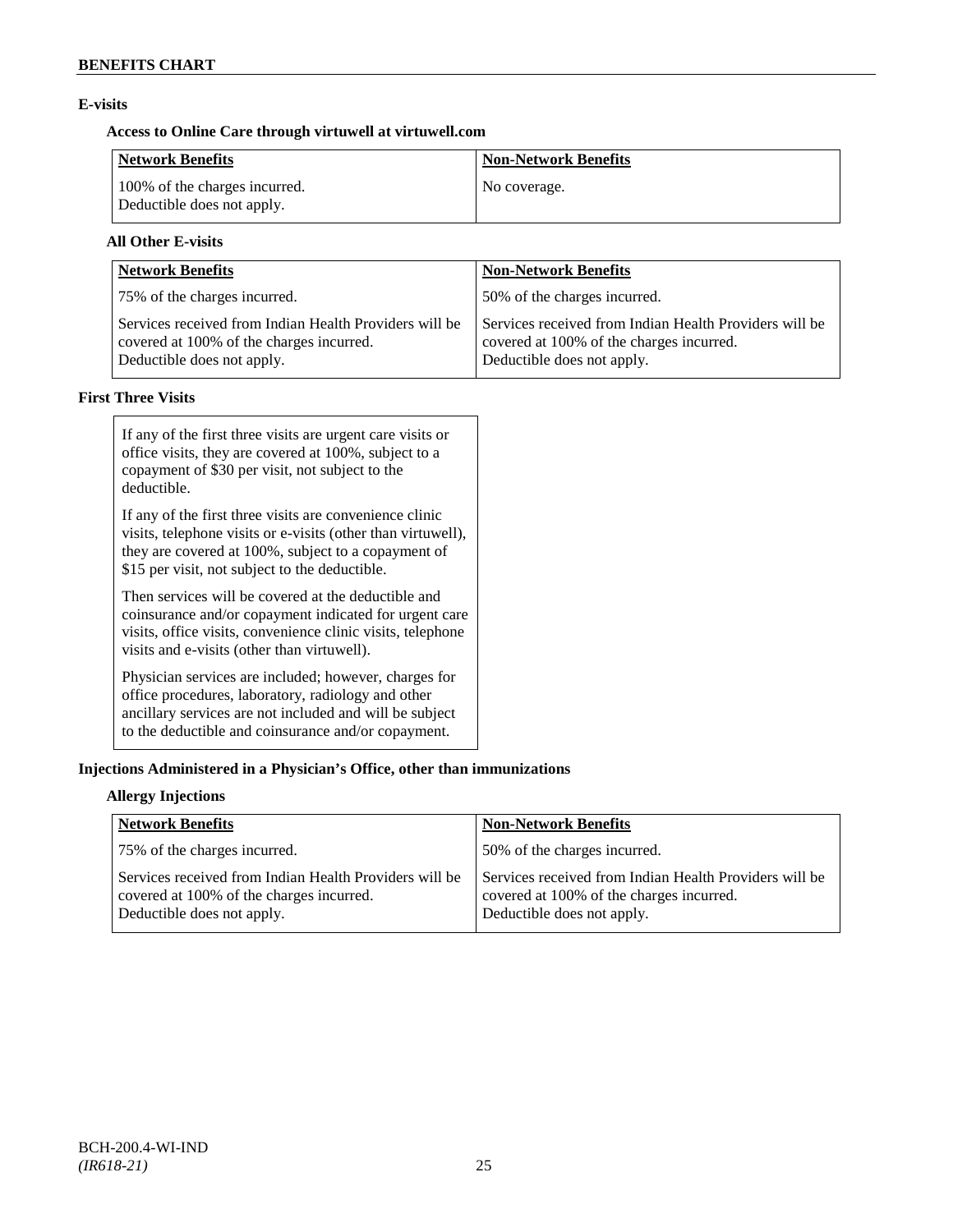## **All Other Injections**

| <b>Network Benefits</b>                                                                                                          | <b>Non-Network Benefits</b>                                                                                                      |
|----------------------------------------------------------------------------------------------------------------------------------|----------------------------------------------------------------------------------------------------------------------------------|
| 75% of the charges incurred.                                                                                                     | 50% of the charges incurred.                                                                                                     |
| Services received from Indian Health Providers will be<br>covered at 100% of the charges incurred.<br>Deductible does not apply. | Services received from Indian Health Providers will be<br>covered at 100% of the charges incurred.<br>Deductible does not apply. |

### **Not Covered:**

- Court ordered treatment, except as described in this Benefits Chart. Any resulting court ordered treatment for mental health services will be subject to the Policy's requirement for medical necessity.
- See "Services Not Covered" in your Policy.

## **PEDIATRIC EYEWEAR**

#### **Covered Services:**

We cover pediatric eyewear for children, subject to our medical coverage criteria. Coverage under this provision will continue until the end of the month in which the child turns age 19. We also cover low vision services. These medical policies (medical coverage criteria) are available by calling Member Services, or logging on to your "*my*HealthPartners" account at [healthpartners.com.](http://www.healthpartners.com/)

| <b>Network Benefits</b>                                                                                                          | <b>Non-Network Benefits</b> |
|----------------------------------------------------------------------------------------------------------------------------------|-----------------------------|
| 75% of the charges incurred.                                                                                                     | No coverage.                |
| Services received from Indian Health Providers will be<br>covered at 100% of the charges incurred.<br>Deductible does not apply. |                             |

Limited to one pair of eyeglasses (lenses and frames), or one pair of contact lenses per calendar year.

#### **Not Covered:**

- Replacement of eyeglasses or contact lenses due to loss or theft.
- Contact lenses for cosmetic purposes.
- See "Services Not Covered" in your Policy.

## **PHYSICAL THERAPY, OCCUPATIONAL THERAPY, SPEECH THERAPY AND OTHER SPECIFIED THERAPIES**

#### **Covered Services:**

We cover the following physical therapy, occupational therapy and speech therapy services:

- Medically necessary rehabilitative care to correct the effects of illness or injury.
- Habilitative services rendered for congenital, developmental or medical conditions which have significantly limited the successful initiation of normal speech and normal motor development.

Massage therapy which is performed in conjunction with other treatment/modalities by a physical or occupational therapist, is part of a prescribed treatment plan and is not billed separately is covered.

We cover services provided in a clinic. We also cover physical therapy provided in an outpatient hospital facility. To see the benefit level for inpatient hospital or skilled nursing facility services, see benefits under "Inpatient Hospital and Skilled Nursing Facility Services".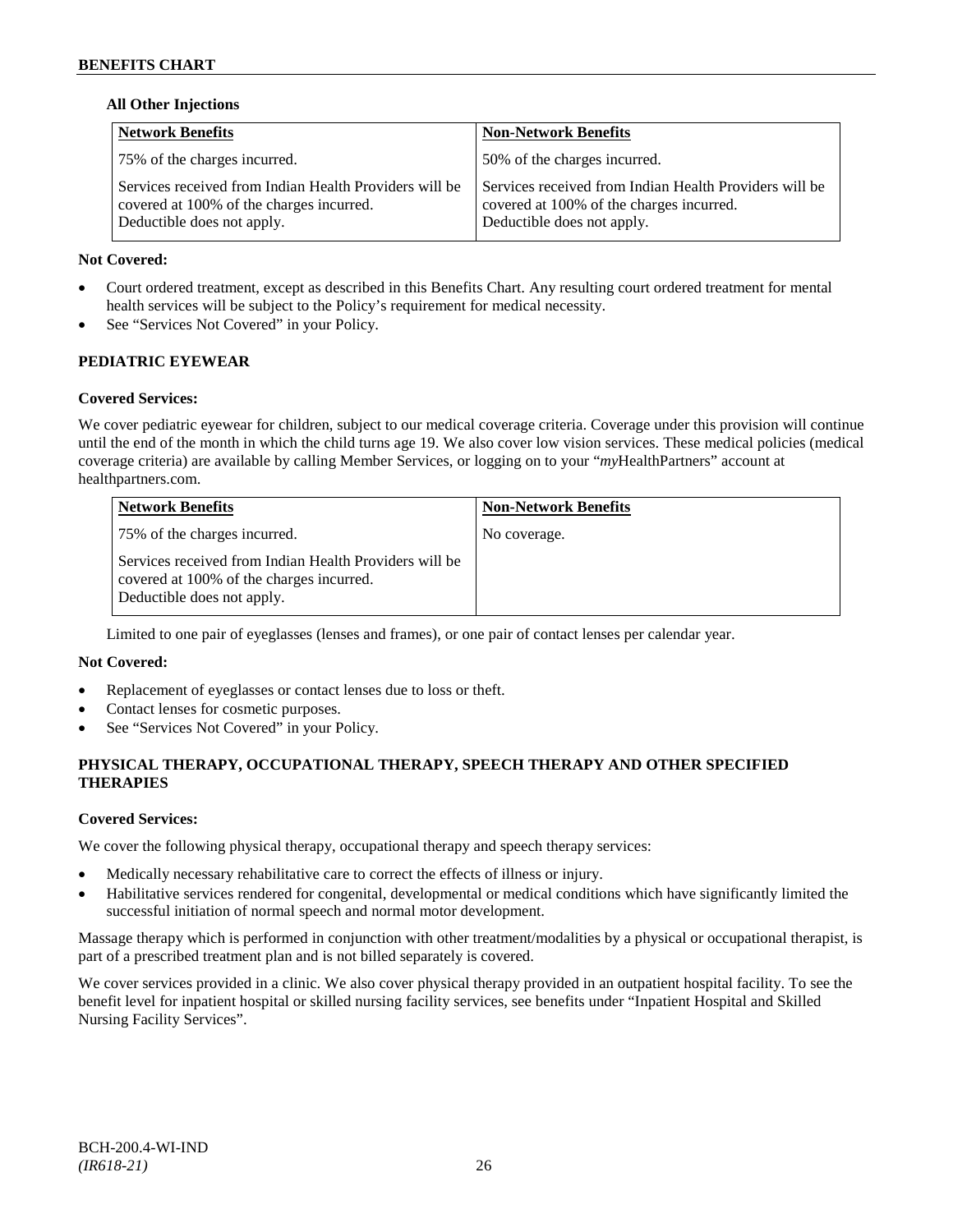## **Rehabilitative Care**

| Network Benefits                                       | <b>Non-Network Benefits</b>                            |
|--------------------------------------------------------|--------------------------------------------------------|
| 75% of the charges incurred.                           | 50% of the charges incurred.                           |
| Services received from Indian Health Providers will be | Services received from Indian Health Providers will be |
| covered at 100% of the charges incurred.               | covered at 100% of the charges incurred.               |
| Deductible does not apply.                             | Deductible does not apply.                             |
| Physical, Occupational and Speech Therapy are limited  | Physical, Occupational and Speech Therapy are          |
| to 20 visits each per calendar year.                   | limited to 20 visits each per calendar year.           |

In addition to the services provided above, we cover a minimum of:

20 visits per calendar year for pulmonary rehabilitation therapy,

36 visits per calendar year for cardiac rehabilitation therapy,

30 visits per calendar year for post-cochlear implant aural therapy,

20 visits per calendar year for cognitive rehabilitation therapy.

The maximum number of visits are combined for Network Benefits and Non-Network Benefits.

#### **Habilitative Care**

| <b>Network Benefits</b>                                | <b>Non-Network Benefits</b>                            |
|--------------------------------------------------------|--------------------------------------------------------|
| 75% of the charges incurred.                           | 50% of the charges incurred.                           |
| Services received from Indian Health Providers will be | Services received from Indian Health Providers will be |
| covered at 100% of the charges incurred.               | covered at 100% of the charges incurred.               |
| Deductible does not apply.                             | Deductible does not apply.                             |
| Physical, Occupational and Speech Therapy are limited  | Physical, Occupational and Speech Therapy are          |
| to 20 visits each per calendar year.                   | limited to 20 visits each per calendar year.           |

The maximum number of visits is combined for Network Benefits and Non-Network Benefits.

- Massage therapy for the purpose of comfort or convenience of the Insured.
- See "Services Not Covered" in your Policy.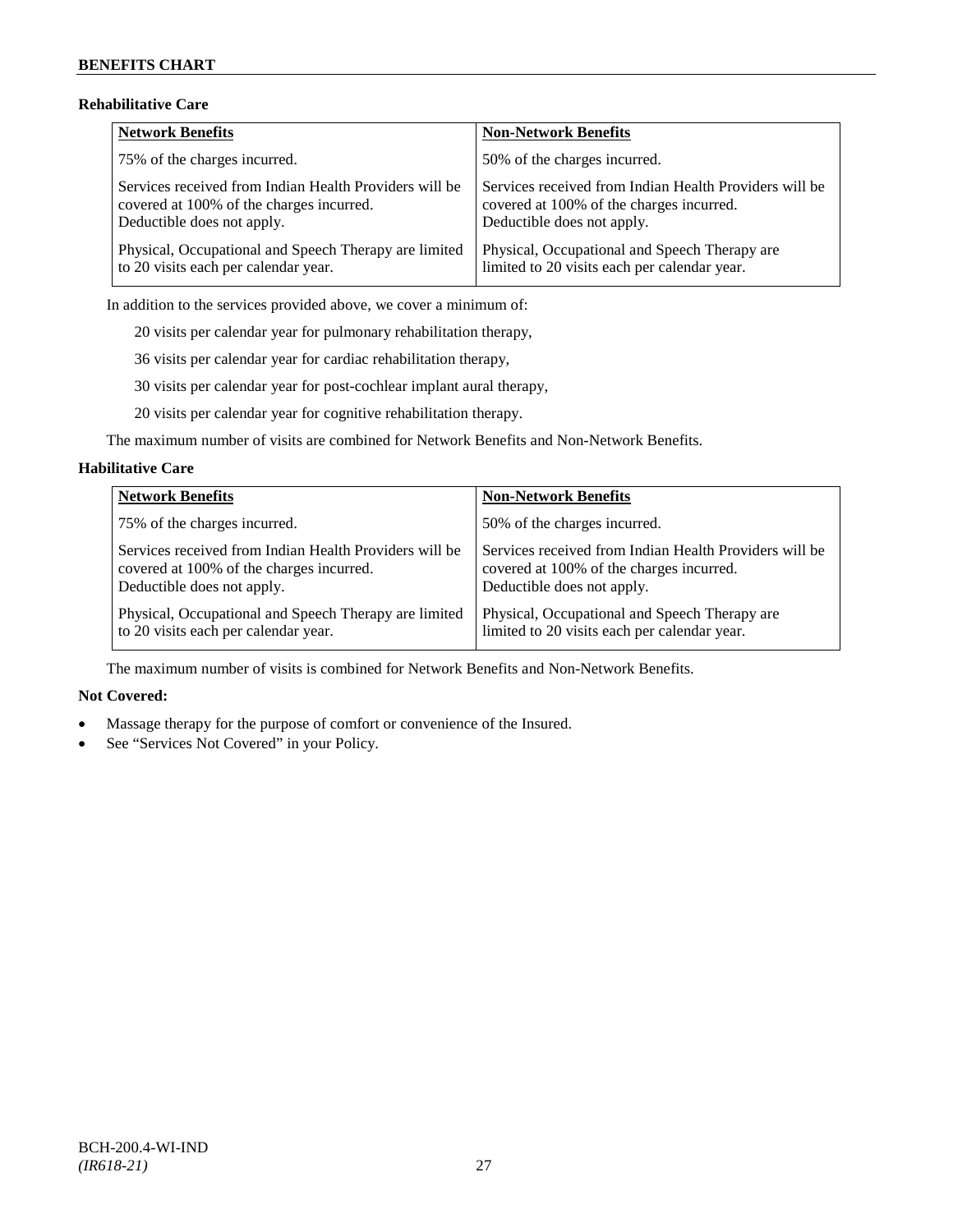## **BENEFITS CHART**

## **PRESCRIPTION DRUG SERVICES**

## **Covered Services:**

We cover prescription drugs and medications that can be self-administered or are administered in a physician's office.

## **For Network Benefits, drugs and medications must be obtained at a network pharmacy.**

## **Outpatient Drugs (except as specified below)**

| <b>Network Benefits</b>                                                                                                                                                                                                                                        | <b>Non-Network Benefits</b>                                                                                                                                      |
|----------------------------------------------------------------------------------------------------------------------------------------------------------------------------------------------------------------------------------------------------------------|------------------------------------------------------------------------------------------------------------------------------------------------------------------|
| 100% of the charges incurred, subject to a copayment of<br>\$5 for generic low cost formulary drugs, and 100% of<br>the charges incurred, subject to a copayment of \$25 for<br>generic high cost formulary drugs.<br>Deductible does not apply.               | 50% of the charges incurred.<br>Services received from Indian Health Providers will be<br>covered at 100% of the charges incurred.<br>Deductible does not apply. |
| Brand name formulary drugs are covered at 75% of the<br>charges incurred.                                                                                                                                                                                      |                                                                                                                                                                  |
| Non-formulary drugs are covered at 50% of the charges<br>incurred.                                                                                                                                                                                             |                                                                                                                                                                  |
| In no event will your cost for a formulary insulin drug<br>exceed \$25. Deductible does not apply to formulary<br>insulin drugs.                                                                                                                               |                                                                                                                                                                  |
| Services received from Indian Health Providers will be<br>covered at 100% of the charges incurred.<br>Deductible does not apply.                                                                                                                               |                                                                                                                                                                  |
| Oral chemotherapy drugs are included on the<br>Specialty Drug List. However, you pay the applicable<br>outpatient drug copayment. As required by Wisconsin<br>law, your maximum copayment will not be more than<br>\$100 per prescription for a 30-day supply. |                                                                                                                                                                  |

## **Mail Order Drugs**

| <b>Network Benefits</b>                                                                                                                                                                                            | <b>Non-Network Benefits</b> |
|--------------------------------------------------------------------------------------------------------------------------------------------------------------------------------------------------------------------|-----------------------------|
| For your convenience, you may also get up to a 90-day<br>supply of outpatient prescription drugs that can be self-<br>administered through the designated mail order service.                                      | See Network Benefits.       |
| Outpatient drugs ordered through this service are<br>covered at the benefit percent and copayments shown in<br>Outpatient Drugs above.                                                                             |                             |
| New prescriptions to treat chronic conditions and trial<br>drugs will be limited to quantity limits described at the<br>end of this section. You will have to pay one copayment<br>for your initial 30-day supply. |                             |
| Specialty Drugs are not available through the mail order<br>service.                                                                                                                                               |                             |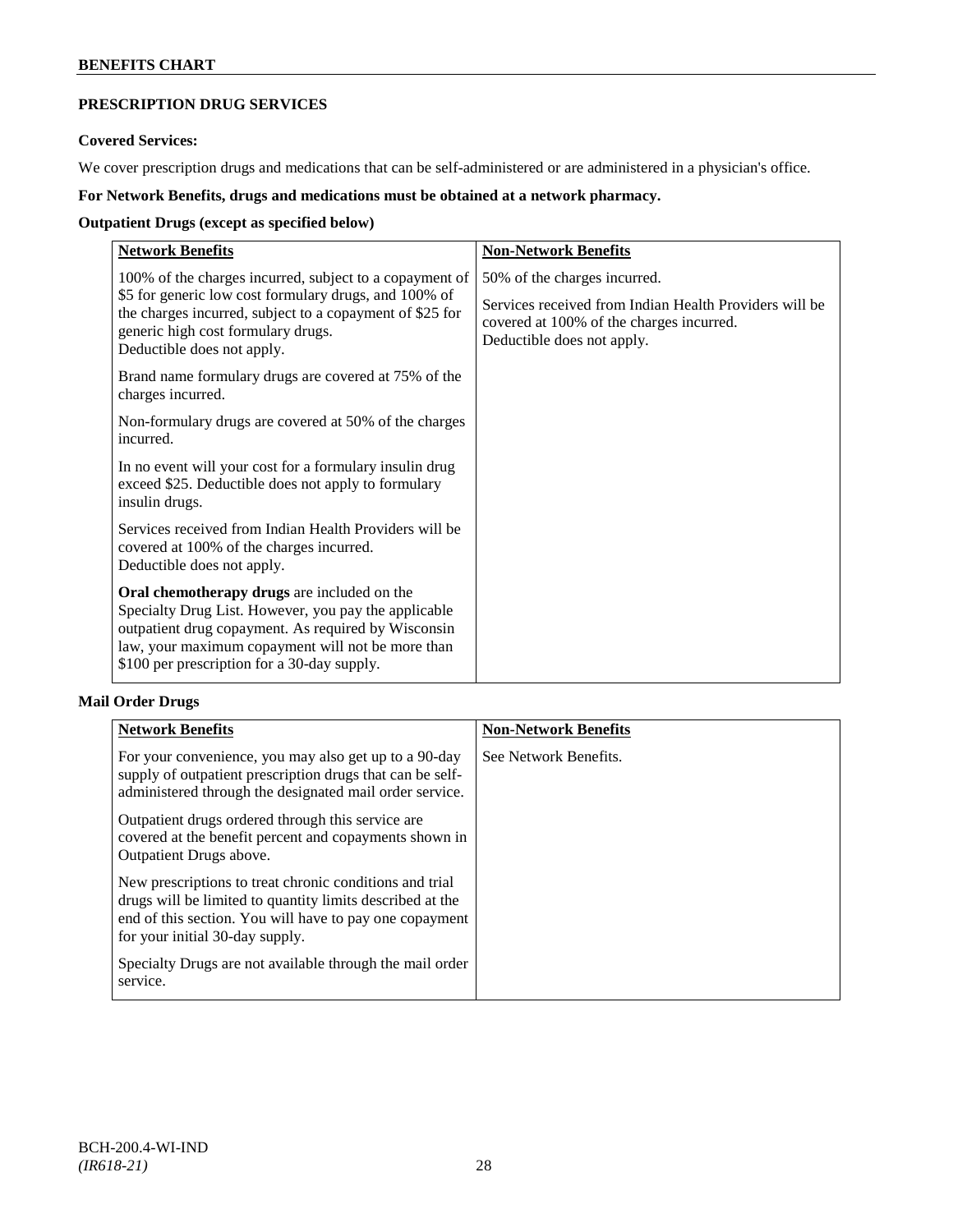## **Tobacco Cessation Drugs are covered for all FDA approved tobacco cessation drugs**

| <b>Network Benefits</b>       | <b>Non-Network Benefits</b>                                                                                                      |
|-------------------------------|----------------------------------------------------------------------------------------------------------------------------------|
| 100% of the charges incurred. | 50% of the charges incurred.                                                                                                     |
| Deductible does not apply.    | Services received from Indian Health Providers will be<br>covered at 100% of the charges incurred.<br>Deductible does not apply. |

## **Contraceptive Drugs**

| <b>Network Benefits</b>                                 | <b>Non-Network Benefits</b>                            |
|---------------------------------------------------------|--------------------------------------------------------|
| 100% of the charges incurred for formulary drugs.       | 50% of the charges incurred.                           |
| Deductible does not apply.                              | Services received from Indian Health Providers will be |
| If a physician requests that a Non-Formulary            | covered at 100% of the charges incurred.               |
| contraceptive drug be dispensed as written, the drug    | Deductible does not apply.                             |
| will be covered at 100%, not subject to the deductible. |                                                        |

## **Specialty Drugs that are Self-Administered**

| <b>Network Benefits</b>                                                                                                                                                                                                                                        | <b>Non-Network Benefits</b> |
|----------------------------------------------------------------------------------------------------------------------------------------------------------------------------------------------------------------------------------------------------------------|-----------------------------|
| 50% of the charges incurred.                                                                                                                                                                                                                                   | No coverage.                |
| Services received from Indian Health Providers will be<br>covered at 100% of the charges incurred.<br>Deductible does not apply.                                                                                                                               |                             |
| Oral chemotherapy drugs are included on the<br>Specialty Drug List. However, you pay the applicable<br>outpatient drug copayment. As required by Wisconsin<br>law, your maximum copayment will not be more than<br>\$100 per prescription for a 30-day supply. |                             |

In order for the plan to better manage available manufacturer-funded copayment assistance, copayments for certain specialty medications may vary and be set to approximate the maximum of any available manufacturer-funded copayment assistance programs. However, in no case will true out-of-pocket costs to the Insured be greater than the maximum copayment/coinsurance shown in this Benefits Chart. Manufacturer-funded copayment assistance received by an Insured will not apply to the Insured's annual deductible or out-of-pocket limit.

Specialty Drugs are limited to drugs on the Specialty Drug List and must be obtained from a designated vendor.

## **Limitations:**

- Certain drugs may require prior authorization as indicated on the Formulary. HealthPartners may require prior authorization for the drug and also the site where the drug will be provided. Certain drugs are subject to our utilization review process and quantity limits.
- Certain non-formulary drugs require prior authorization. In addition, certain drugs may be subject to any quantity limits applied as part of our trial program.
- If an Insured requests a brand name drug when there is a generic equivalent, the brand name drug will be covered up to the charge that would apply to the generic drug, minus any required copayment. If a physician requests that a brand name drug be dispensed as written, the drug will be paid at the non-formulary benefit.
- We may require Insureds to try over-the-counter (OTC) drug alternatives before approving more costly formulary prescription drugs.
- Unless otherwise specified in the Prescription Drug Services section, you may receive up to a 30-day supply per prescription.
- New prescriptions to treat certain chronic conditions are limited to a 30-day supply.
- A 90-day supply will be covered and dispensed only at pharmacies that participate in our extended day supply program.
- No more than a 30-day supply of Specialty Drugs will be covered and dispensed at a time unless it's a manufacturer supplied drug that cannot be split that supplies the Insured with more than a 30-day supply.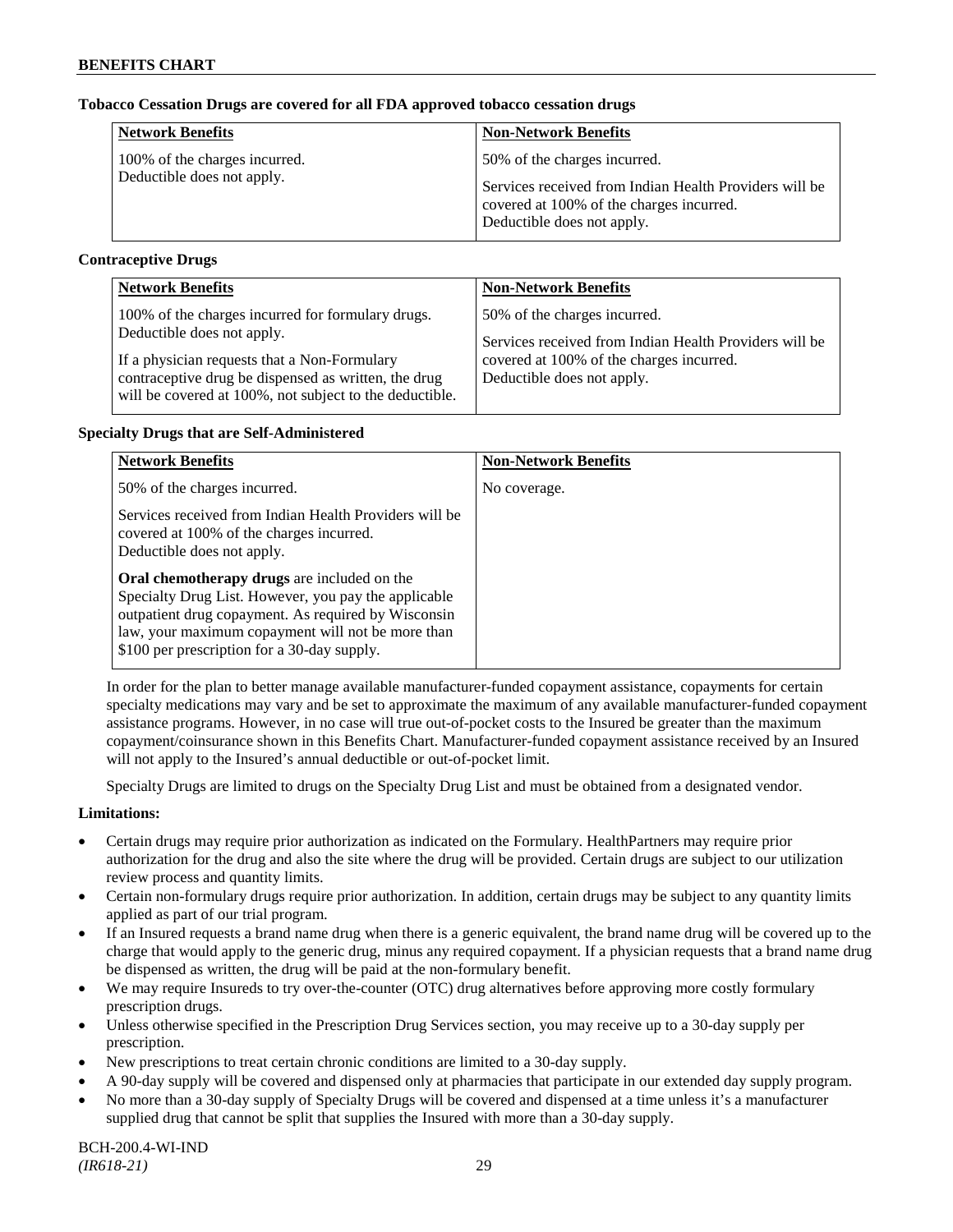## **BENEFITS CHART**

• If a copayment is required, you must pay one copayment for each 30-day supply, or portion thereof.

## **Not Covered:**

- Replacement of prescription drugs, medications, equipment and supplies due to loss, damage or theft.
- Nonprescription (over-the-counter) drugs or medications, including, but not limited to, vitamins, supplements, homeopathic remedies, and non-FDA approved drugs, unless listed on the Formulary and prescribed by a physician or legally authorized health care provider under applicable state and federal law. This exclusion does not include over-thecounter contraceptives for women as allowed under the Affordable Care Act when the Insured obtains a prescription for the item. In addition, if the Insured obtains a prescription, this exclusion does not include aspirin to prevent cardiovascular disease for men and women of certain ages; folic acid supplements for women who may become pregnant; fluoride chemoprevention supplements for children without fluoride in their water source; and iron supplements for children age 6- 12 who are at risk for anemia.
- All drugs for the treatment of sexual dysfunction.
- All drugs for the treatment of growth deficiency.
- All drugs for the treatment of infertility.
- Medical cannabis.
- Drugs on the Excluded Drug List. The Excluded Drug List includes select drugs within a therapy class that are not eligible for coverage. This includes drugs that may be excluded for certain indications. The Excluded Drug List is available at [healthpartners.com.](http://www.healthpartners.com/)
- Drugs that are newly approved by the FDA until they are reviewed and approved by HealthPartners Pharmacy and Therapeutics Committee.
- Medical devices approved by the FDA will not be covered under the Prescription Drug Services section unless they are on our formulary. Covered medical devices are generally submitted and reimbursed under your medical benefits.
- See "Services Not Covered" in your Policy.

## **PREVENTIVE SERVICES**

## **Applicable Definitions:**

**Routine Preventive Services** are routine healthcare services that include screenings, check-ups and counseling to prevent illness, disease or other health problems before symptoms occur.

**Diagnostic Services** are services to help a provider understand your symptoms, diagnose illness and decide what treatment may be needed. They may be the same services that are listed as preventive services, but they are being used as diagnostic services. Your provider will determine if these services are preventive or diagnostic. These services are not preventive if received as part of a visit to diagnose, manage or maintain an acute or chronic medical condition, illness or injury. When that occurs, unless otherwise indicated below, standard deductibles, copayments or coinsurance apply.

## **Covered Services:**

We cover preventive services that meet any of the requirements under the Affordable Care Act (ACA) shown in the bulleted items below. These preventive services are covered at 100% under the Network Benefits with no deductible, copayments or coinsurance. (If a preventive service is not required by the ACA and it is covered at a lower benefit level, it will be specified below.) Preventive benefits mandated under the ACA are subject to periodic review and modification. Changes would be effective in accordance with the federal rules. Preventive services mandated by the ACA include:

- Evidence-based items or services that have in effect a rating of A or B in the current recommendations of the United States Preventive Services Task Force with respect to the individual;
- Immunizations for routine use in children, adolescents, and adults that have in effect a recommendation from the Advisory Committee on Immunization Practices of the Centers for Disease Control and Prevention with respect to the individual;
- With respect to infants, children, and adolescents, evidence-informed preventive care and screenings provided for in comprehensive guidelines supported by the Health Resources and Services Administration; and
- With respect to women, preventive care and screenings provided for in comprehensive guidelines supported by the Health Resources and Services Administration.

Covered services are based on established medical policies, which are subject to periodic review and modification by the medical directors. These medical policies (medical coverage criteria) are available by calling Member Services, or logging on to your "*my*HealthPartners" account at [healthpartners.com.](http://www.healthpartners.com/)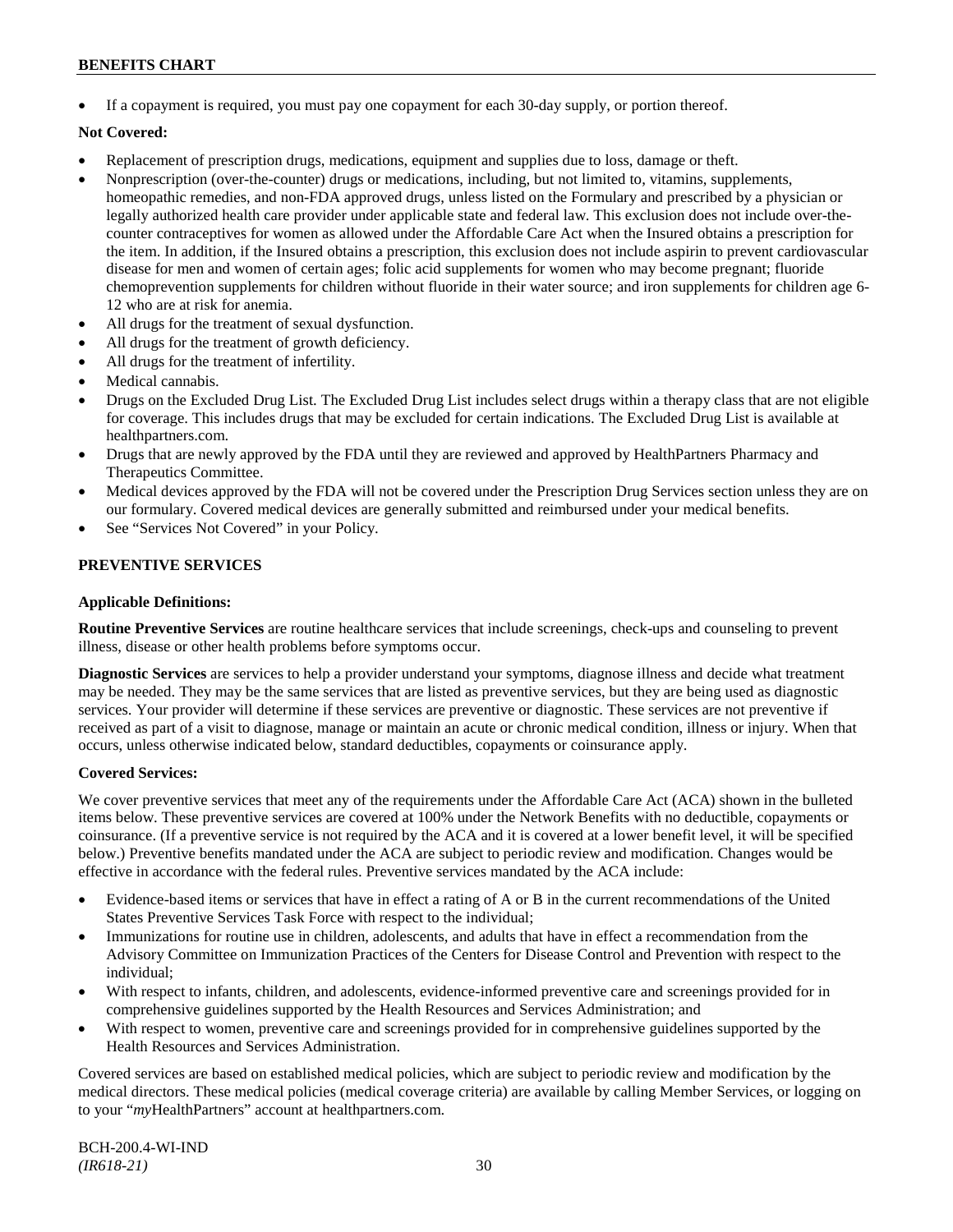### **ACA and state mandated preventive services are covered as follows:**

**Routine Health Exams and Periodic Health Assessments**. A physician or health care provider will counsel you as to how often health assessments are needed based on age, sex and health status. This includes screening and counseling for tobacco cessation and all FDA approved tobacco cessation medications including over-the-counter drugs (as shown in the Prescription Drug Services section).

| <b>Network Benefits</b>       | <b>Non-Network Benefits</b>                                                                                                      |
|-------------------------------|----------------------------------------------------------------------------------------------------------------------------------|
| 100% of the charges incurred. | 50% of the charges incurred.                                                                                                     |
| Deductible does not apply.    | Services received from Indian Health Providers will be<br>covered at 100% of the charges incurred.<br>Deductible does not apply. |

**Child Health Supervision Services.** This includes pediatric preventive services such as newborn screenings, appropriate immunizations, developmental assessments and laboratory services appropriate to the age of the child from birth to 72 months, and appropriate immunizations to age 18.

| <b>Network Benefits</b>                                     | <b>Non-Network Benefits</b>                                                                                                                                      |
|-------------------------------------------------------------|------------------------------------------------------------------------------------------------------------------------------------------------------------------|
| 100% of the charges incurred.<br>Deductible does not apply. | 50% of the charges incurred.<br>Services received from Indian Health Providers will be<br>covered at 100% of the charges incurred.<br>Deductible does not apply. |

## **Routine Prenatal Care and Exams**

| <b>Network Benefits</b>                                     | <b>Non-Network Benefits</b>                                                                                                                                      |
|-------------------------------------------------------------|------------------------------------------------------------------------------------------------------------------------------------------------------------------|
| 100% of the charges incurred.<br>Deductible does not apply. | 50% of the charges incurred.<br>Services received from Indian Health Providers will be<br>covered at 100% of the charges incurred.<br>Deductible does not apply. |

**Routine Postnatal Care.** This includes health exams, assessments, education and counseling relating to the period immediately after childbirth.

| <b>Network Benefits</b>                                     | <b>Non-Network Benefits</b>                                                                                                                                      |
|-------------------------------------------------------------|------------------------------------------------------------------------------------------------------------------------------------------------------------------|
| 100% of the charges incurred.<br>Deductible does not apply. | 50% of the charges incurred.<br>Services received from Indian Health Providers will be<br>covered at 100% of the charges incurred.<br>Deductible does not apply. |

**Routine Screening Procedures for Cancer.** This includes colorectal screening starting at age 50 and under age 50 for people at high risk of colorectal cancer. This also includes other cancer screenings recommended by the USPSTF with an A or B rating. Women's preventive health services below describe additional routine screening procedures for cancer.

| <b>Network Benefits</b>                                     | <b>Non-Network Benefits</b>                                                                                                                                      |
|-------------------------------------------------------------|------------------------------------------------------------------------------------------------------------------------------------------------------------------|
| 100% of the charges incurred.<br>Deductible does not apply. | 50% of the charges incurred.<br>Services received from Indian Health Providers will be<br>covered at 100% of the charges incurred.<br>Deductible does not apply. |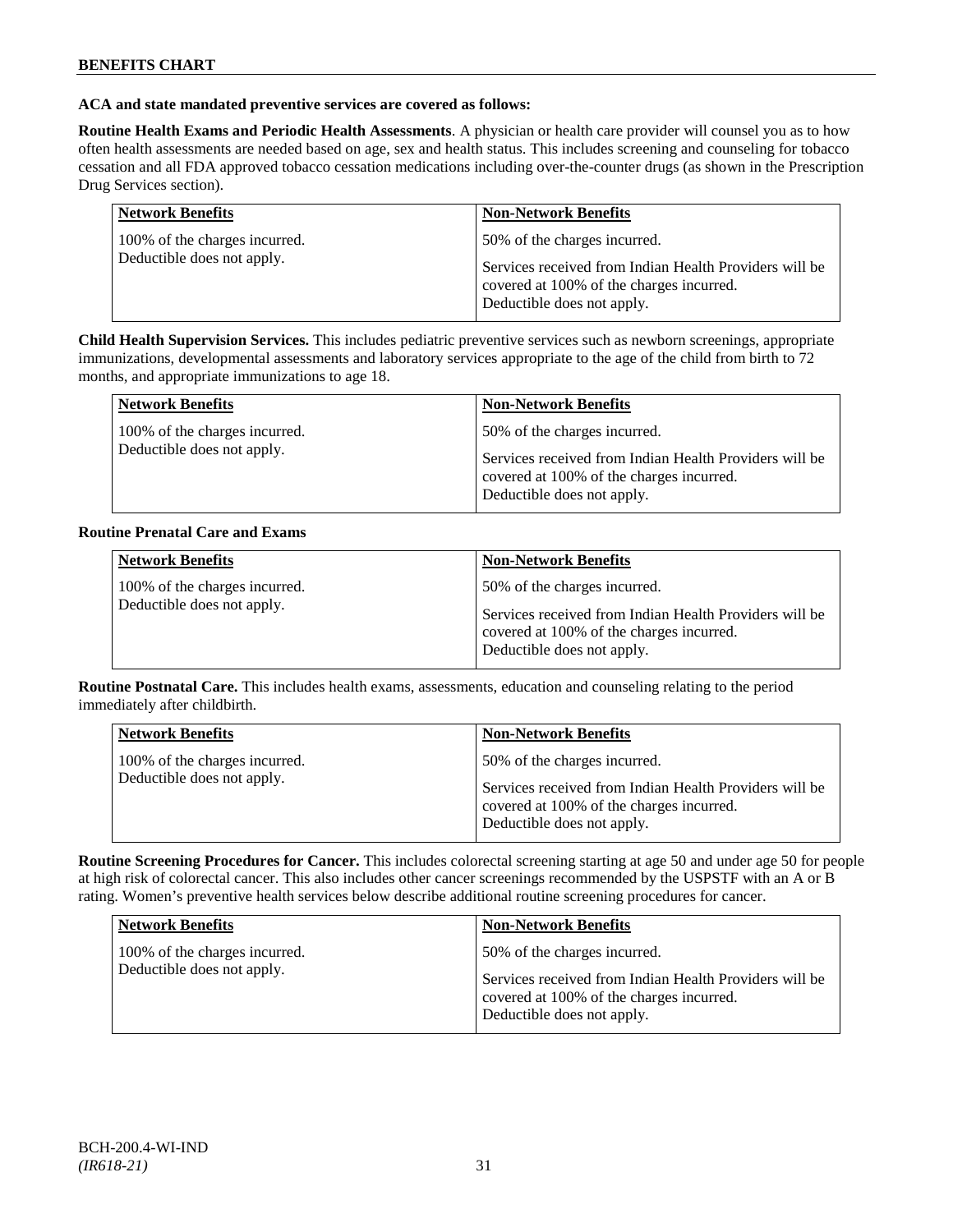## **Routine Eye and Hearing Exams for members under the age of 22**

| <b>Network Benefits</b>                                     | <b>Non-Network Benefits</b>                                                                                                                                      |
|-------------------------------------------------------------|------------------------------------------------------------------------------------------------------------------------------------------------------------------|
| 100% of the charges incurred.<br>Deductible does not apply. | 50% of the charges incurred.<br>Services received from Indian Health Providers will be<br>covered at 100% of the charges incurred.<br>Deductible does not apply. |

**Professional Voluntary Family Planning Services.** This includes services to prevent or delay a pregnancy, including counseling and education. Services must be provided by a licensed provider.

| <b>Network Benefits</b>                                     | <b>Non-Network Benefits</b>                                                                                                                                      |
|-------------------------------------------------------------|------------------------------------------------------------------------------------------------------------------------------------------------------------------|
| 100% of the charges incurred.<br>Deductible does not apply. | 50% of the charges incurred.<br>Services received from Indian Health Providers will be<br>covered at 100% of the charges incurred.<br>Deductible does not apply. |

#### **Adult Immunizations**

| <b>Network Benefits</b>       | <b>Non-Network Benefits</b>   |
|-------------------------------|-------------------------------|
| 100% of the charges incurred. | 100% of the charges incurred. |
| Deductible does not apply.    | Deductible does not apply.    |

**Women's Preventive Health Services.** This includes mammograms, screenings for cervical cancer (pap smears), breast pumps, human papillomavirus (HPV) testing, counseling for sexually transmitted infections, counseling and screening for human immunodeficiency virus (HIV), and all FDA approved contraceptive methods as prescribed by a doctor, sterilization procedures, education and counseling (see the Prescription Drug Services section for coverage of oral contraceptive drugs). We also provide genetic screening for BRCA if someone in your family has the gene or you have a diagnosis of cancer.

The U.S. Preventive Services Task Force (USPSTF) recommends screening mammography, with or without clinical breast examination (CBE), every 1-2 years for women aged 40 and older. For women age 50 and older, we cover an annual mammogram.

| <b>Network Benefits</b>                                     | <b>Non-Network Benefits</b>                                                                                                                                      |
|-------------------------------------------------------------|------------------------------------------------------------------------------------------------------------------------------------------------------------------|
| 100% of the charges incurred.<br>Deductible does not apply. | 50% of the charges incurred.<br>Services received from Indian Health Providers will be<br>covered at 100% of the charges incurred.<br>Deductible does not apply. |

**Obesity Screening and Management.** We cover obesity screening and counseling for all ages during a routine preventive care exam. If you are age 18 or older and have a body mass index of 30 or more, we also cover intensive obesity management to help you lose weight. Your primary care doctor can coordinate these services.

| <b>Network Benefits</b>       | <b>Non-Network Benefits</b>                                                                                                      |
|-------------------------------|----------------------------------------------------------------------------------------------------------------------------------|
| 100% of the charges incurred. | 50% of the charges incurred.                                                                                                     |
| Deductible does not apply.    | Services received from Indian Health Providers will be<br>covered at 100% of the charges incurred.<br>Deductible does not apply. |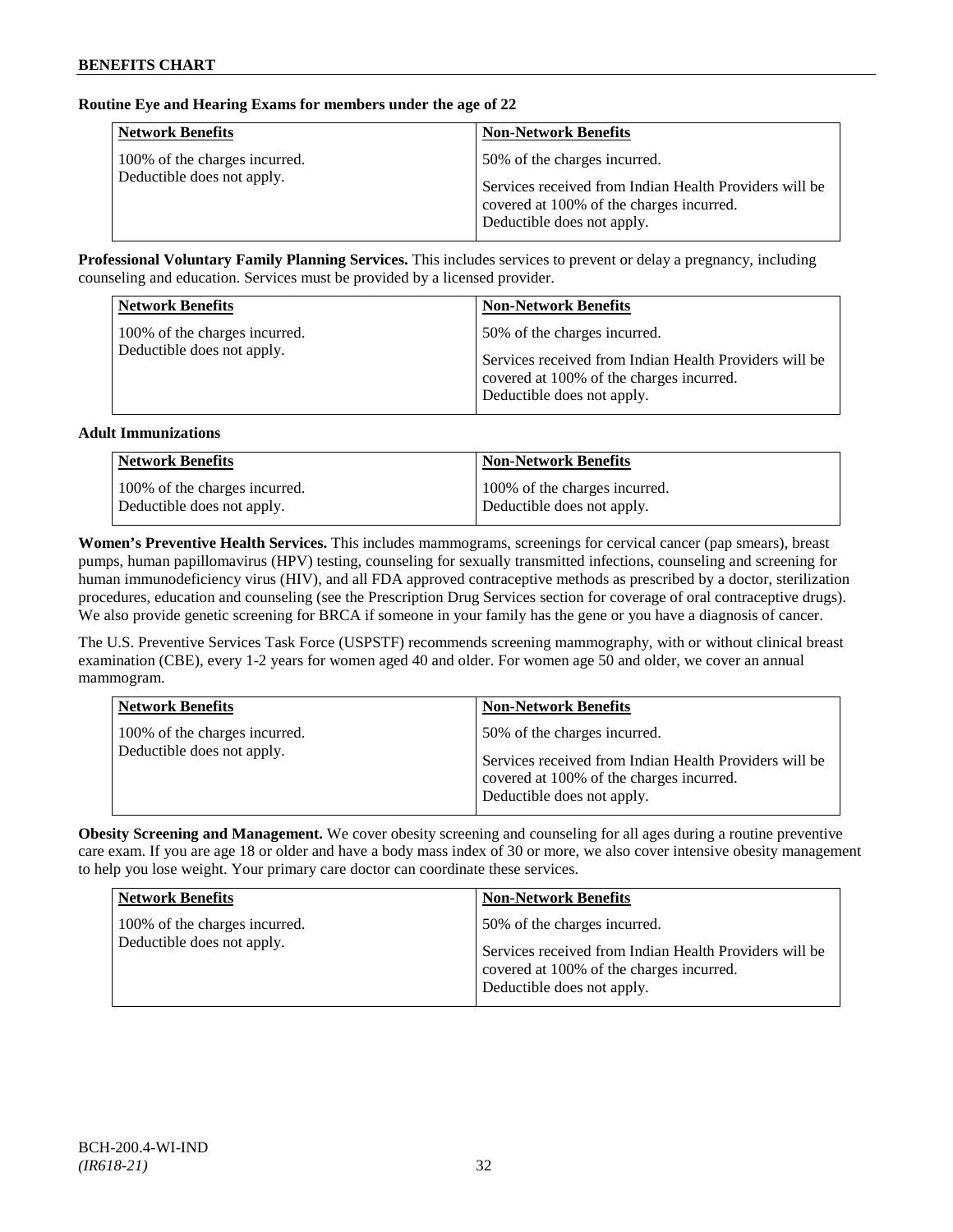**Preventive Medications.** We cover preventive medications currently recommended by USPSTF with an A or B rating if they are prescribed by your medical provider and they are listed on our Formulary. Preventive medications are subject to periodic review and modification. Changes would be effective in accordance with the federal rules and reflected in our current medical coverage criteria for preventive care services.

| <b>Network Benefits</b>       | <b>Non-Network Benefits</b>                                                                                                      |
|-------------------------------|----------------------------------------------------------------------------------------------------------------------------------|
| 100% of the charges incurred. | 50% of the charges incurred.                                                                                                     |
| Deductible does not apply.    | Services received from Indian Health Providers will be<br>covered at 100% of the charges incurred.<br>Deductible does not apply. |

## **In addition to any ACA or state mandated preventive services referenced above, we cover the following eligible preventive services:**

#### **Routine Hearing Exams for Adults Age 22 and older**

| <b>Network Benefits</b>                                                                                                          | <b>Non-Network Benefits</b>                                                                                                      |
|----------------------------------------------------------------------------------------------------------------------------------|----------------------------------------------------------------------------------------------------------------------------------|
| 75% of the charges incurred.                                                                                                     | 50% of the charges incurred.                                                                                                     |
| Services received from Indian Health Providers will be<br>covered at 100% of the charges incurred.<br>Deductible does not apply. | Services received from Indian Health Providers will be<br>covered at 100% of the charges incurred.<br>Deductible does not apply. |

**Ovarian Cancer Surveillance Tests for women who are at risk.** "At risk for ovarian cancer" means (1) having a family history that includes any of the following: one or more first-degree or second-degree relatives with ovarian cancer, clusters of female relatives with breast cancer or nonpolyposis colorectal cancer; or (2) testing positive for BRCA1 or BRCA2 mutations. "Surveillance tests for ovarian cancer" means annual screening using: CA-125 serum tumor marker testing, transvaginal ultrasound, pelvic examination or other proven ovarian cancer screening tests currently being evaluated by the federal Food and Drug Administration or by the National Cancer Institute.

| <b>Network Benefits</b>                                                                                                                                                                                                           | <b>Non-Network Benefits</b>                                                                                                                                                                                                           |
|-----------------------------------------------------------------------------------------------------------------------------------------------------------------------------------------------------------------------------------|---------------------------------------------------------------------------------------------------------------------------------------------------------------------------------------------------------------------------------------|
| Coverage level is same as corresponding Network<br>Benefit, depending on type of service provided, such as<br>Diagnostic Imaging Services, Laboratory Services<br>Office Visits for Illness or Injury, or Preventive<br>Services. | Coverage level is same as corresponding Non-Network<br>Benefit, depending on type of service provided, such as<br>Diagnostic Imaging Services, Laboratory Services<br>Office Visits for Illness or Injury, or Preventive<br>Services. |
| Services received from Indian Health Providers will be<br>covered at 100% of the charges incurred.<br>Deductible does not apply.                                                                                                  | Services received from Indian Health Providers will be<br>covered at 100% of the charges incurred.<br>Deductible does not apply.                                                                                                      |

## **Limitations:**

• Services are not preventive if received as part of a visit to diagnose, manage or maintain an acute or chronic medical condition, illness or injury. When that occurs, unless otherwise indicated above, standard deductibles, copayments or coinsurance apply.

- Routine eye exams for adults age 22 and older.
- See "Services Not Covered" in your Policy.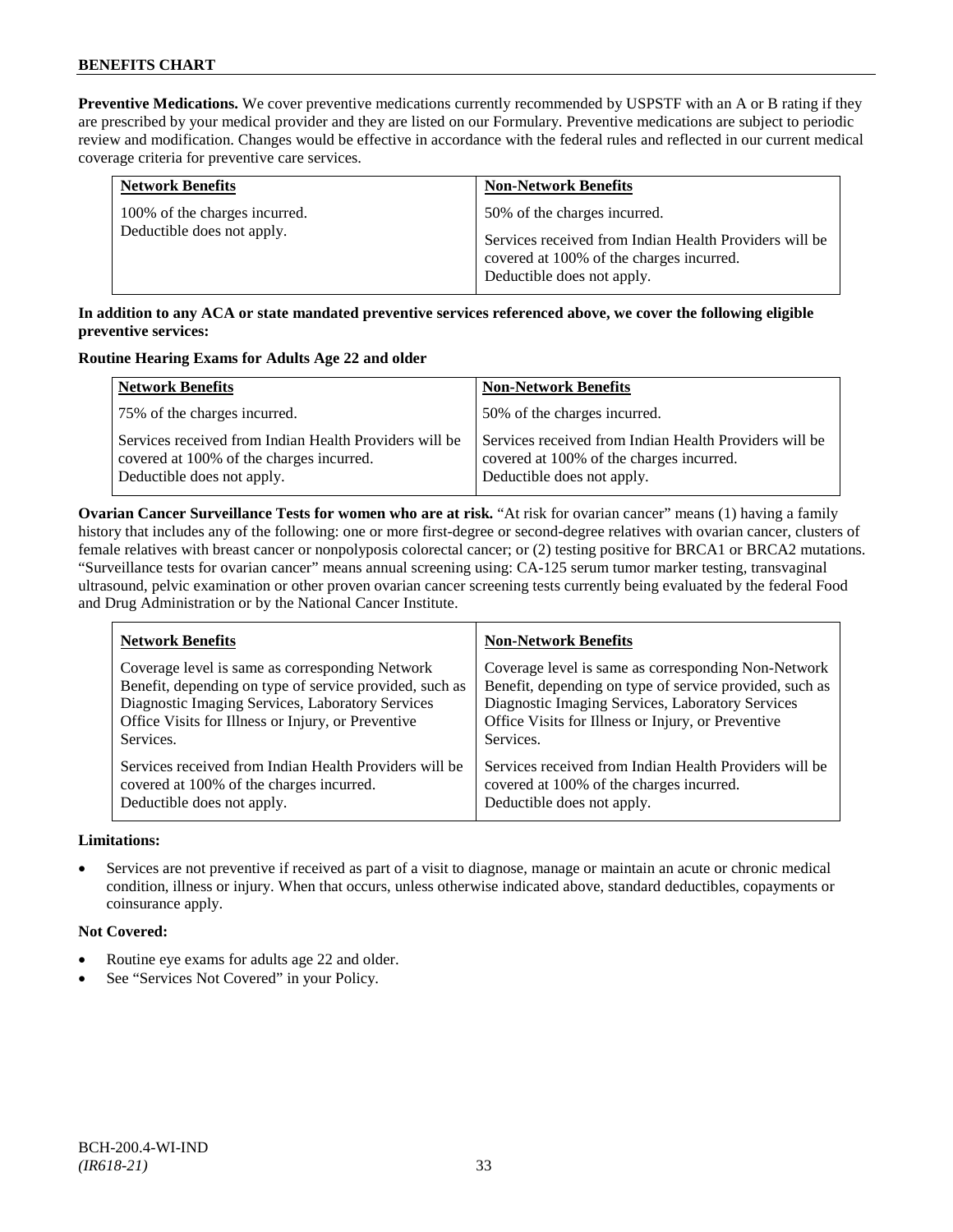## **TRANSPLANT SERVICES**

## **Applicable Definitions:**

**Autologous.** This is when the source of cells is from the individual's own marrow or stem cells.

**Allogeneic.** This is when the source of cells is from a related or unrelated donor's marrow or stem cells.

**Allogeneic Bone Marrow Transplant.** This is when the bone marrow is harvested from the related or unrelated donor and stored. The patient undergoes treatment which includes tumor ablation with high-dose chemotherapy and/or radiation. The bone marrow is reinfused (transplanted).

**Autologous Bone Marrow Transplant.** This is when the bone marrow is harvested from the individual and stored. The patient undergoes treatment which includes tumor ablation with high-dose chemotherapy and/or radiation. The bone marrow is reinfused (transplanted).

**Autologous/Allogeneic Stem Cell Support.** This is a treatment process that includes stem cell harvest from either bone marrow or peripheral blood, tumor ablation with high-dose chemotherapy and/or radiation, stem cell reinfusion, and related care. Autologous/allogeneic bone marrow transplantation and high dose chemotherapy with peripheral stem cell rescue/support are considered to be autologous/allogeneic stem cell support.

**Designated Transplant Center.** This is any health care provider, group or association of health care providers designated by us to provide services, supplies or drugs for specified transplants for our Insureds.

**Transplant Services.** This is transplantation (including retransplants) of the human organs or tissue listed below, including all related post-surgical treatment, follow-up care and drugs and multiple transplants for a related cause. Transplant services do not include other organ or tissue transplants or surgical implantation of mechanical devices functioning as a human organ, except surgical implantation of an FDA approved Ventricular Assist Device (VAD) or total artificial heart, functioning as a temporary bridge to heart transplantation.

Prior authorization is required prior to consultation to support coordination of care and benefits.

#### **Covered Services:**

We cover eligible transplant services (as defined above) while you are covered under your Policy. Transplants that will be considered for coverage are limited to the following:

- Kidney transplants for end-stage disease.
- Cornea transplants for end-stage disease.
- Heart transplants for end-stage disease.
- Lung transplants or heart/lung transplants for: (1) primary pulmonary hypertension; (2) Eisenmenger's syndrome; (3) endstage pulmonary fibrosis; (4) alpha 1 antitrypsin disease; (5) cystic fibrosis; and (6) emphysema.
- Liver transplants for: (1) biliary atresia in children; (2) primary biliary cirrhosis; (3) post-acute viral infection (including hepatitis A, hepatitis B antigen e negative and hepatitis C) causing acute atrophy or post-necrotic cirrhosis; (4) primary sclerosing cholangitis; (5) alcoholic cirrhosis; and (6) hepatocellular carcinoma.
- Allogeneic bone marrow transplants or peripheral stem cell support associated with high dose chemotherapy for : (1) acute myelogenous leukemia; (2) acute lymphocytic leukemia; (3) chronic myelogenous leukemia; (4) severe combined immunodeficiency disease; (5) Wiskott-Aldrich syndrome; (6) aplastic anemia; (7) sickle cell anemia; (8) non-relapsed or relapsed non-Hodgkin's lymphoma; (9) multiple myeloma; and (10) testicular cancer.
- Autologous bone marrow transplants or peripheral stem cell support associated with high-dose chemotherapy for: (1) acute leukemia; (2) non-Hodgkin's lymphoma; (3) Hodgkin's disease; (4) Burkitt's lymphoma; (5) neuroblastoma; (6) multiple myeloma; (7) chronic myelogenous leukemia; and (8) non-relapsed non-Hodgkin's lymphoma.
- Pancreas transplants for simultaneous pancreas-kidney transplants for diabetes, pancreas after kidney, living related segmental simultaneous pancreas kidney transplantation and pancreas transplant alone.

To receive Network Benefits, charges for transplant services must be incurred at a Designated Transplant Center.

The transplant-related treatment provided, including expenses incurred for directly related donor services, shall be subject to and in accordance with the provisions, limitations, maximums and other terms of your Policy.